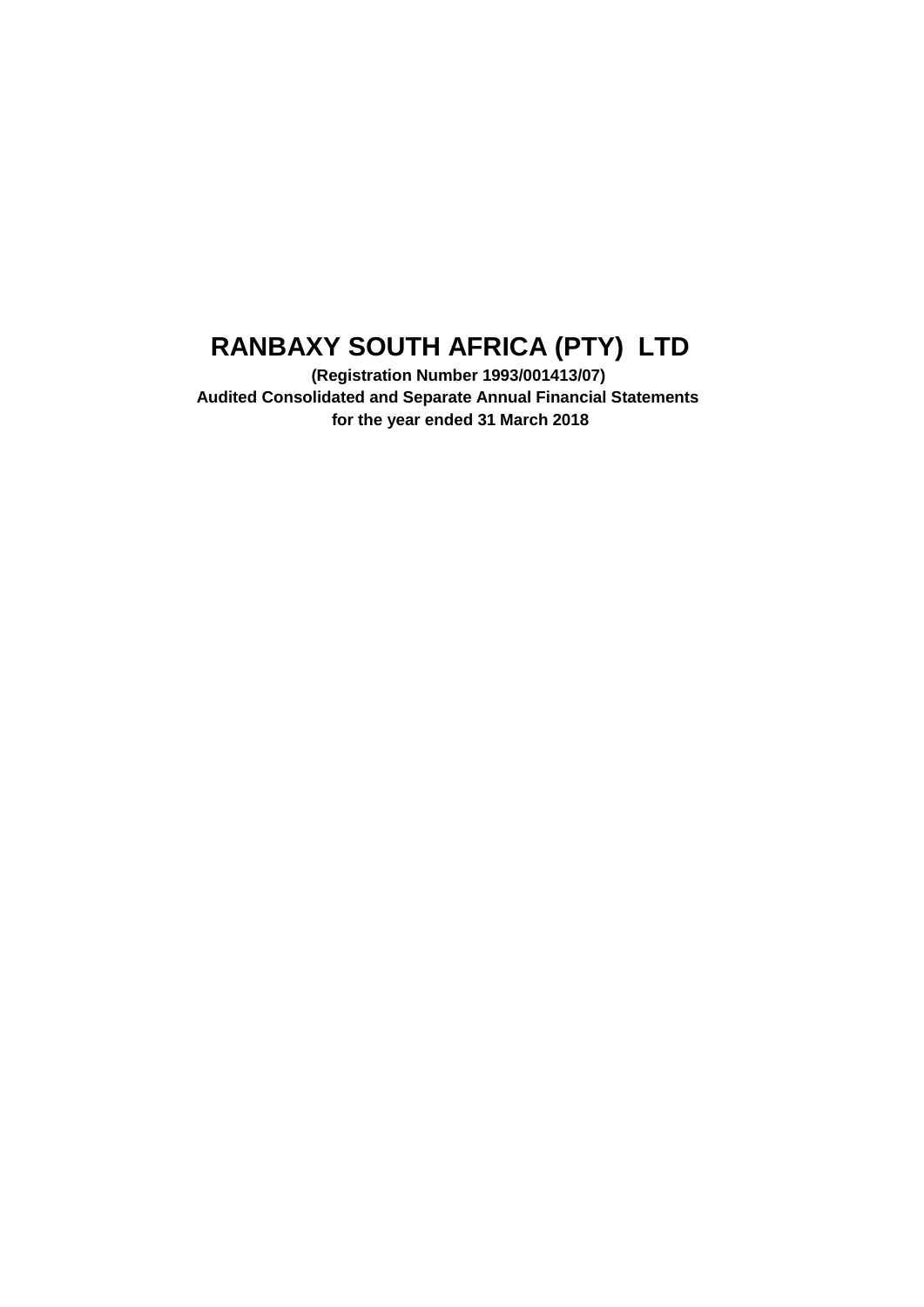(Registration Number 1993/001413/07)

Audited Consolidated and Separate Annual Financial Statements for the year ended 31 March 2018

#### **Index**

The reports and statements set out below comprise the consolidated annual financial statements presented to the shareholder:

| <b>General Information</b>                                         | $\overline{2}$ |
|--------------------------------------------------------------------|----------------|
| Independent Auditor's Report                                       | $3 - 2$        |
| Report of the Compiler                                             | 3              |
| Directors' Responsibilities and Approval                           | 4              |
| Directors' Report                                                  | $5 - 6$        |
| <b>Statements of Financial Position</b>                            | $\overline{7}$ |
| Statements of Profit or Loss and Comprehensive Income              | 8              |
| Statements of Changes in Equity                                    | $9 - 10$       |
| <b>Statements of Cash Flows</b>                                    | $11 - 12$      |
| <b>Accounting Policies</b>                                         | $13 - 33$      |
| Notes to the Consolidated and Separate Annual Financial Statements | $34 - 52$      |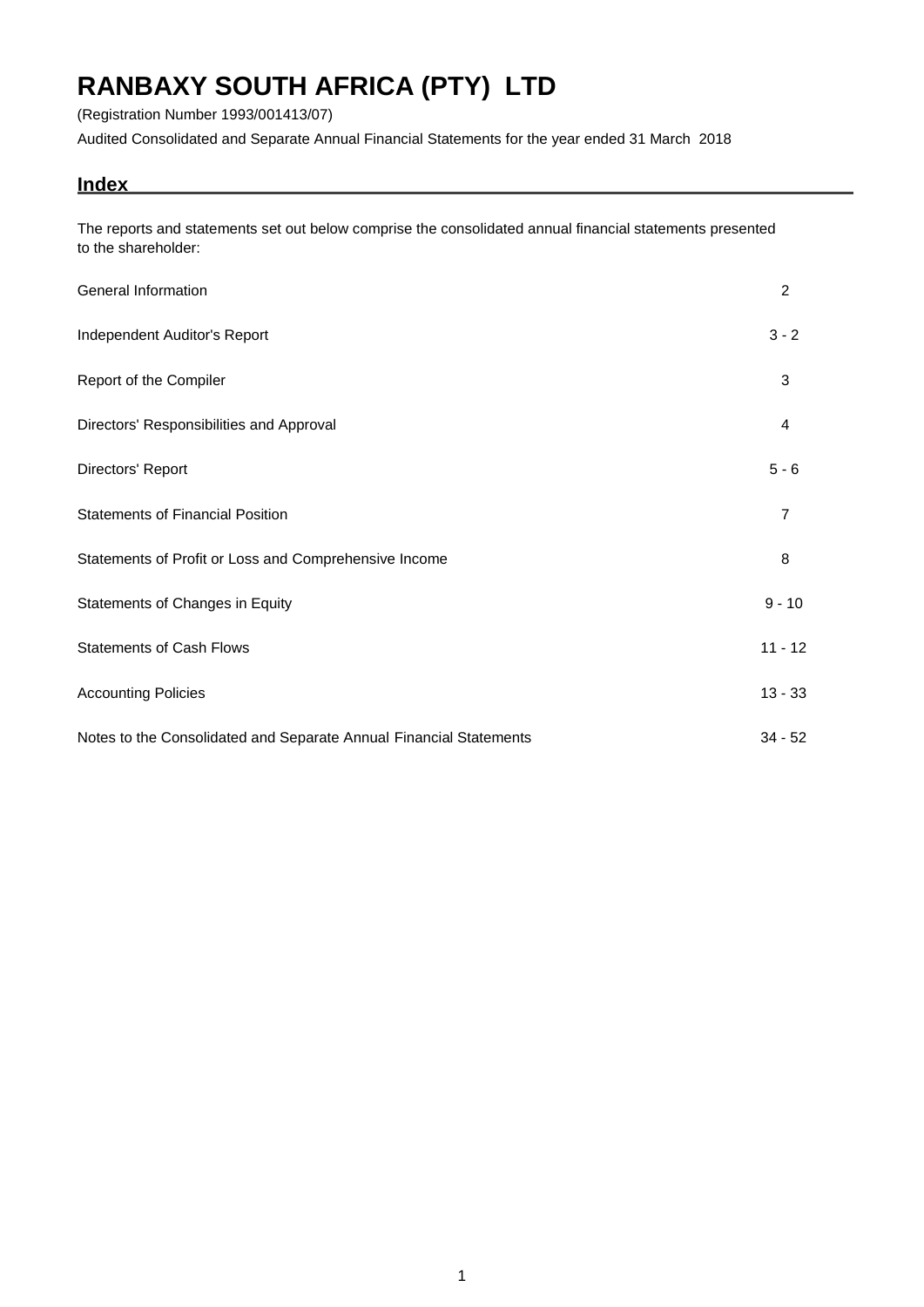(Registration Number 1993/001413/07)

Consolidated and Separate Annual Financial Statements for the year ended 31 March 2018

## <span id="page-2-0"></span>**General Information Country of Incorporation and Domicile South Africa** South Africa **Nature of Business and Principal Activities Integral 1 and Import, marketing, manufacturing and** trade of pharmaceutical goods and services **Directors** DW Brothers **DW** Brothers **DW** Brothers A Ajoodha M Kaszas **Ultimate Holding Company Sun Pharmaceuticals Industries Limited** Sun Pharmaceuticals Industries Limited incorporated in India **Holding Company Company Company Ranbaxy Netherlands BV** incorporated in Netherlands **Registration Number** 1993/001413/07 **Registered Office Ground Floor, Tugela House, Riverside Ground Floor, Tugela House, Riverside** Office Park 1303 Heuwel Avenue **Centurion Gauteng** 0046 **Postal Address** P O Box 1470 Pretoria 001 **Independent Compilers Moollas Financial Solutions Inc,** prepared under the supervision of Muhammad Moolla CA(SA) **Independent Auditors Example 20 and 20 and 20 and 20 and 20 and 20 and 20 and 20 and 20 and 20 and 20 and 20 and 20 and 20 and 20 and 20 and 20 and 20 and 20 and 20 and 20 and 20 and 20 and 20 and 20 and 20 and 20 and 2 Company Secretary** Grant Thornton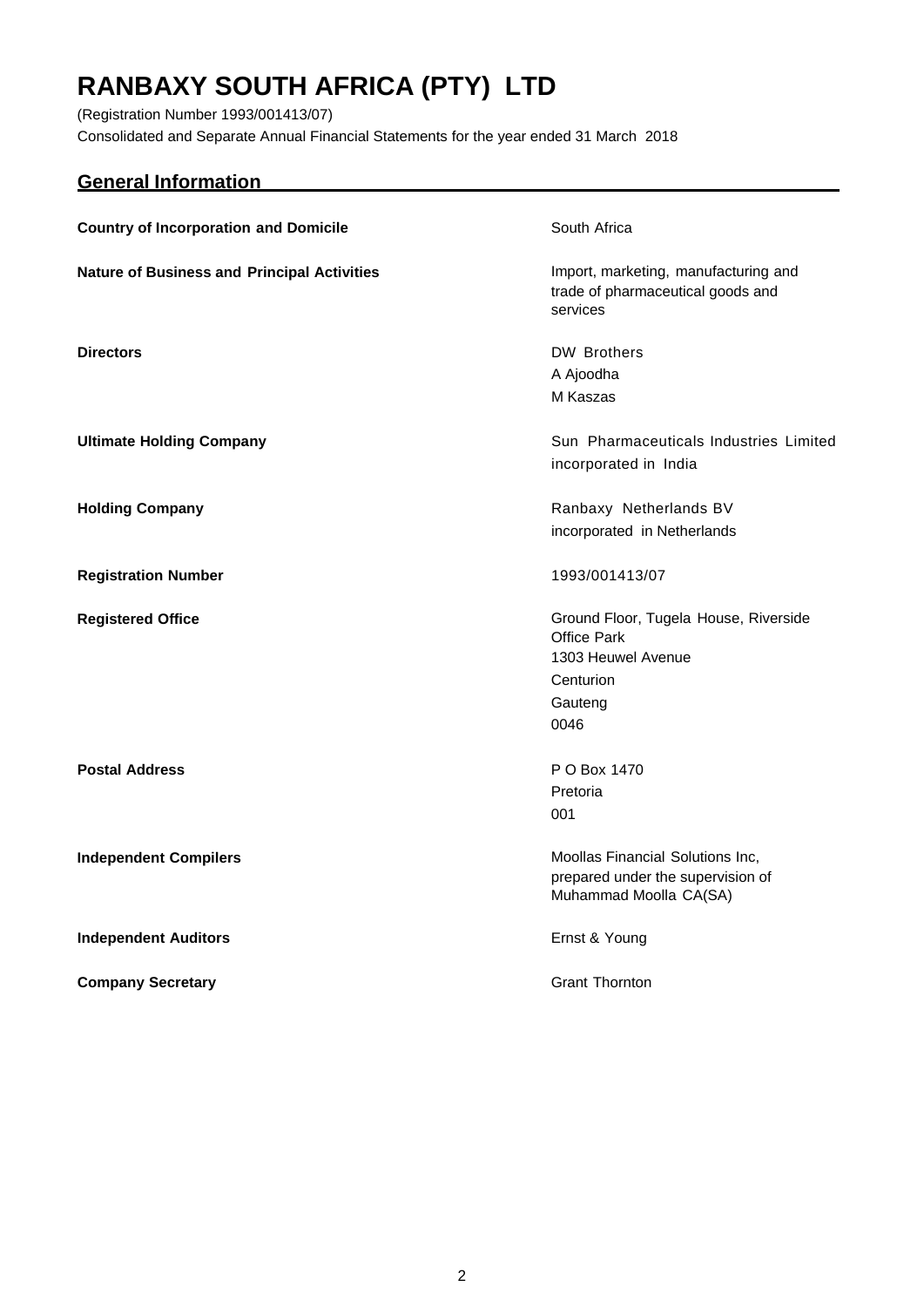### <span id="page-3-0"></span>**Report of the Compiler**

#### **To the Shareholder of Ranbaxy South Africa (Pty) Ltd**

We have compiled the accompanying consolidated and separate annual financial statements of Ranbaxy South Africa (Pty) Ltd based on information you have provided. These consolidated and separate annual financial statements comprise the statement of financial position of Ranbaxy South Africa (Pty) Ltd as at 31 March 2018, the statement of comprehensive income, the statements of changes in equity and the statement of cash flows for the year then ended, a summary of significant accounting policies and other explanatory information.

We performed this compilation engagement in accordance with International Standard on Related Services 4410 (Revised), Compilation Engagements.

We have applied our expertise in accounting and financial reporting to assist you in the preparation and presentation of these consolidated and separate financial statements in accordance with International Financial Reporting Standards and the requirements of the Companies Act of South Africa. We have complied with relevant ethical requirements, including principles of integrity, objectivity, professional competence and due care.

These consolidated and separate financial statements and the accuracy and completeness of the information used to compile them are your responsibility.

Since a compilation engagement is not an assurance engagement, we are not required to verify the accuracy or completeness of the information you provided to us to compile these consolidated and separate financial statements. Accordingly, we do not express an audit opinion or a review conclusion on whether these consolidated and separate financial statements are prepared in accordance with International Financial Reporting Standards and the requirements of the Companies Act of South Africa.

#### **Moollas Financial Solutions Inc 24 May 2018**

**Building 2, 21 Woodlands Drive Woodmead Country Club Estate**

**Muhammad Moolla Woodmead Chartered Accountant (SA) 2052**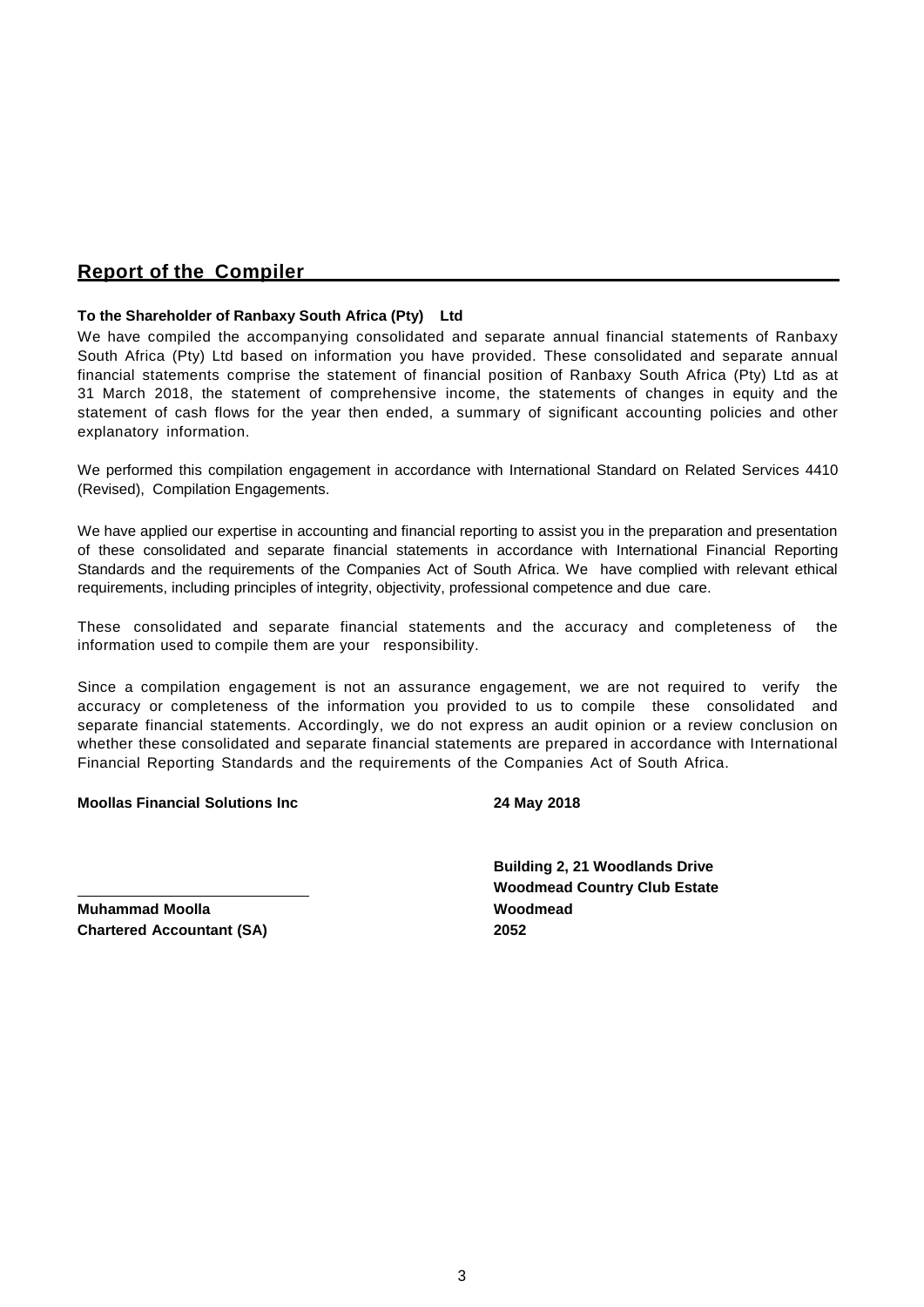(Registration Number 1993/001413/07)

Audited Consolidated and Separate Annual Financial Statements for the year ended 31 March 2018

### <span id="page-4-0"></span>**Directors' Responsibilities and Approval**

The directors are required by the South African Companies Act to maintain adequate accounting records and are responsible for the content and integrity of the consolidated and separate annual financial statements and related financial information included in this report. It is their responsibility to ensure that the consolidated and separate annual financial statements satisfy the financial reporting standards as to form and content and present fairly the consolidated and separate statement of financial position, results of operations and business of the Group, and explain the transactions and financial position of the business of the Group at the end of the financial year. The consolidated and separate annual financial statements are based upon appropriate accounting policies consistently applied throughout the Group and supported by reasonable and prudent judgements and estimates.

The directors acknowledge that they are ultimately responsible for the system of internal financial control established by the Group and place considerable importance on maintaining a strong control environment. To enable the directors to meet these responsibilities, the board sets standards for internal control aimed at reducing the risk of error or loss in a cost effective manner. The standards include the proper delegation of responsibilities within a clearly defined framework, effective accounting procedures and adequate segregation of duties to ensure an acceptable level of risk. These controls are monitored throughout the Group and all employees are required to maintain the highest ethical standards in ensuring the Group's business is conducted in a manner that in all reasonable circumstances is above reproach.

The focus of risk management in the Group is on identifying, assessing, managing and monitoring all known forms of risk across the Group. While operating risk cannot be fully eliminated, the Group endeavours to minimise it by ensuring that appropriate infrastructure, controls, systems and ethical behaviour are applied and managed within predetermined procedures and constraints.

The directors are of the opinion, based on the information and explanations given by management, that the system of internal control provides reasonable assurance that the financial records may be relied on for the preparation of the consolidated and separate annual financial statements. However, any system of internal financial control can provide only reasonable, and not absolute, assurance against material misstatement or loss.

The directors have reviewed the group and company's cash forecast for the year to 31 March 2018 and, in light of this review and the current financial position, they are satisfied that the group and company had or has access to adequate resources to continue in operational existence for the foreseeable future.

The consolidated and separate annual financial statements have been audited by the independent auditing firm, Ernst & Young, who have been given unrestricted access to all financial records and related data, including minutes of all meetings of the shareholder the board of directors and committees of the board. The directors believe that all representations made to the independent auditor during the audit were valid and appropriate. The external auditors' audit report is presented on pages 3 to 2.

The consolidated and separate annual financial statements as set out on pages 5 to 52 were approved by the board on 24 May 2018 and were signed on their behalf by:

\_\_\_\_\_\_\_\_\_\_\_\_\_\_\_\_\_\_\_\_\_\_\_\_\_\_\_ \_\_\_\_\_\_\_\_\_\_\_\_\_\_\_\_\_\_\_\_\_\_\_\_\_\_\_

DW Brothers A Ajoodha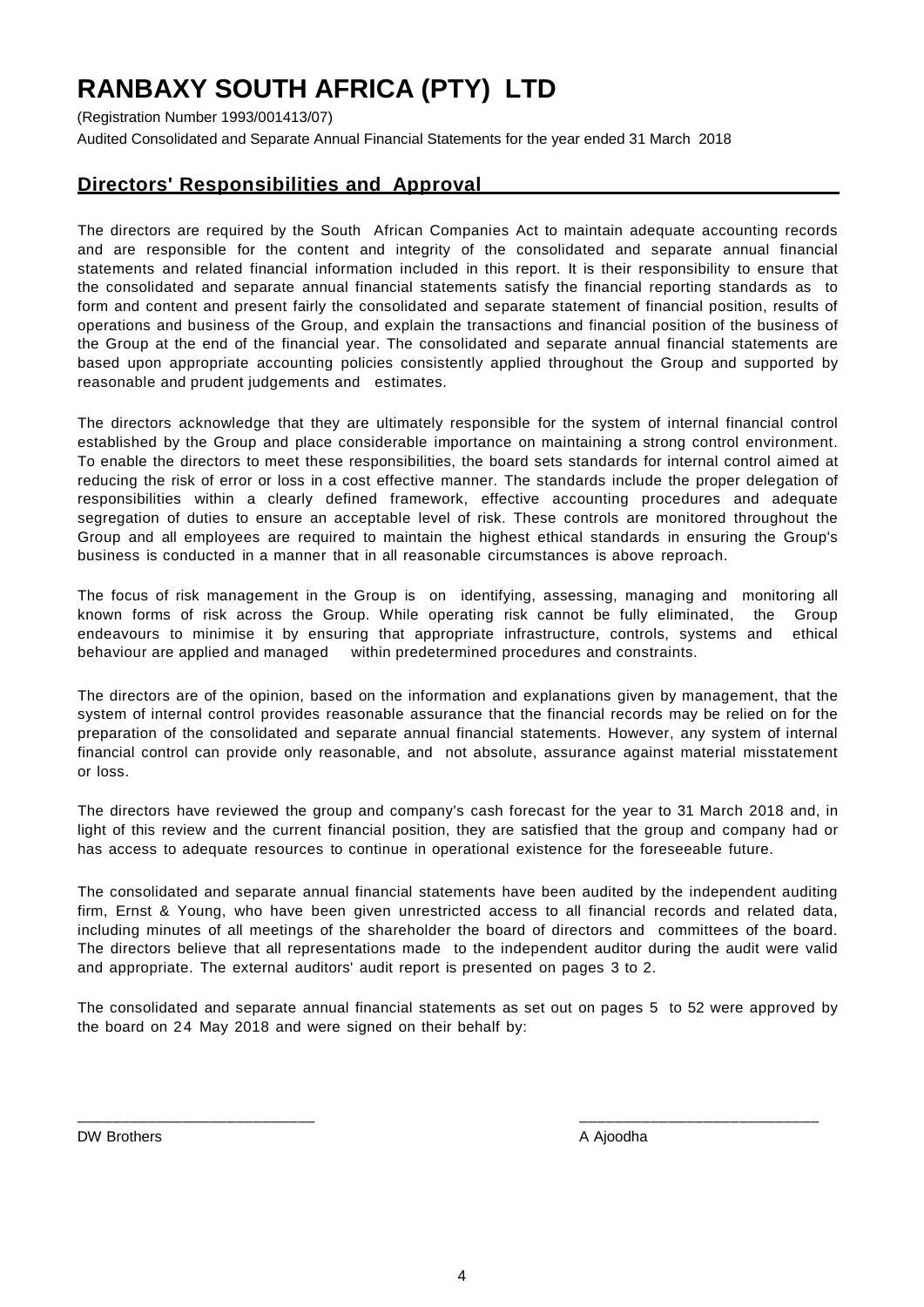(Registration Number 1993/001413/07)

Audited Consolidated and Separate Annual Financial Statements for the year ended 31 March 2018

#### <span id="page-5-0"></span>**Directors' Report**

The directors present their report for the year ended 31 March 2018.

#### **1. Review of activities**

#### **Main business and operations**

The principal activity of the Group is import, marketing, manufacturing and trade of pharmaceutical goods and services and there were no major changes herein during the year.

The operating results and consolidated statement of financial position of the Group are fully set out in the attached financial statements and do not in our opinion require any further comment.

#### **2. Going concern**

The consolidated and separate annual financial statements have been prepared on the basis of accounting policies applicable to a going concern. This basis presumes that funds will be available to finance future operations and that the realisation of assets and settlement of liabilities, contingent obligations and commitments will occur in the ordinary course of business.

The directors believe that the company and group has adequate financial resources to continue in operation for the foreseeable future and accordingly the consolidated and separate annual financial statements have been prepared on a going concern basis.

The directors have satisfied themselves that the company and group is in a sound financial position and that it has access to sufficient borrowing facilities to meet its foreseeable cash requirements.

The directors are not aware of any new material changes that may adversely impact the company. The directors are also not aware of any material non-compliance with statutory or regulatory requirements or of any pending changes to legislation which may affect the company and group .

#### **3. Events after reporting date**

The directors are not aware of any matter or circumstance arising since the end of the financial year to the date of this report that could have a material effect on the financial position of the company.

#### **4. Directors' interest in contracts**

To our knowledge none of the directors had any interest in contracts entered into during the year under review.

#### **5. Authorised and issued share capital**

No changes were approved or made to the authorised or issued share capital of the company during the year under review.

#### **Borrowing limitations**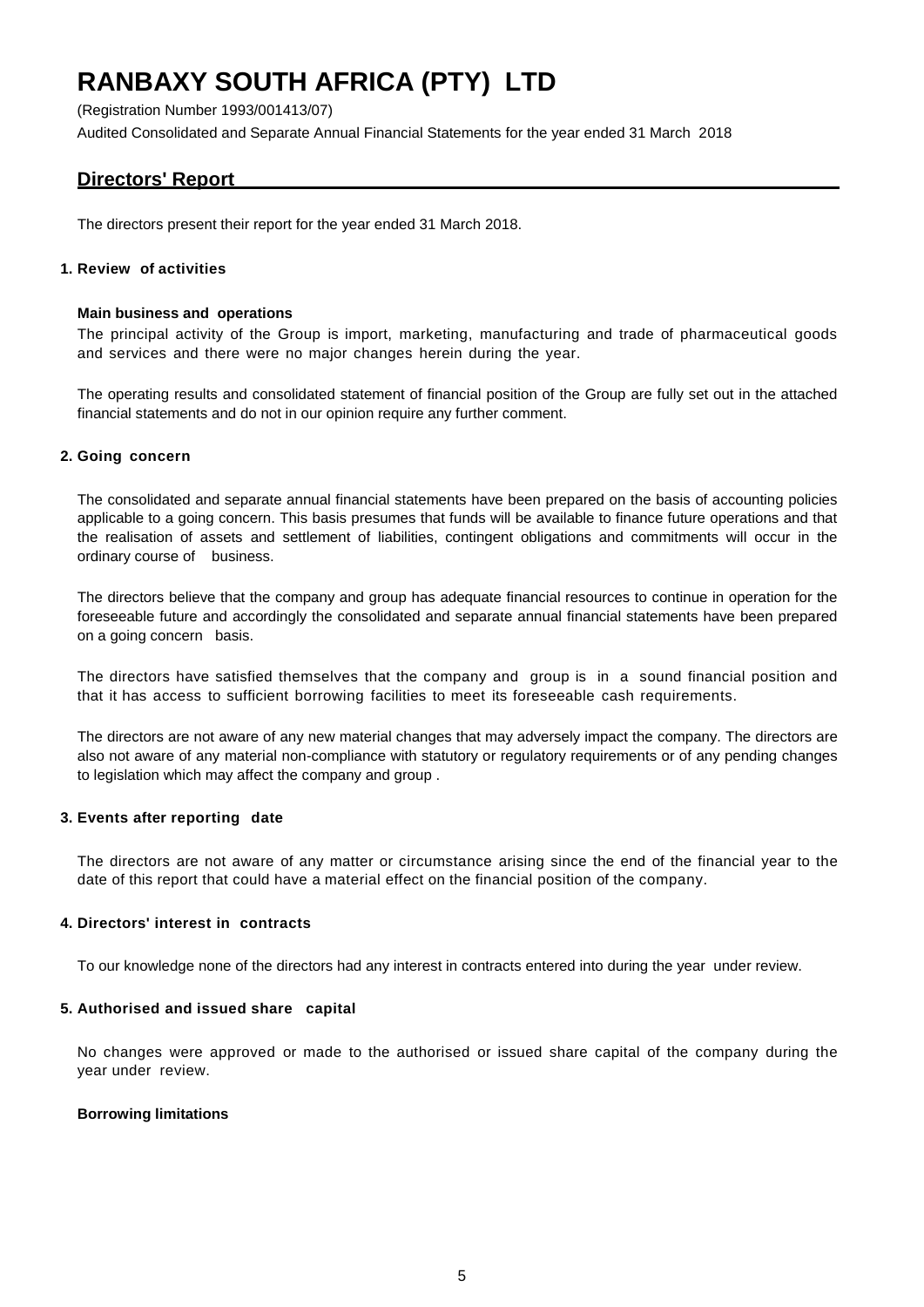(Registration Number 1993/001413/07)

Audited Consolidated and Separate Annual Financial Statements for the year ended 31 March 2018

#### **Directors' Report**

#### **6. Dividends**

Given the current state of the global economic environment, the board believes that it would be more appropriate for the group to conserve cash and maintain adequate debt headroom to ensure that the group is best placed to withstand any prolonged adverse economic conditions. The company has not declared a dividend.

#### **7. Directors**

The directors of the company during the year and to the date of this report are as follows:

DW Brothers A Ajoodha M Kaszas

#### **8. Secretary**

The Group's designated secretary is Grant Thornton.

#### **9. Independent Auditors**

Ernst & Young were the independent auditors for the year under review.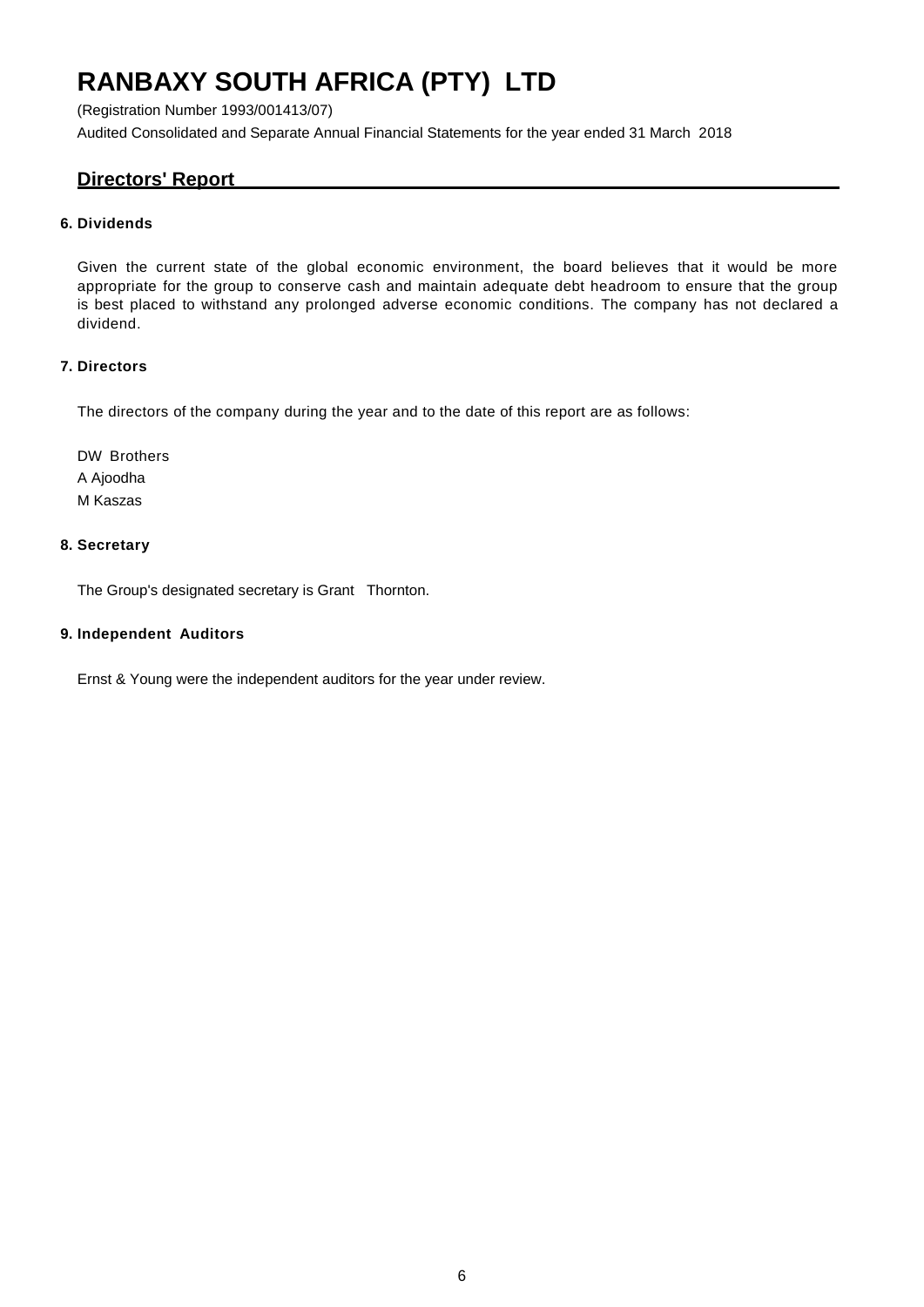(Registration Number 1993/001413/07)

Audited Consolidated and Separate Annual Financial Statements as at 31 March 2018

### <span id="page-7-0"></span>**Statements of Financial Position**

| Figures in R                        | <b>Notes</b>   | Group<br>2018 | Group<br>2017 | Company<br>2018 | Company<br>2017 |
|-------------------------------------|----------------|---------------|---------------|-----------------|-----------------|
|                                     |                |               |               |                 |                 |
| <b>Assets</b>                       |                |               |               |                 |                 |
| Property, plant and equipment       | 5              | 1,340,808     | 11,956,925    | 683,068         | 1,201,732       |
| Intangible assets                   | 6              | 106,655       | 508,151       | 106,655         | 508,151         |
| Investments                         | 25             |               |               | 905,342         | 905,342         |
| Deferred taxation assets            | 14             | 9,402,022     | 5,205,268     | 3,790,764       | 2,067,478       |
|                                     |                | 10,849,485    | 17,670,344    | 5,485,829       | 4,682,703       |
| <b>Current Assets</b>               |                |               |               |                 |                 |
| Inventories                         | $\overline{7}$ | 240,778,688   | 158,406,492   | 69,366,497      | 63,067,761      |
| Current taxation asset              | 16             | 9,348,924     | 7,145,782     | 5,579,956       | 2,754,871       |
| Trade and other receivables         | 8              | 625,129,150   | 643,267,073   | 302,595,701     | 273,190,079     |
| Cash and cash equivalents           | 9              | 117,481,143   | 134, 135, 207 | 76,137,409      | 65,882,762      |
|                                     |                | 992,737,905   | 942,954,554   | 453,679,563     | 404,895,473     |
| <b>Total Assets</b>                 |                | 1,003,587,390 | 960,624,898   | 459,165,392     | 409,578,176     |
| <b>Equity and Liabilities</b>       |                |               |               |                 |                 |
| <b>Equity</b>                       |                |               |               |                 |                 |
| <b>Stated Capital</b>               | 10             | 17,511,923    | 17,511,923    | 17,511,923      | 17,511,923      |
| Reserves                            |                | (211, 831)    | (211, 831)    |                 |                 |
| Retained earnings                   |                | 198,469,202   | 151,906,731   | 124,138,616     | 122,064,085     |
|                                     |                | 215,769,294   | 169,206,823   | 141,650,539     | 139,576,008     |
| Non-controlling interest            |                | 37,294,422    | 21,233,867    |                 |                 |
| <b>Liabilities</b>                  |                |               |               |                 |                 |
| <b>Current Liabilities</b>          |                |               |               |                 |                 |
| Trade and other payables            | 15             | 598,302,852   | 624,868,181   | 165,294,031     | 127,981,346     |
| Loan from shareholder               | 11             | 152,220,822   | 145,316,027   | 152,220,822     | 142,020,822     |
|                                     |                | 750,523,674   | 770,184,208   | 317,514,853     | 270,002,168     |
| <b>Total Equity and Liabilities</b> |                | 1,003,587,390 | 960,624,898   | 459,165,392     | 409,578,176     |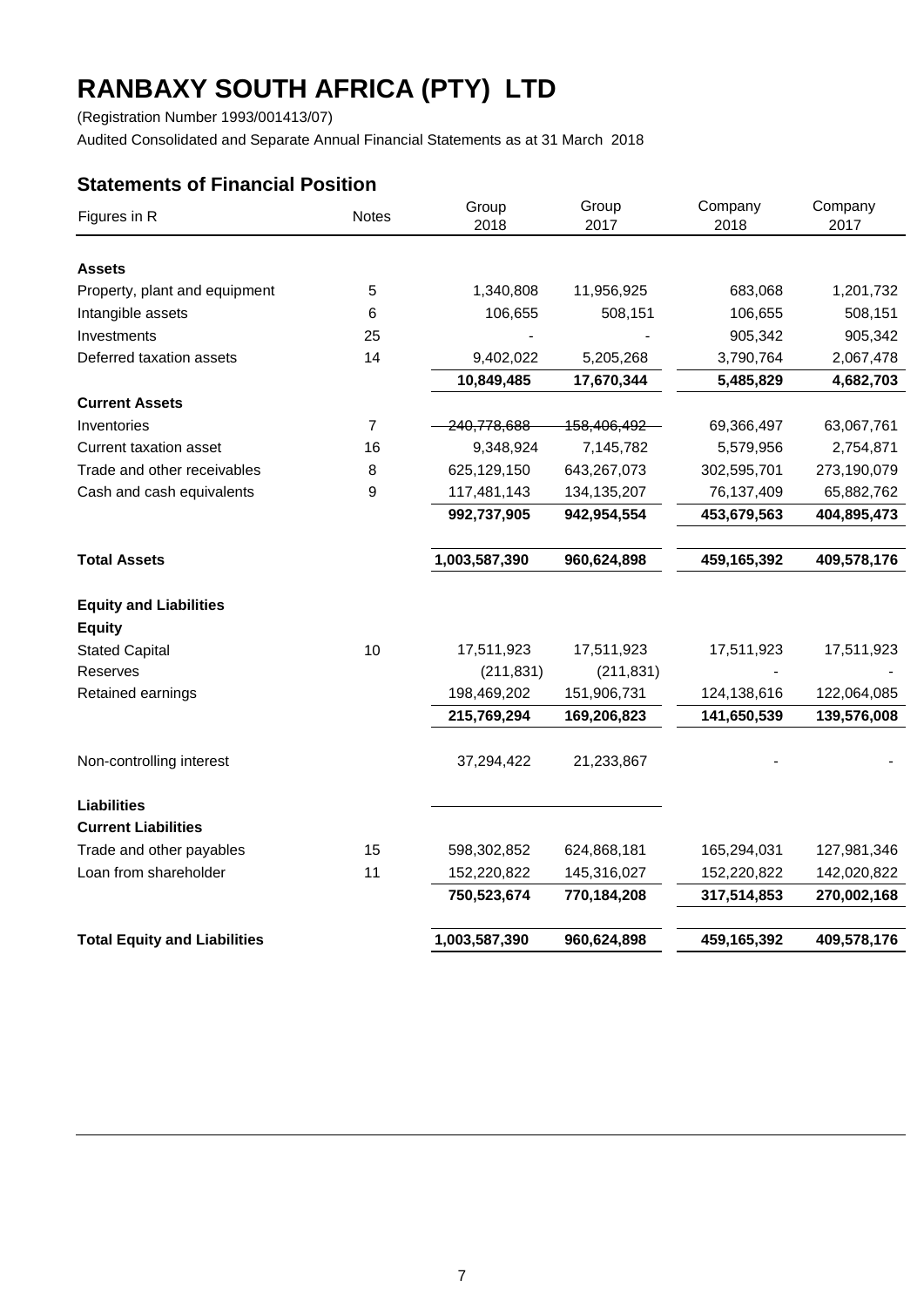(Registration Number 1993/001413/07)

Audited Consolidated and Separate Annual Financial Statements for the year ended 31 March 2018

### <span id="page-8-0"></span>**Statements of Profit or Loss and Comprehensive Income**

| Figures in R                                          | <b>Notes</b> | Group<br>2018      | Group<br>2017   | Company<br>2018 | Company<br>2017 |
|-------------------------------------------------------|--------------|--------------------|-----------------|-----------------|-----------------|
|                                                       |              |                    |                 |                 |                 |
| <b>Revenue</b>                                        | 17           | 1,442,859,183      | 1,613,253,152   | 291,796,079     | 266,833,417     |
| Cost of sales                                         | 18           | (1, 188, 303, 073) | (1,397,473,538) | (169, 073, 356) | (153, 392, 596) |
| Gross profit                                          |              | 254,556,110        | 215,779,614     | 122,722,723     | 113,440,821     |
| Other income                                          |              | 489,877            | 1,632,497       | (3,386)         | 1,383,712       |
| Operating costs                                       |              | (164, 585, 327)    | (147, 201, 447) | (118, 208, 206) | (97, 206, 641)  |
| <b>Operating profit</b>                               | 19           | 90,460,660         | 70,210,664      | 4,511,131       | 17,617,892      |
| Finance income                                        | 20           | 26,356,177         | 25,332,365      | 25,714,065      | 27,832,504      |
| Finance costs                                         | 21           | (10, 200, 385)     | (10,665,383)    | (10, 200, 000)  | (10, 201, 403)  |
| Abnormal Item                                         | 22           | (19,673,952)       |                 | (19,673,952)    |                 |
| <b>Profit before taxation</b>                         |              | 86,942,500         | 84,877,646      | 351,244         | 35,248,993      |
| <b>Taxation expense</b>                               | 23           | (22, 211, 279)     | (20, 491, 074)  | 1,723,287       | (4,713,116)     |
| Profit for the year                                   |              | 64,731,221         | 64,386,572      | 2,074,531       | 30,535,877      |
| Other comprehensive income                            |              |                    |                 |                 |                 |
| Other comprehensive income                            |              |                    |                 |                 |                 |
| <b>Total comprehensive income</b>                     |              | 64.731.221         | 64,386.572      | 2.074.531       | 30.535.877      |
| <b>Total comprehensive income</b><br>attributable to: |              |                    |                 |                 |                 |
| Non-controlling interests                             |              | 18,168,750         | 12,117,450      |                 |                 |
| Owners of the parent                                  |              | 46,562,471         | 52,269,122      | 2,074,531       | 30,535,877      |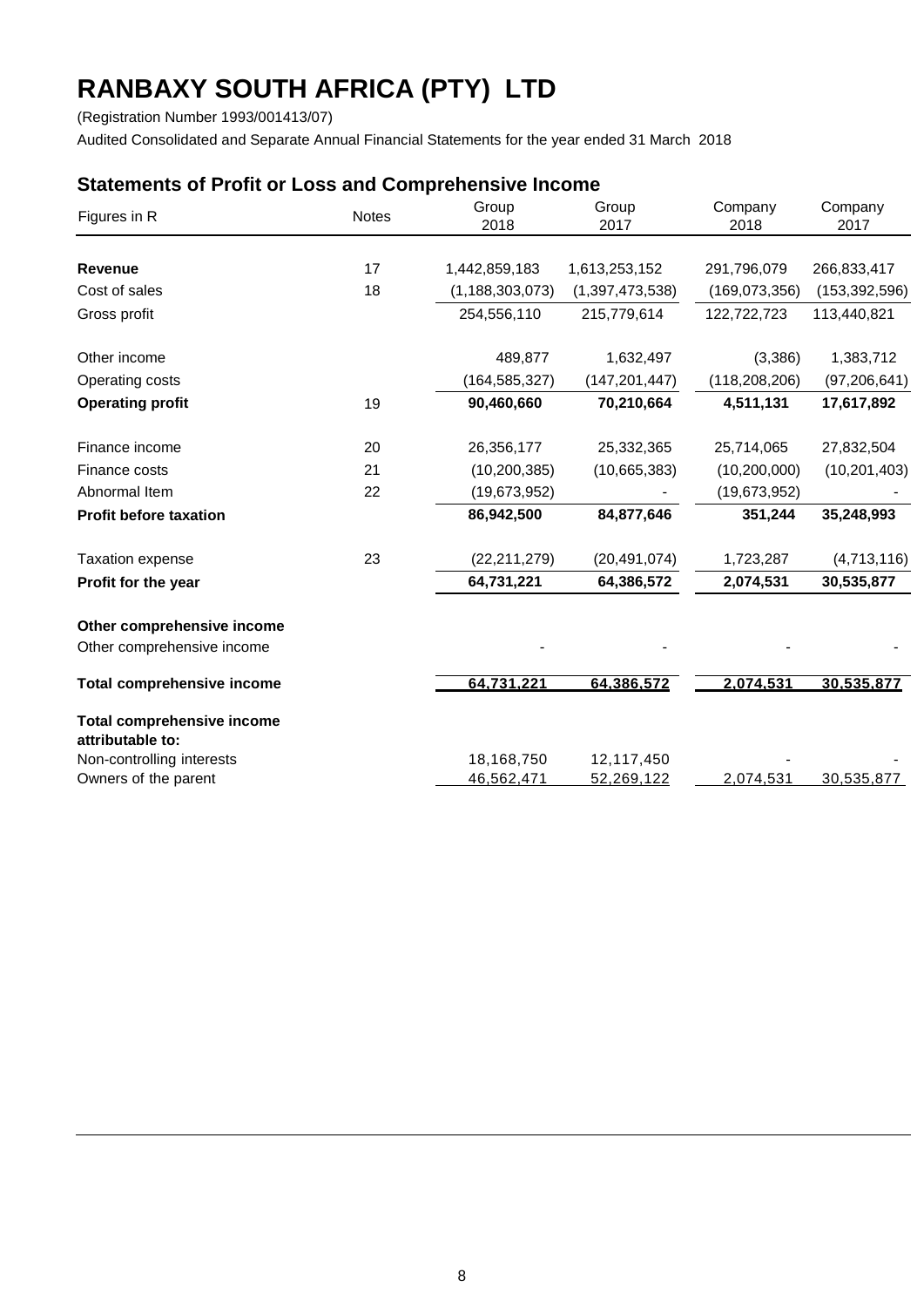(Registration Number 1993/001413/07)

Audited Consolidated and Separate Annual Financial Statements for the year ended 31 March 2018

### **Statements of Changes in Equity**

|                                         |                          | <b>Common</b>  |                 | <b>Equity</b> | Non-          |               |
|-----------------------------------------|--------------------------|----------------|-----------------|---------------|---------------|---------------|
|                                         | <b>Stated</b>            | <b>Control</b> | <b>Retained</b> | attributable  | controlling   |               |
| Figures in R                            | <b>Capital</b>           | Reserve        | earnings        | to company    | interest      | Total         |
| Group                                   |                          |                |                 |               |               |               |
| <b>Balance at 1 April 2016</b>          | 17,511,923               | (211, 831)     | 99,637,609      | 116,937,701   | 11,925,622    | 128,863,323   |
| Total comprehensive income for the year |                          |                |                 |               |               |               |
| Profit for the year                     |                          |                | 52,269,122      | 52,269,122    | 12,117,450    | 64,386,572    |
| Total comprehensive income for the year |                          |                | 52,269,122      | 52,269,122    | 12,117,450    | 64,386,572    |
| <b>Dividends</b>                        |                          |                |                 |               | (2,809,205)   | (2,809,205)   |
| Balance at 31 March 2017                | 17,511,923               | (211, 831)     | 151,906,731     | 169,206,823   | 21,233,867    | 190,440,690   |
| <b>Balance at 1 April 2017</b>          | 17,511,923               | (211, 831)     | 151,906,731     | 169,206,823   | 21,233,867    | 190,440,690   |
| Total comprehensive income for the year |                          |                |                 |               |               |               |
| Profit for the year                     |                          |                | 46,562,471      | 46,562,471    | 18,168,750    | 64,731,221    |
| Total comprehensive income for the year | $\overline{\phantom{a}}$ |                | 46,562,471      | 46,562,471    | 18,168,750    | 64,731,221    |
| <b>Dividends</b>                        |                          |                |                 |               | (2, 108, 195) | (2, 108, 195) |
| Balance at 31 March 2018                | 17,511,923               | (211.831)      | 198,469,202     | 215,769,294   | 37,294,422    | 253,063,716   |

**Note** 10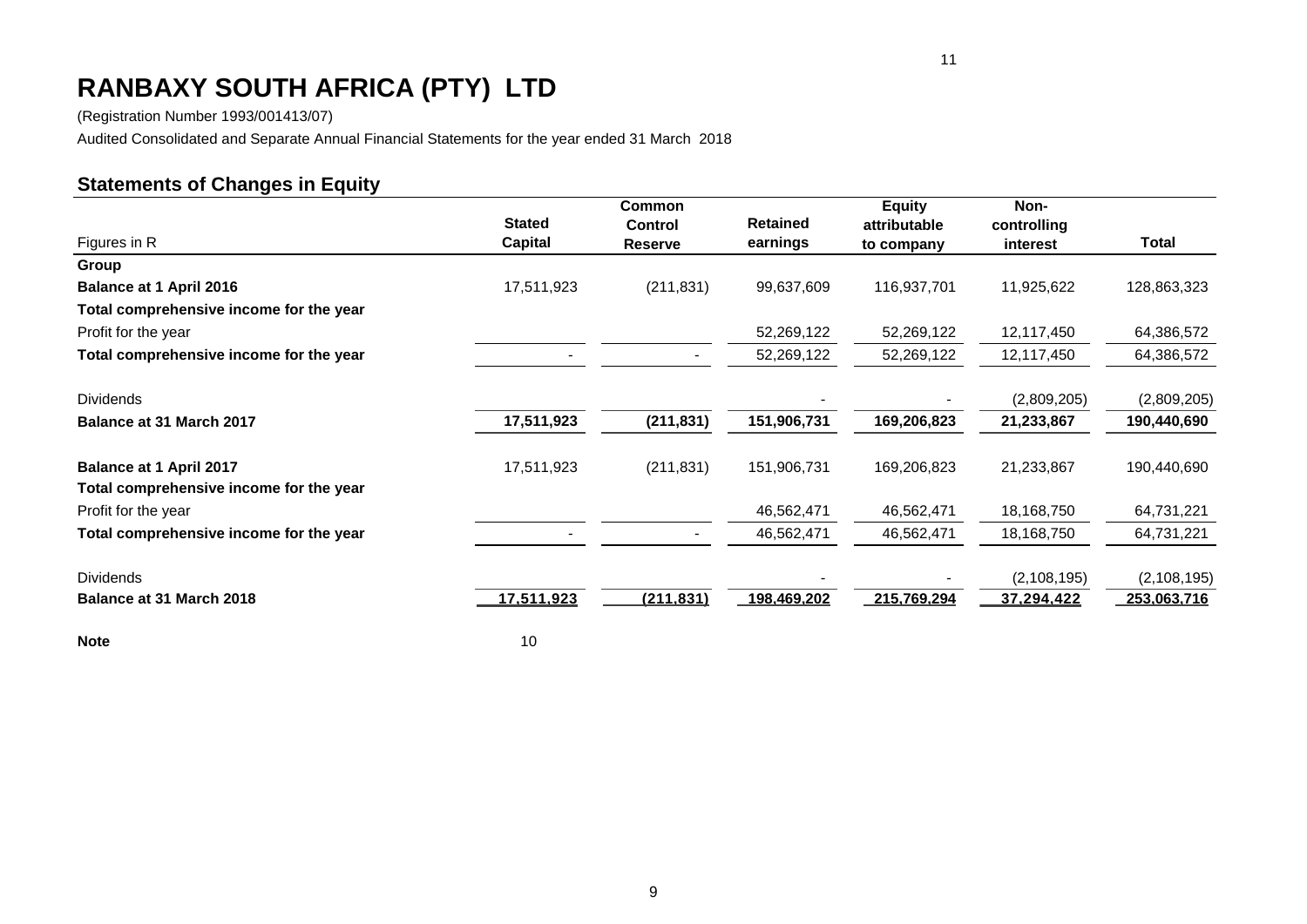(Registration Number 1993/001413/07)

Audited Consolidated and Separate Annual Financial Statements for the year ended 31 March 2018

## <span id="page-10-0"></span>**Statements of Changes in Equity**

|                                         | <b>Stated</b> | <b>Retained</b> |                    |
|-----------------------------------------|---------------|-----------------|--------------------|
| Figures in R                            | Capital       | earnings        | <b>Total</b>       |
| Company                                 |               |                 |                    |
| <b>Balance at 1 April 2016</b>          | 17,511,923    | 91,528,208      | 109,040,131        |
| Total comprehensive income for the year |               |                 |                    |
| Profit for the year                     |               | 30,535,877      | 30,535,877         |
| Total comprehensive income for the year |               | 30,535,877      | 30,535,877         |
| Balance at 31 March 2017                | 17,511,923    | 122,064,085     | 139,576,008        |
| <b>Balance at 1 April 2017</b>          | 17,511,923    | 122,064,085     | 139,576,008        |
| Total comprehensive income for the year |               |                 |                    |
| Profit for the year                     |               | 2,074,531       | 2,074,531          |
| Total comprehensive income for the year |               | 2,074,531       | 2,074,531          |
| Balance at 31 March 2018                | 17,511,923    | 124.138.616     | <u>141.650.539</u> |

**Note** 10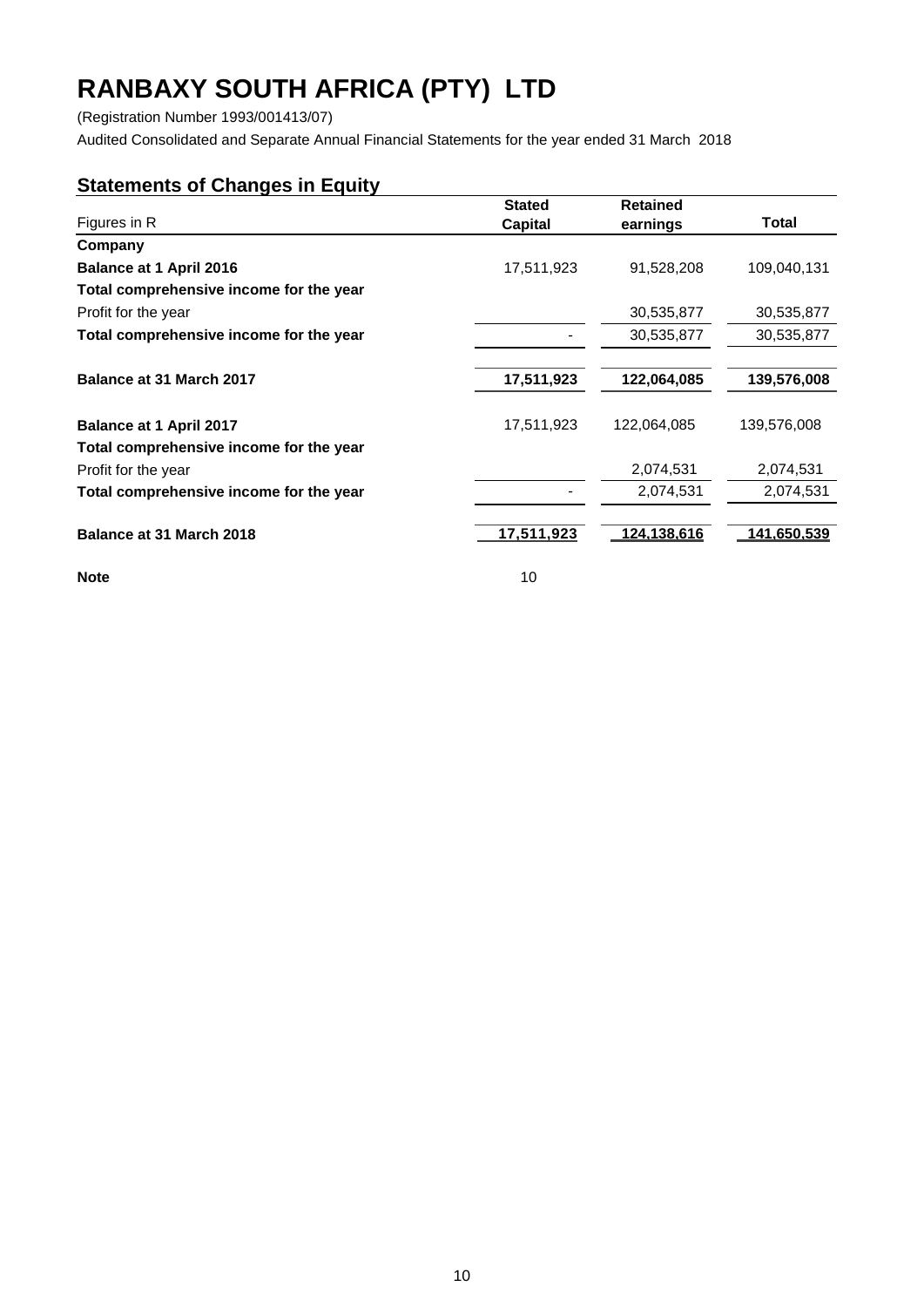(Registration Number 1993/001413/07)

Audited Consolidated and Separate Annual Financial Statements for the year ended 31 March 2018

### <span id="page-11-0"></span>**Statements of Cash Flows**

| Figures in R                                            | Notes | Group<br>2018  | Group<br>2017   | Company<br>2018 | Company<br>2017 |
|---------------------------------------------------------|-------|----------------|-----------------|-----------------|-----------------|
|                                                         |       |                |                 |                 |                 |
| Cash flows from operating                               |       |                |                 |                 |                 |
| activities                                              |       |                |                 |                 |                 |
| Profit before tax                                       |       | 86,942,500     | 84,877,646      | 351,244         | 35,248,993      |
| Adjustments for:                                        |       |                |                 | 10,200,000      |                 |
| Finance costs                                           |       | 10,200,385     | 10,665,383      |                 | 10,201,403      |
| Amortisation of Intangible assets                       |       | 401,496        | 208,608         | 401,496         | 208,608         |
| Depreciation of Property, plant and<br>equipment        |       | 10,772,722     | 10,877,736      | 675,269         | 734,965         |
| Investment income                                       |       | (26, 356, 177) | (25, 332, 365)  | (25, 714, 065)  | (27, 832, 504)  |
| Operating cash flow before<br>working capital changes   |       | 81,960,926     | 81,297,008      | (14,086,056)    | 18,561,465      |
| Working capital changes                                 |       |                |                 |                 |                 |
| (Increase)/decrease in inventories                      |       | (82, 372, 196) | 22,676,397      | (6, 298, 736)   | (10, 353, 449)  |
| Decrease/(increase) in trade and<br>other receivables   |       | 18,137,922     | (134, 453, 791) | (30, 321, 184)  | 61,500,849      |
| (Decrease)/increase in trade and<br>other payables      |       | (26, 565, 329) | 53,817,560      | 38,228,247      | (79, 193, 120)  |
| Cash (utilised in)/generated by<br>operating activities |       | (8,838,677)    | 23,337,174      | (12, 477, 729)  | (9,484,255)     |
| Investment income                                       |       | 26,356,177     | 25,332,365      | 25,714,065      | 27,832,504      |
| Finance costs                                           |       | (10, 200, 385) | (10,665,383)    | (10, 200, 000)  | (10, 201, 403)  |
| Income tax paid                                         |       | (28, 625, 171) | (31,066,174)    | (2,825,085)     | (8,708,688)     |
| Net cash from operating activities                      |       | (21, 308, 056) | 6,937,982       | 211,251         | (561, 842)      |
| <b>Cash flows from investing</b>                        |       |                |                 |                 |                 |
| activities                                              |       |                |                 |                 |                 |
| Property, plant and equipment<br>acquired               | 5     | (156, 604)     | (607, 029)      | (156, 604)      | (412, 161)      |
| Intangible assets acquired                              | 6     |                |                 |                 |                 |
| Other                                                   |       | 13,996         | 23,388          |                 |                 |
| Net cash utilised in investing<br>activities            |       | (142, 608)     | (583, 641)      | (156, 604)      | (412, 161)      |
|                                                         |       |                |                 |                 |                 |
| <b>Cash flows from financing</b><br>activities          |       |                |                 |                 |                 |
| Increase in loans from group<br>companies               |       | 6,904,795      | 733,286         | 10,200,000      | 10,200,000      |
| Dividends paid                                          |       | (2, 108, 195)  | (2,809,205)     |                 |                 |
| Net cash generated by financing<br>activities           |       | 4,796,600      | (2,075,919)     | 10,200,000      | 10,200,000      |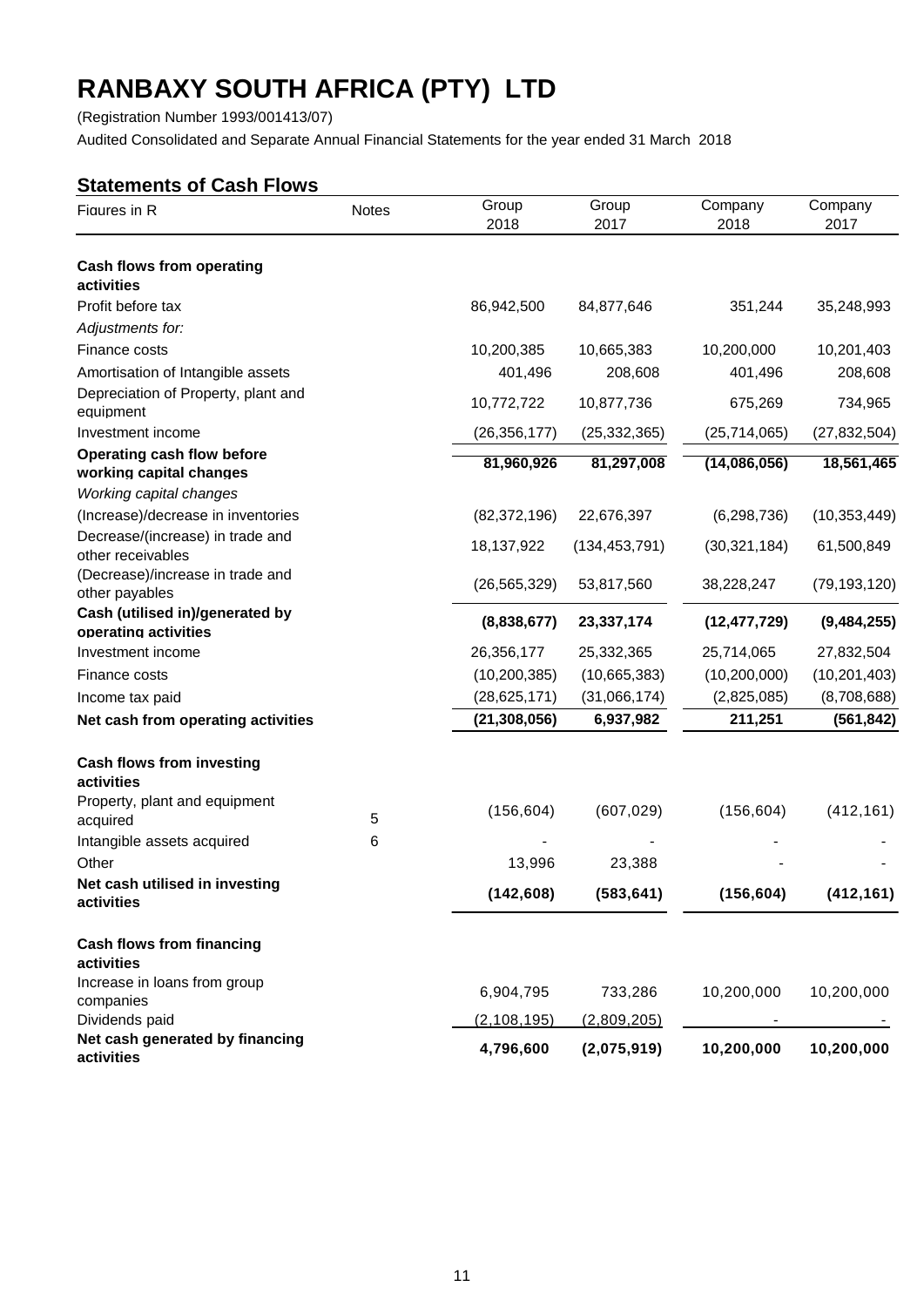(Registration Number 1993/001413/07)

Audited Consolidated and Separate Annual Financial Statements for the year ended 31 March 2018

### **Statements of Cash Flows**

| <b>Notes</b> | Group<br>2018 | Group<br>2017 | Company<br>2018 | Company<br>2017 |
|--------------|---------------|---------------|-----------------|-----------------|
|              |               |               |                 |                 |
|              | (16,654,064)  | 4.278.422     | 10,254,647      | 9,225,997       |
|              | 134, 135, 207 | 129,856,785   | 65,882,762      | 56,656,765      |
|              | 117,481,143   | 134,135,207   | 76,137,409      | 65,882,762      |
|              | 9             |               |                 |                 |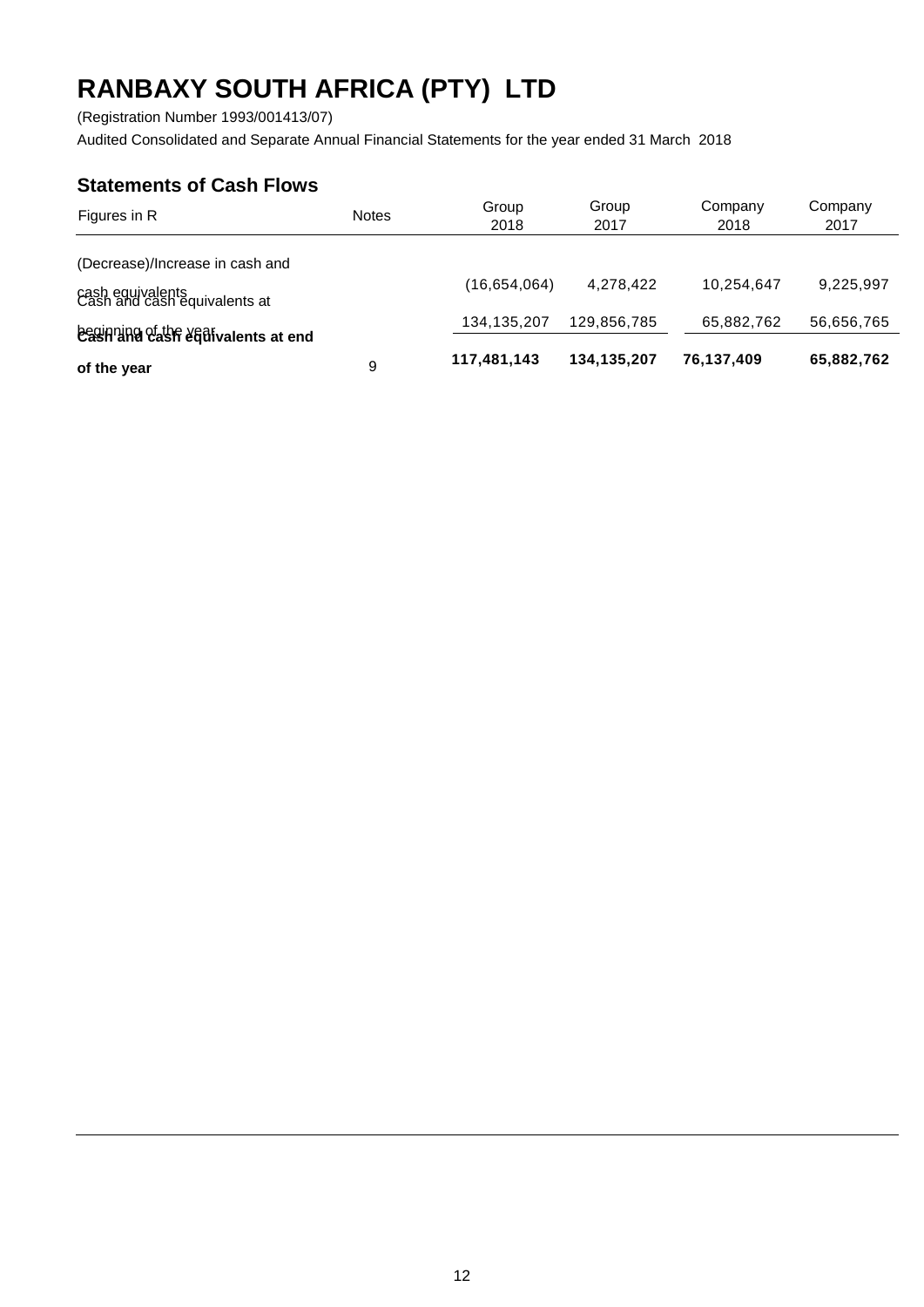(Registration Number 1993/001413/07) Consolidated and Separate Financial Statements for the year ended 31 March 2018

#### <span id="page-13-0"></span>**Accounting Policies**

#### **1. Basis of preparation**

The consolidated and separate annual financial statements of the Group have been prepared in accordance with all applicable International Financial Reporting Standards (IFRSs). The consolidated and separate annual financial statements have been prepared under the historical cost convention, as modified by the revaluation of land and buildings, available-for-sale financial assets, and financial assets and financial liabilities (including derivative instruments) at fair value through profit or loss.

The preparation of financial statements in conformity with IFRS requires the use of certain critical accounting estimates. It also requires management to exercise its judgement in the process of applying the Group's accounting policies. The areas involving a higher degree of judgement or complexity, or areas where assumptions and estimates are significant to the consolidated and separate annual financial statements are disclosed in note 3.

#### **2. Summary of significant accounting policies**

The principal accounting policies applied in the preparation of these consolidated and separate annual financial statements are set out below. These policies have been consistently applied to all the years presented, unless otherwise stated.

#### **2.1 Business combinations**

Subsidiaries are all entities (including structured entities) over which the Group has control. The Group controls an entity when the Group is exposed to, or has rights to, variable returns from its involvement with the entity and has the ability to affect those returns through its power over the entity. Subsidiaries are fully consolidated from the date on which control is transferred to the Group. They are deconsolidated from the date that control ceases.

The Group applies the acquisition method to account for business combinations. The consideration transferred for the acquisition of a subsidiary is the fair values of the assets transferred, the liabilities incurred to the former owners of the acquiree and the equity interests issued by the Group. The consideration transferred includes the fair value of any asset or liability resulting from a contingent consideration arrangement. Identifiable assets acquired and liabilities and contingent liabilities assumed in a business combination are measured initially at their fair values at the acquisition date.

The Group recognises any non-controlling interest in the acquiree on an acquisition-by-acquisition basis, either at fair value or at the non-controlling interest's proportionate share of the recognised amounts of acquiree's identifiable net assets.

The excess of the consideration transferred, the amount of any non-controlling interest in the acquiree and the acquisition-date fair value of any previous equity interest in the acquiree over the fair value of the identifiable net assets acquired is recorded as goodwill. If the total of consideration transferred, non-controlling interest recognised and previously held interest measured is less than the fair value of the net assets of the subsidiary acquired in the case of a bargain purchase, the difference is recognised directly in the statement of comprehensive income.

#### **Basis of Consolidation**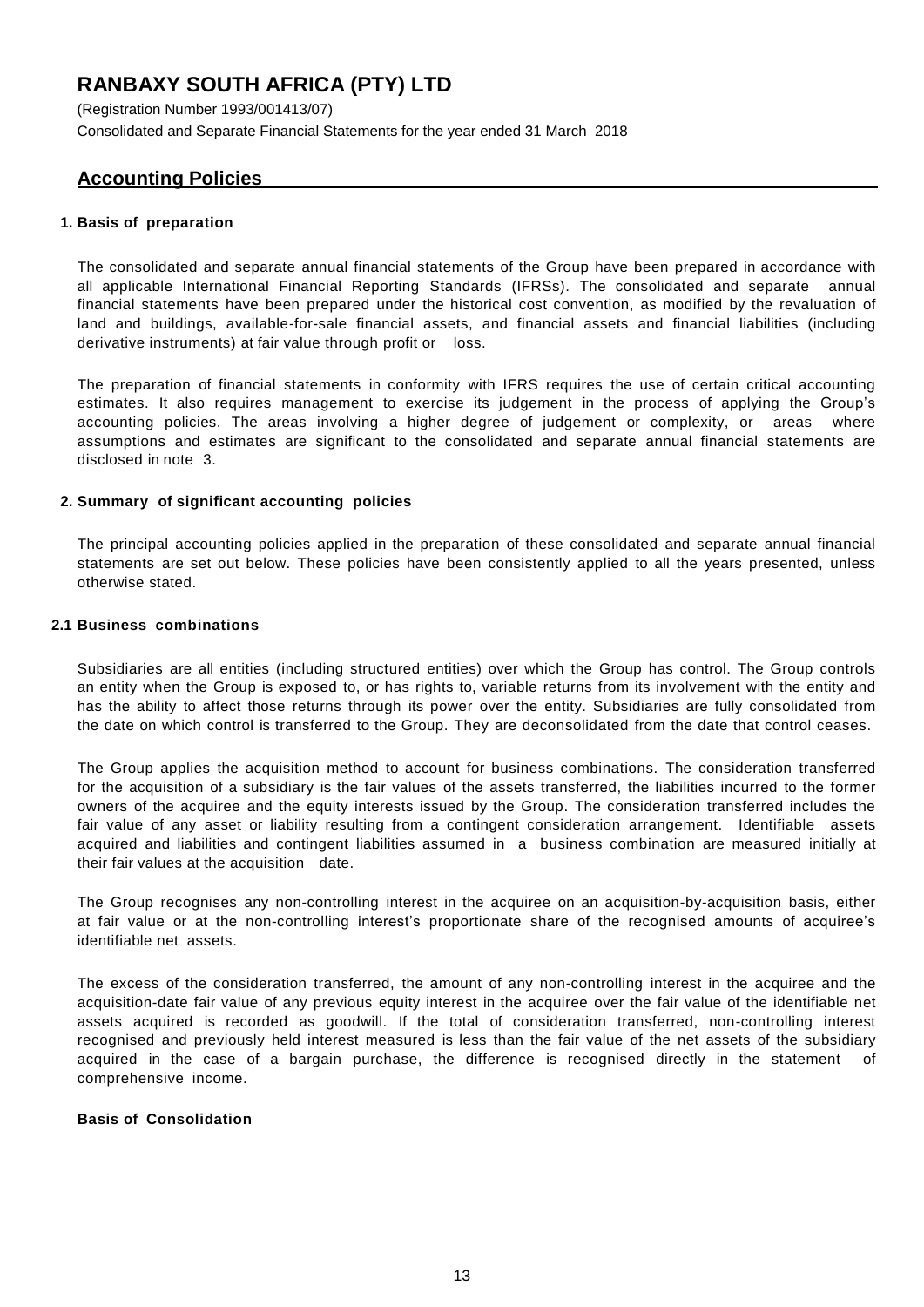(Registration Number 1993/001413/07) Consolidated and Separate Financial Statements for the year ended 31 March 2018

### **Accounting Policies**

The consolidated group annual financial statements incorporate the financial statements of the Company and entities (including special purpose entities) controlled by the Company (its subsidiaries). Control is achieved when the Company:

- has power over the investee;

- is exposed, or has rights, to variable returns from its involvement with the investee; and

- has the ability to use its power to affect its returns.

The Company reassesses whether or not it controls an investee if facts and circumstances indicate that there are changes to one or more of the three elements of control listed above.

When the Company has less than a majority of the voting rights of an investee, it has power over the investee when the voting rights are sufficient to give it the practical ability to direct the relevant activities of the investee unilaterally.

The Company considers all relevant facts and circumstances in assessing whether or not the Company's voting rights in an investee are sufficient to give it power, including:

The size of the Company's holding of voting rights relative to the size and dispersion of holdings of other vote holders;

- the potential voting rights held by the Company, other vote holder or other parties;

- rights arising from other contractual arrangements; and

- any additional facts and circumstances that indicate that the Company has, or does not have, the current ability to direct the relevant activities at the time that decisions need to be made, including voting patterns at previous shareholders' meetings.

Consolidation of a subsidiary begins when the Company obtains control over the subsidiary and ceases when the Company loses control over the subsidiary.

Income and expenses of subsidiaries acquired or disposed of during the year are included in the consolidated statement of comprehensive income from the effective date of acquisition and up to the effective date of disposal, as appropriate. Total comprehensive income of subsidiaries is attributed to the owners of the company and to non-controlling interest even if this results in the non-controlling interest having a deficit balance.

Where necessary, adjustments are made to the financial statements of subsidiaries to bring their accounting policies in line with those used by other members of the Group.

All intra-group transactions, balances, income and expenses are eliminated on consolidation.

#### **2.1.1 Acquisition-related costs are expensed as incurred**

If the business combination is achieved in stages, the acquisition date carrying value of the acquirer's previously held equity interest in the acquiree is re-measured to fair value at the acquisition date; any gains or losses arising from such re-measurement are recognised in profit or loss.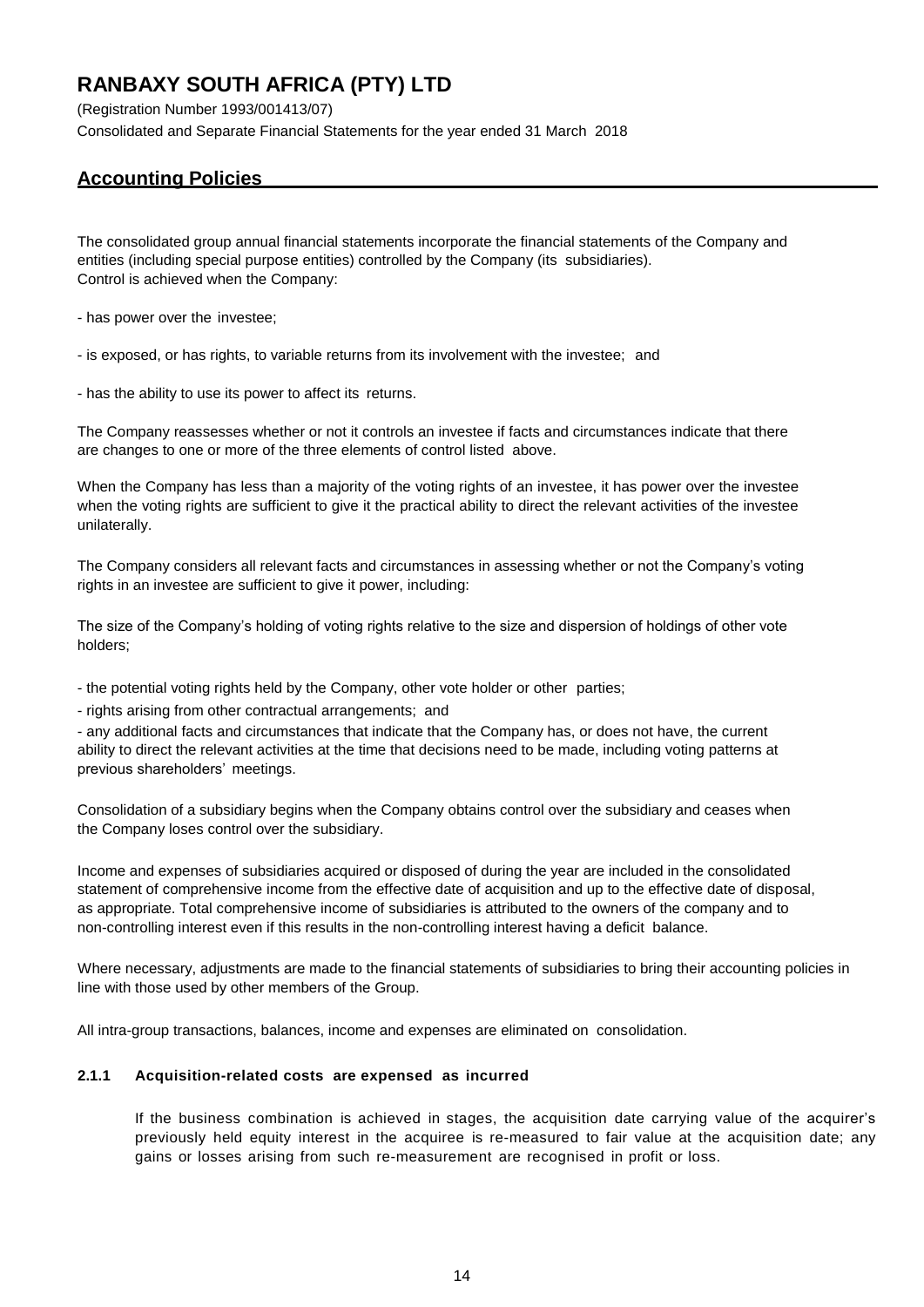(Registration Number 1993/001413/07) Consolidated and Separate Financial Statements for the year ended 31 March 2018

#### **Accounting Policies**

Any contingent consideration to be transferred by the Group is recognised at fair value at the acquisition date. Subsequent changes to the fair value of the contingent consideration that is deemed to be an asset or liability is recognised in accordance with IAS 39 either in profit or loss or as a change to other comprehensive income. Contingent consideration that is classified as equity is not re-measured, and its subsequent settlement is accounted for within equity.

#### **2.1.2 Changes in ownership interests in subsidiaries without change of control**

Transactions with non-controlling interests that do not result in loss of control are accounted for as equity transactions – that is, as transactions with the owners in their capacity as owners.

The difference between fair value of any consideration paid and the relevant share acquired of the carrying value of net assets of the subsidiary is recorded in equity. Gains or losses on disposals to noncontrolling interests are also recorded in equity.

#### **2.1.3 Disposal of subsidiaries**

When the Group ceases to have control any retained interest in the entity is re- measured to its fair value at the date when control is lost, with the change in carrying amount recognised in profit or loss. The fair value is the initial carrying amount for the purposes of subsequently accounting for the retained interest as an associate, joint venture or financial asset. In addition, any amounts previously recognised in other comprehensive income in respect of that entity are accounted for as if the Group had directly disposed of the related assets or liabilities. This may mean that amounts previously recognised in other comprehensive income are reclassified to profit or loss.

#### **2.1.4 Investment in subsidiaries**

In the company's separate financial statements, investments in subsidiaries are carried at cost less any accumulated impairment.

The cost of an investment in a subsidiary is the aggregate of: - the fair value, at the date of exchange, of assets given, liabilities incurred or assumed, and equity instruments issued by the company; plus

- any costs directly attributable to the purchase of the subsidiary.

#### **2.1.5 Associates**

Associates are all entities over which the Group has significant influence but not control, generally accompanying a shareholding of between 20% and 50% of the voting rights. Investments in associates are accounted for using the equity method of accounting.

Under the equity method, the investment is initially recognised at cost, and the carrying amount is increased or decreased to recognise the investor's share of the profit or loss of the investee after the date of acquisition.

The Group's investment in associates includes goodwill identified on acquisition.

If the ownership interest in an associate is reduced but significant influence is retained, only a proportionate share of the amounts previously recognised in other comprehensive income is reclassified to profit or loss where appropriate.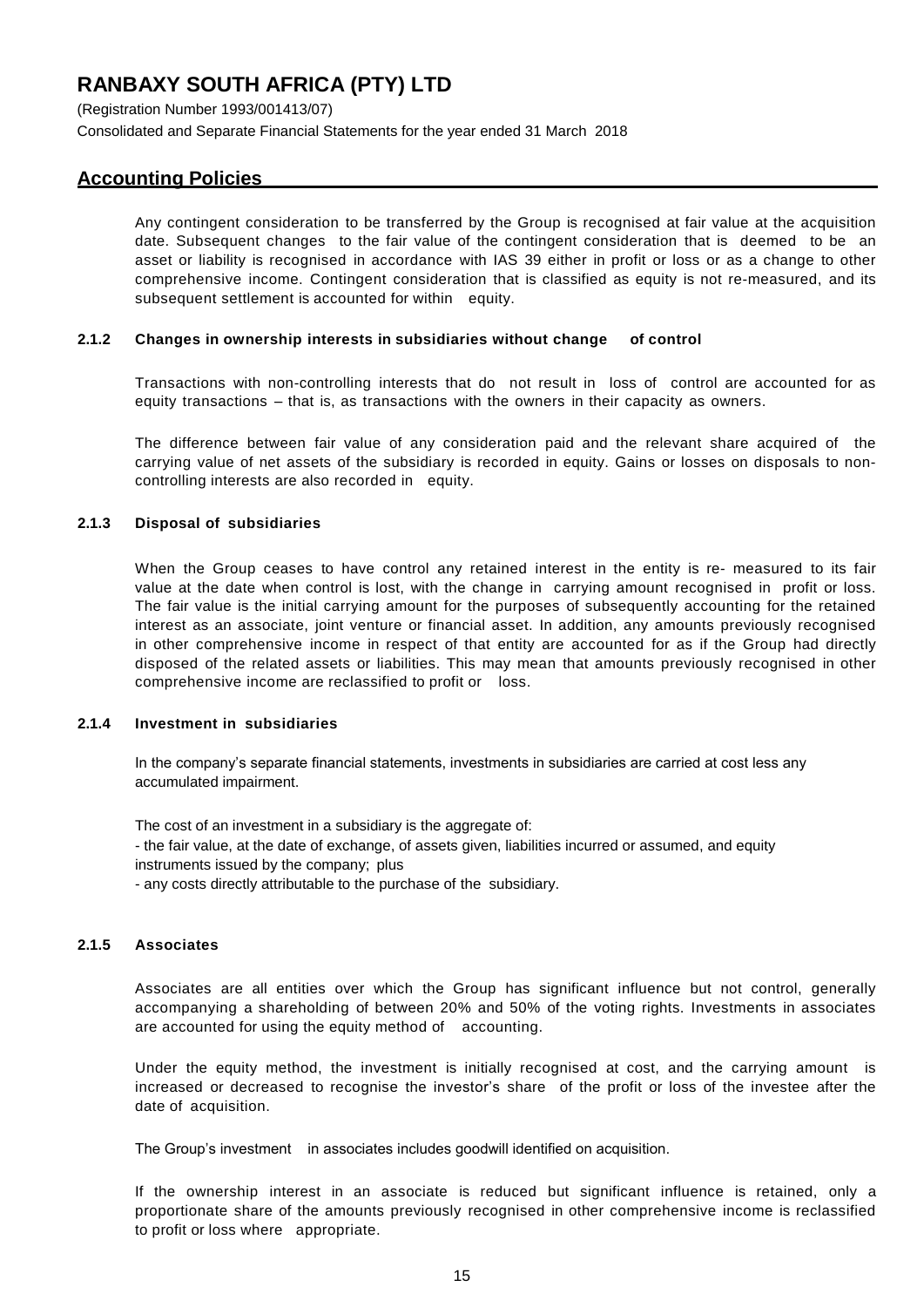(Registration Number 1993/001413/07) Consolidated and Separate Financial Statements for the year ended 31 March 2018

#### **Accounting Policies**

The Group's share of post-acquisition profit or loss is recognised in the statement of comprehensive income, and its share of post-acquisition movements in other comprehensive income is recognised in other comprehensive income with a corresponding adjustment to the carrying amount of the investment. When the Group's share of losses in an associate equals or exceeds its interest in the associate, including any other unsecured receivables, the Group does not recognise further losses, unless it has incurred legal or constructive obligations or made payments on behalf of the associate.

The Group determines at each reporting date whether there is any objective evidence that the investment in the associate is impaired. If this is the case, the Group calculates the amount of impairment as the difference between the recoverable amount of the associate and its carrying value and recognises the amount adjacent to 'share of profit/(loss) of associates in the statement of comprehensive income.

Profit and losses resulting from upstream and downstream transactions between the Group and its associate are recognised in the Group's financial statements only to the extent of unrelated investor's interests in the associates. Unrealised losses are eliminated unless the transaction provides evidence of an impairment of the asset transferred.

Dilution gains and losses arising in investments in associates are recognised in the statement of comprehensive income.

#### **2.2 Property, Plant and Equipment**

Property, plant and equipment are tangible assets which the company holds for its own use or for rental to others and which are expected to be used for more than one year.

An item of property, plant and equipment is recognised as an asset when it is probable that future economic benefits associated with the item will flow to the company, and the cost of the item can be measured reliably.

Property, plant and equipment is initially measured at cost. Cost includes all of the expenditure which is directly attributable to the acquisition or construction of the asset, including the capitalisation of borrowing costs on qualifying assets and adjustments in respect of hedge accounting, where appropriate.

Property, plant and equipment is subsequently stated at cost less accumulated depreciation and any accumulated impairment losses, except for land which is stated at cost less any accumulated impairment losses.

Depreciation commences when the asset is available for use as intended by management. Depreciation is charged to write off the asset's carrying amount over its estimated useful life to its estimated residual value, using a method that best reflects the pattern in which the asset's economic benefits are consumed by the company. Leased assets are depreciated in a consistent manner over the shorter of their expected useful lives and the lease term. Depreciation is not charged to an asset if its estimated residual value exceeds or is equal to its carrying amount. Depreciation of an asset ceases at the earlier of the date that the asset is classified as held for sale or derecognised.

Plant and machinery that is in the course of construction for production are carried at cost, less and recognised impairment loss. Costs include the cost of the assets and associated professional fees. Such assets are classified to the appropriate categories of property plant and equipment when completed and ready for intended use. Depreciation of these assets, on the same basis as other property plant and equipment, commences when the assets are ready for intended use.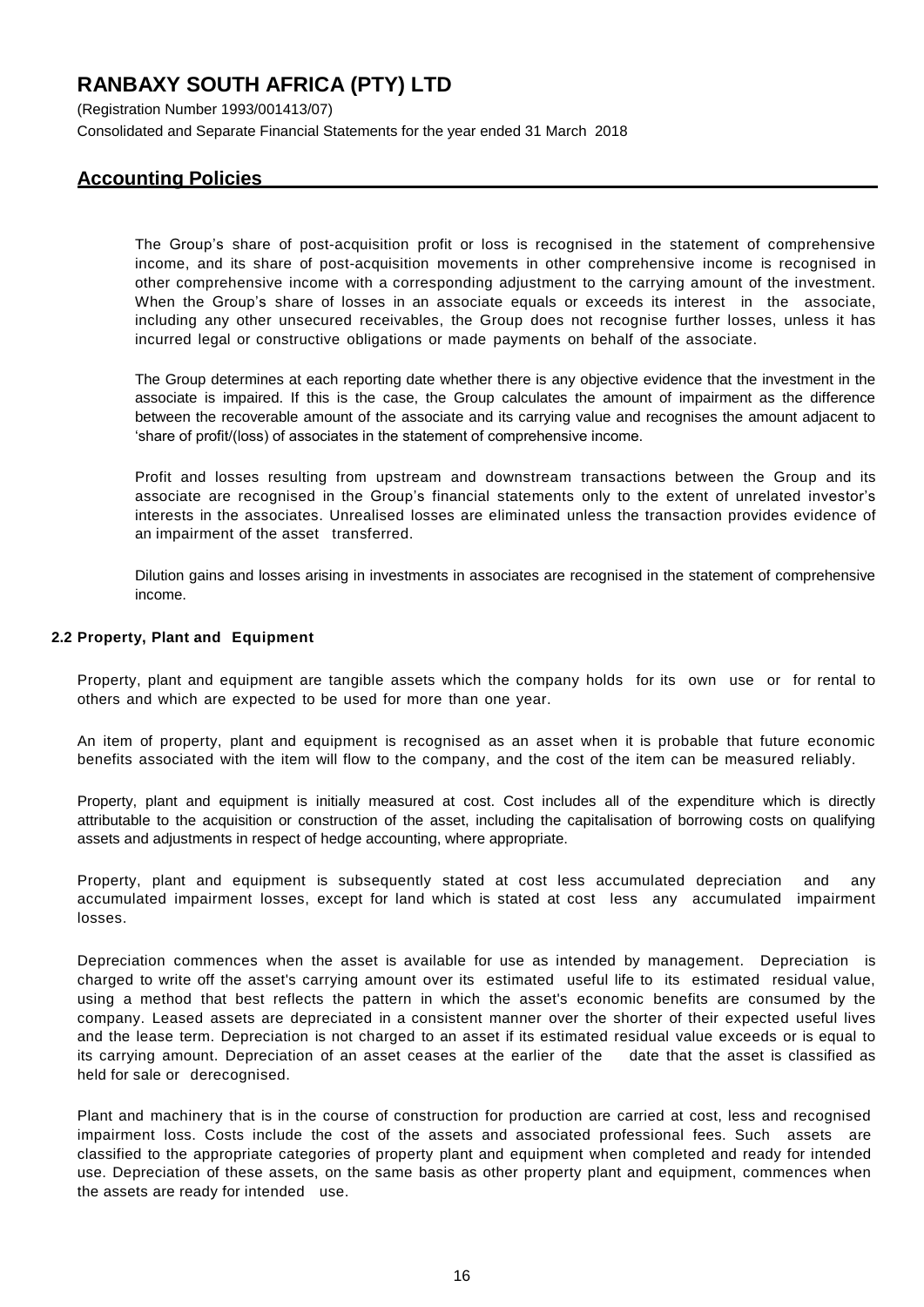(Registration Number 1993/001413/07) Consolidated and Separate Financial Statements for the year ended 31 March 2018

### **Accounting Policies**

The useful lives of items of Property, plant and equipment have been assessed as follows:

| <b>Building</b>            | 5% per annum           |
|----------------------------|------------------------|
| <b>Building components</b> | 10% to 33,3% per annum |
| Motor vehicles             | 3-7 years              |
| <b>Plant and Machinery</b> | 3-15 years             |
| Computer equipment         | 3 years                |
| Leasehold Improvements     | Period of lease        |
| Furniture and fittings     | 3-6 years              |

The residual value, useful life and depreciation method of each asset are reviewed at the end of each reporting year. If the expectations differ from previous estimates, the change is accounted for prospectively as a change in accounting estimate.

Each part of an item of property, plant and equipment with a cost that is significant in relation to the total cost of the item is depreciate separately.

The depreciation charge for each year is recognised in profit or loss unless it is included in the carrying amount of another asset.

An item of property, plant and equipment is derecognised upon disposal or when no future economic benefits are expected from its continued use or disposal. Any gain or loss arising from the derecognition of an item of property, plant and equipment is included in profit or loss when the item is derecognised. Any gain or loss arising from the derecognition of an item of property, plant and equipment is determined as the difference between the net disposal proceeds, if any, and the carrying amount of the item.

#### **2.3 Intangible Assets**

An intangible asset is an identifiable, non-monetary asset without physical substance. Intangible assets are identifiable resources controlled by the Group from which the Group expects to derive future economic benefits.

An intangible asset is identifiable if it either is separable, ie is capable of being separated or divided from the Group and sold, transferred, licensed, rented or exchanged, either individually or together with a related contract, identifiable asset or liability, regardless of whether the Group intends to do so or arises from contractual or other legal rights, regardless of whether those rights are transferable or separable from the Group or from other rights and obligations.

An intangible asset is recognised if it is probable that the expected future economic benefits that are attributable to the asset will flow to the Group and the cost of the asset can be measured reliably.

The Group assesses the probability of expected future economic benefits using reasonable and supportable assumptions that represent management's best estimate of the set of economic conditions that will exist over the useful life of the asset.

Intangible assets that are acquired and have finite useful lives are initially recognised at cost with subsequent measurement at cost less any accumulated amortisation and any impairment losses.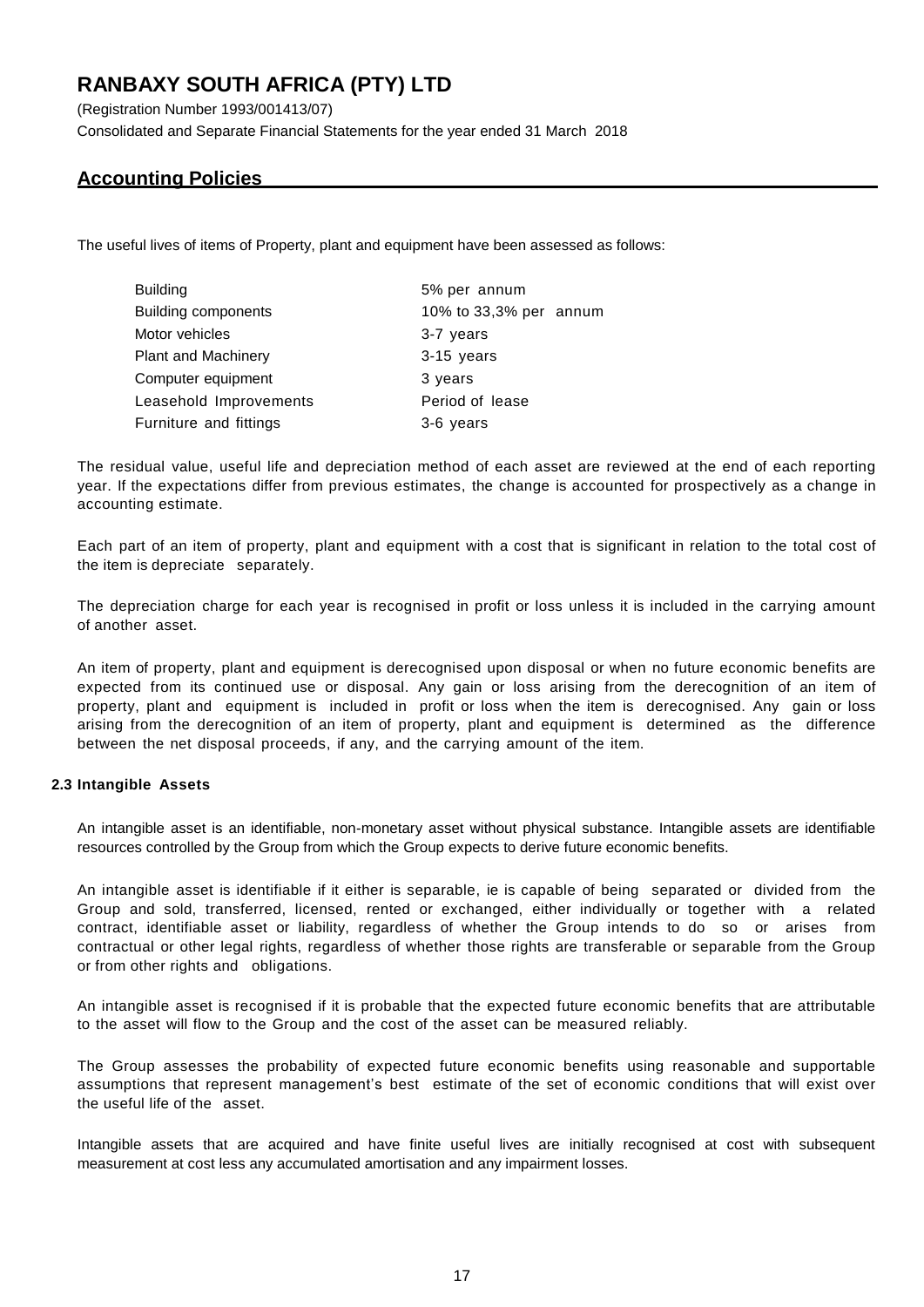(Registration Number 1993/001413/07) Consolidated and Separate Financial Statements for the year ended 31 March 2018

#### **Accounting Policies**

Intangible assets are derecognised upon disposal or when no future economic benefits are expected from its use or disposal. Any gain or loss arising on derecognition of the asset (calculated as the difference between the net disposal proceeds and the carrying amount of the asset) is included in the profit or loss in the year the asset is derecognised.

An intangible asset is regarded as having an indefinite useful life when, based on all relevant factors, there is no foreseeable limit to the period over which the asset is expected to generate net cash inflows. Amortisation is not provided for these intangible assets. For all other intangible assets amortisation is recognised in the profit or loss and is provided on the straight-line basis which, it is estimated, will reduce the carrying amount of the assets to their residual values at the end of their useful lives.

Intangible assets are amortised at the following rates:

Patents, trademarks and other rights 5 years

Internally generated brands, mastheads, publishing titles, customer lists and items similar in substance are not recognised as intangible assets.

#### **2.3.1 Research and development**

Expenditure of research activities, undertaken with the prospect of gaining new scientific or technical knowledge and understanding, is recognised in profit or loss as incurred.

Development activities involve a plan or design for the production of new or sustainable improved products and processes. Development expenditure is capitalised only if development costs can be, measured reliably, the product or process is technically commercially feasible, future economic benefits are probable, and the Group intends to and has sufficient resources to complete development and to use or sell the asset. The expenditure capitalised includes the cost of materials, direct labour, overhead costs that are directly attributable to preparing the assets for its intended use, and capitalised borrowing costs. Other development expenditure is recognised in profit or loss as incurred.

#### **2.4 Impairment of Non-financial assets**

Intangible assets that have an indefinite useful life or intangible assets not ready to use are not subject to amortisation and are tested annually for impairment. Assets that are subject to amortisation are reviewed for impairment whenever events or changes in circumstances indicate that the carrying amount may not be recoverable. An impairment loss is recognised for the amount by which the asset's carrying amount exceeds its recoverable amount. The recoverable amount is the higher of an asset's fair value less costs of disposal and value in use. For the purposes of assessing impairment, assets are grouped at the lowest levels for which there are largely independent cash inflows (cash-generating units). Prior impairments of non- financial assets (other than goodwill) are reviewed for possible reversal at each reporting date.

#### **2.5 Leases**

A lease is an agreement whereby the lessor conveys to the lessee in return for a payment or series of payments the right to use an asset for an agreed period of time. Determining whether an arrangement is, or contains, a lease is based on the substance of the arrangement and requires an assessment of whether fulfilment of the arrangement is dependent on the use of a specific asset or assets and the arrangement conveys a right to use the asset.

Leases of assets are classified as finance leases when the leases transfer substantially all risks and rewards incidental to ownership of the assets to the Group. All other leases are classified as operating leases.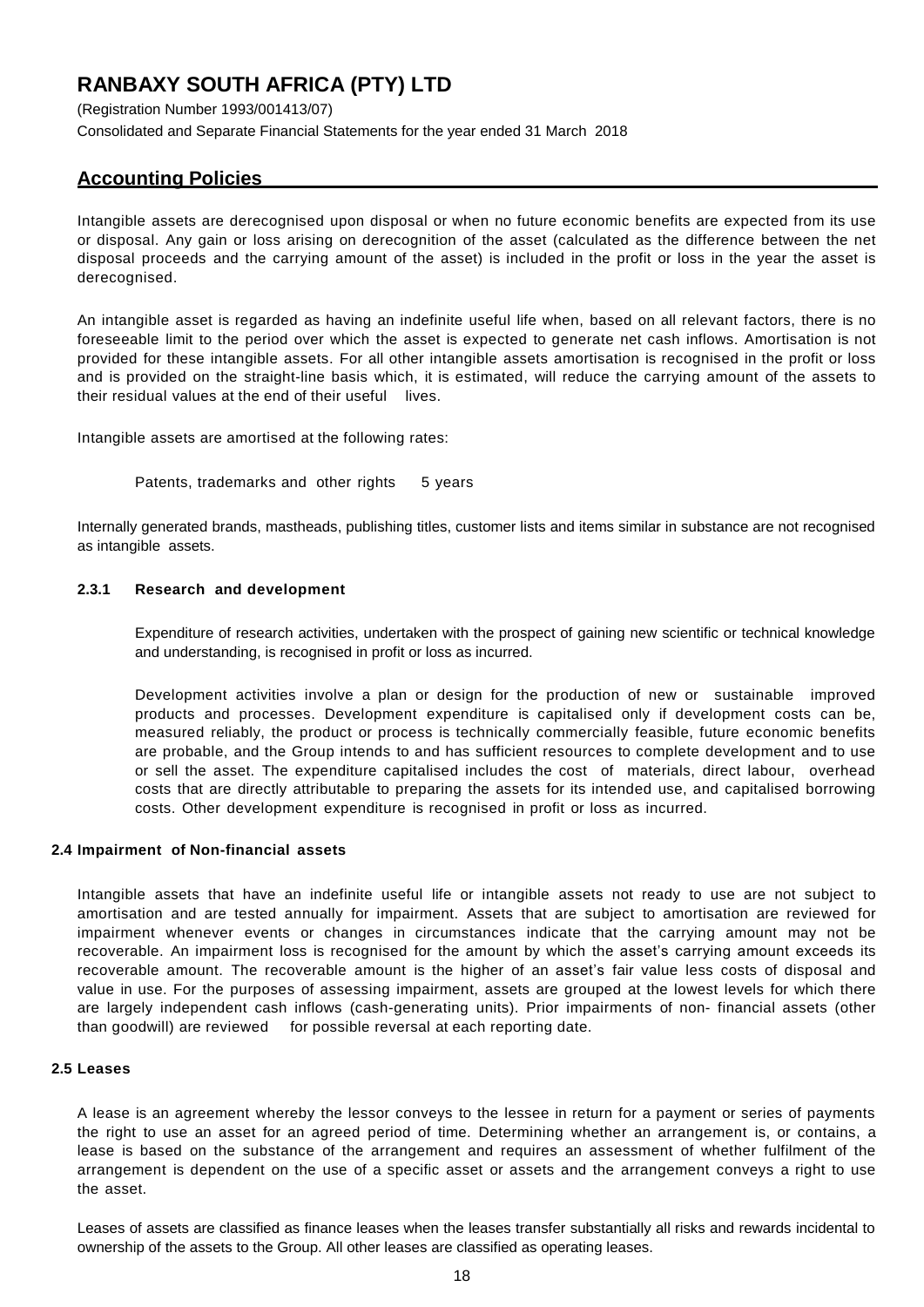(Registration Number 1993/001413/07) Consolidated and Separate Financial Statements for the year ended 31 March 2018

#### **Accounting Policies**

#### **2.5.1 Operating leases**

Lease payments under an operating lease are recognised as an expense on a straight-line basis over the lease term. The payments made on acquiring land held under an operating lease are recognised in the statement of financial position as lease premium for land.

Contingent rents are charged as an expense in the periods in which they are incurred.

#### **2.6 Inventories**

Inventories are measured at the lower of cost and net realisable value. The cost of inventories comprises all costs of purchase, costs of conversion and other costs incurred in bringing the inventories to their present location and condition and is assigned by using the weighted average cost formula. Net realisable value is the estimated selling price in the ordinary course of business less the estimated costs of completion and the estimated costs necessary to make the sale.

When inventories are sold, the carrying amount of those inventories is recognised as an expense in the period in which the related revenue is recognised. The amount of any write-down of inventories to net realisable value and all losses of inventories are recognised as an expense in the period the write-down or loss occurs.

The amount of any reversal of any write-down of inventories, arising from an increase in net realisable value, is recognised as a reduction in the amount of inventories recognised as an expense in the period in which the reversal occurs.

The related cost of providing services recognised as revenue in the current period is included in cost of sales.

#### **2.7 Financial assets**

#### **2.7.1 Classification**

The Group classifies its financial assets in the following categories: at fair value through profit or loss, loans and receivables, and available for sale. The classification depends on the purpose for which the financial assets were acquired. Management determines the classification of its financial assets at initial recognition.

#### **2.7.2 Financial assets at fair value through profit or loss**

Financial assets at fair value through profit or loss are financial assets held for trading. A financial asset is classified in this category if acquired principally for the purpose of selling in the short term.

Derivatives are also categorised as held for trading unless they are designated as hedges.

Assets in this category are classified as current assets if expected to be settled within 12 months, otherwise they are classified as non-current.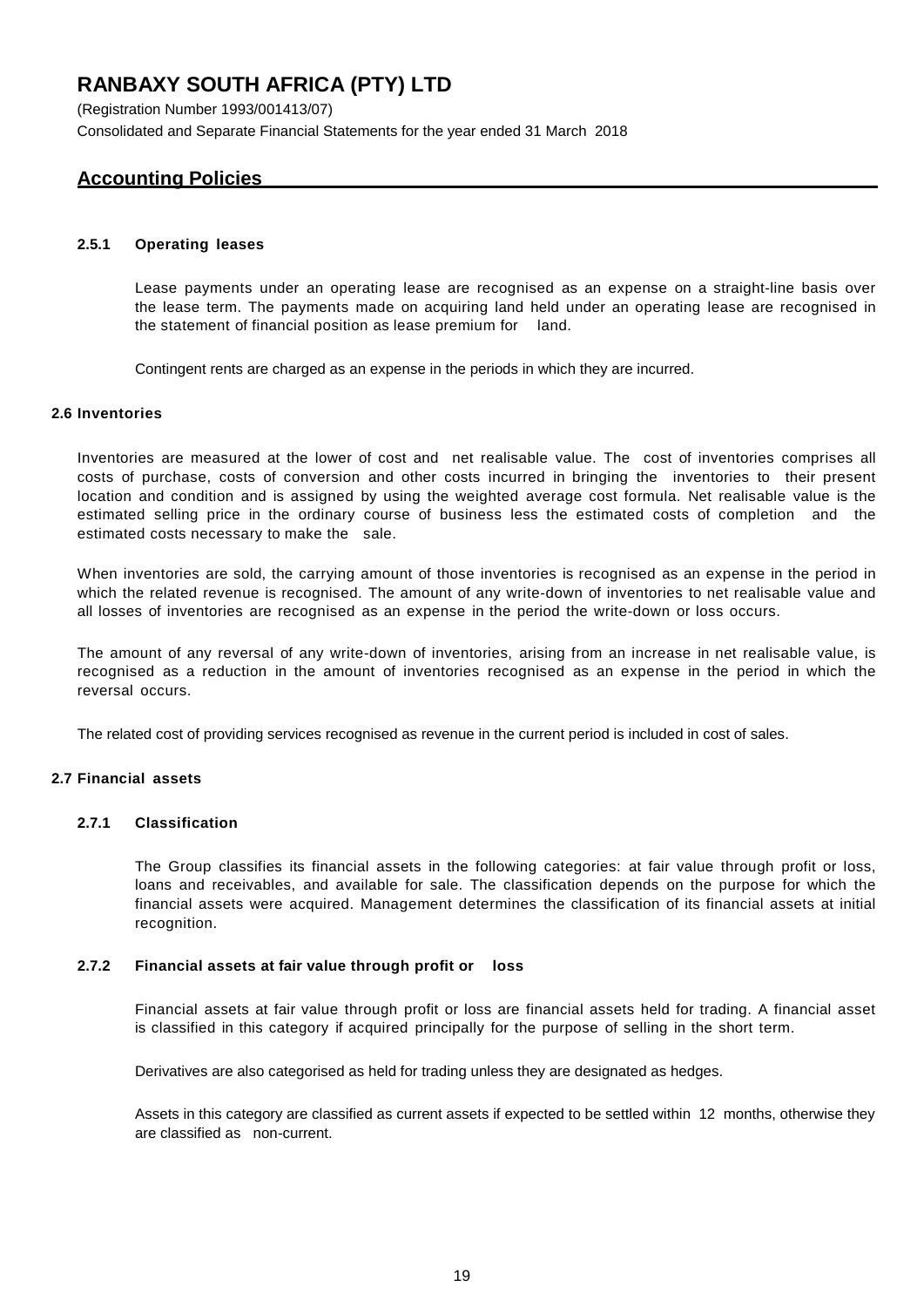(Registration Number 1993/001413/07) Consolidated and Separate Financial Statements for the year ended 31 March 2018

#### **Accounting Policies**

#### **2.7.3 Loans and receivables**

Loans and receivables are non-derivative financial assets with fixed or determinable payments that are not quoted in an active market. They are included in current assets, except for maturities greater than 12 months after the end of the reporting period. These are classified as non-current assets. The Group's loans and receivables comprise 'trade and other receivables' and 'cash and cash equivalents' in the statement of financial position.

#### **2.7.4 Loans to (from) group companies**

These include loans to and from holding companies, fellow subsidiaries, subsidiaries, joint ventures and associates and are recognised initially at fair value plus direct transaction costs.

Loans to group companies are classified as loans and receivables.

Loans from group companies are classified as financial liabilities measured at amortised cost.

#### **2.7.5 Recognition and measurement**

Regular purchases and sales of financial assets are recognised on the trade-date – the date on which the Group commits to purchase or sell the asset. Investments are initially recognised at fair value plus transaction costs for all financial assets not carried at fair value through profit or loss.

Financial assets carried at fair value through profit or loss are initially recognised at fair value, and transaction costs are expensed in the statement of comprehensive income. Financial assets are derecognised when the rights to receive cash flows from the investments have expired or have been transferred and the Group has transferred substantially all risks and rewards of ownership. Available-forsale financial assets and financial assets at fair value through profit or loss are subsequently carried at fair value. Loans and receivables are subsequently carried at amortised cost using the effective interest rate method.

Gains or losses arising from changes in the fair value of the 'financial assets at fair value through profit or loss' category are presented in the statement of comprehensive income within 'Other (losses)/gains – net' in the period in which they arise. Dividend income from financial assets at fair value through profit or loss is recognised in the statement of comprehensive income as part of other income when the Group's right to receive payments is established.

Changes in the fair value of monetary and non-monetary securities classified as available for sale are recognised in other comprehensive income.

When securities classified as available for sale are sold or impaired, the accumulated fair value adjustments recognised in equity are included in the statement of comprehensive income as 'Gains and losses from investment securities'.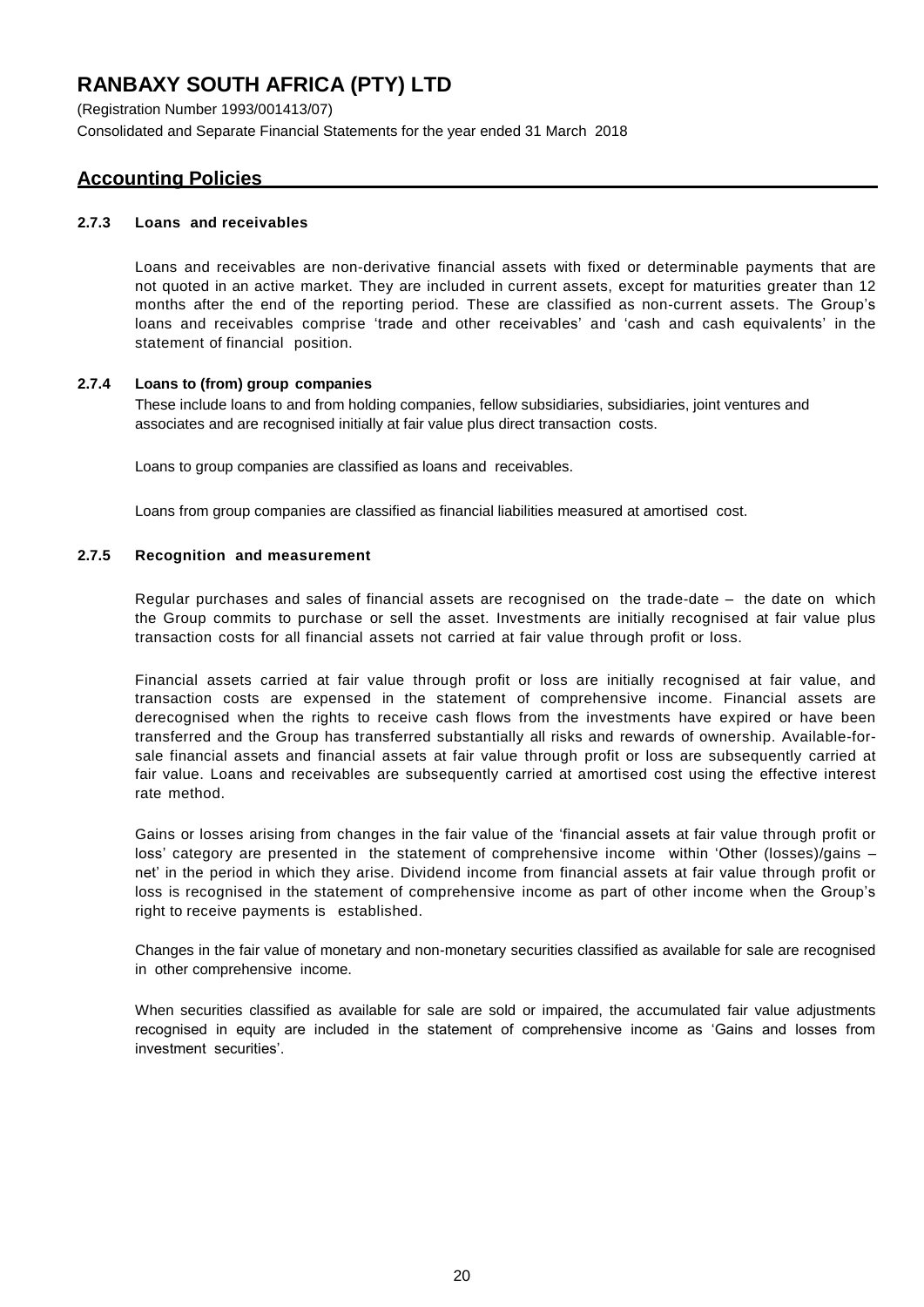(Registration Number 1993/001413/07) Consolidated and Separate Financial Statements for the year ended 31 March 2018

#### **Accounting Policies**

Interest on available-for-sale securities calculated using the effective interest rate method is recognised in the statement of comprehensive income as part of other income. Dividends on available-for-sale equity instruments are recognised in the statement of comprehensive income as part of other income when the Group's right to receive payments is established.

#### **a. Offsetting financial instruments**

Financial assets and liabilities are offset and the net amount reported in the statement of financial position when there is a legally enforceable right to offset the recognised amounts and there is an intention to settle on a net basis or realise the asset and settle the liability simultaneously.

#### **2.7.6 Impairment of financial assets**

#### **a. Assets carried at amortised cost**

The Group assesses at the end of each reporting period whether there is objective evidence that a financial asset or group of financial assets is impaired.

A financial asset or a group of financial assets is impaired and impairment losses are incurred only if there is objective evidence of impairment as a result of one or more events that occurred after the initial recognition of the asset (a 'loss event') and that loss event (or events) has an impact on the estimated future cash flows of the financial asset or group of financial assets that can be reliably estimated.

Evidence of impairment may include indications that the debtors or a group of debtors is experiencing significant financial difficulty, default or delinquency in interest or principal payments, the probability that they will enter bankruptcy or other financial reorganisation, and where observable data indicate that there is a measurable decrease in the estimated future cash flows, such as changes in arrears or economic conditions that correlate with defaults.

For loans and receivables category, the amount of the loss is measured as the difference between the asset's carrying amount and the present value of estimated future cash flows (excluding future credit losses that have not been incurred) discounted at the financial asset's original effective interest rate. The carrying amount of the asset is reduced and the amount of the loss is recognised in the consolidated statement of comprehensive income. If a loan or held-to-maturity investment has a variable interest rate, the discount rate for measuring any impairment loss is the current effective interest rate determined under the contract. As a practical expedient, the Group may measure impairment on the basis of an instrument's fair value using an observable market price.

If, in a subsequent period, the amount of the impairment loss decreases and the decrease can be related objectively to an event occurring after the impairment was recognised (such as an improvement in the debtor's credit rating), the reversal of the previously recognised impairment loss is recognised in the consolidated statement of comprehensive income.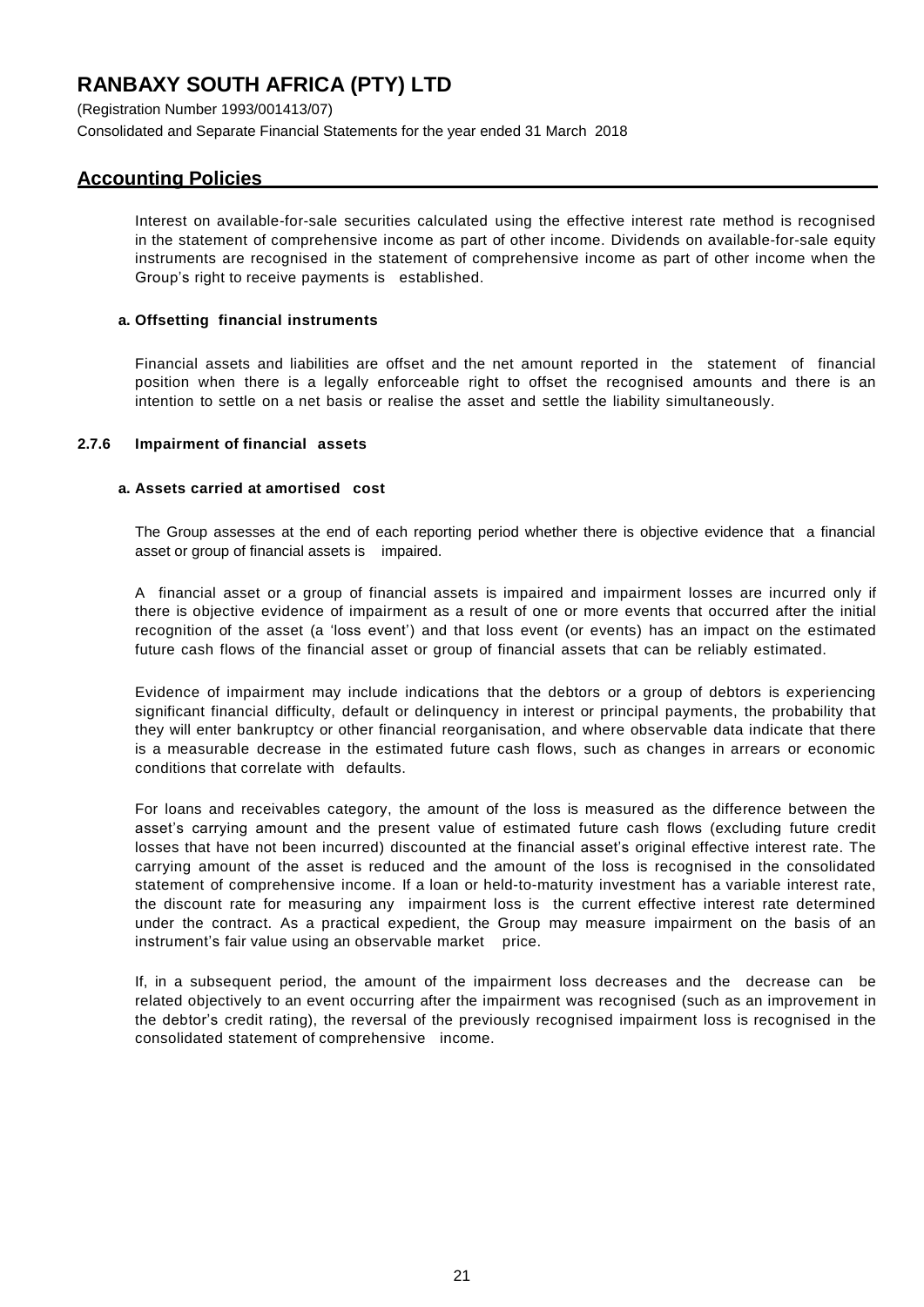(Registration Number 1993/001413/07) Consolidated and Separate Financial Statements for the year ended 31 March 2018

#### **Accounting Policies**

#### **b. Assets classified as available for sale**

The Group assesses at the end of each reporting period whether there is objective evidence that a financial asset or a group of financial assets is impaired. For debt securities, the Group uses the criteria referred to in (a) above. In the case of equity investments classified as available for sale, a significant or prolonged decline in the fair value of the security below its cost is also evidence that the assets are impaired. If any such evidence exists for available-for-sale financial assets, the cumulative loss – measured as the difference between the acquisition cost and the current fair value, less any impairment loss on that financial asset previously recognised in profit or loss – is removed from equity and recognised in profit or loss. Impairment losses recognised in the consolidated statement of comprehensive income on equity instruments are not reversed through the consolidated statement of comprehensive income.

If, in a subsequent period, the fair value of a debt instrument classified as available for sale increases and the increase can be objectively related to an event occurring after the impairment loss was recognised in profit or loss, the impairment loss is reversed through the consolidated statement of comprehensive income.

#### **2.7.7 Trade and other receivables**

Trade and other receivables are initially measured at fair value and, after initial recognition, at amortised cost less impairment losses for bad and doubtful debts, if any, except for the following receivables:

- Interest-free loans made to related parties without any fixed repayment terms or the effect of discounting being immaterial, that are measured at cost less impairment losses for bad and doubtful debt, if any; and

- Short-term receivables with no stated interest rate and the effect of discounting being immaterial, that are measured at their original invoice amount less impairment losses for bad and doubtful debt, if any.

At each reporting date, the Group assesses whether there is any objective evidence that a receivable or Group of receivables is impaired. Impairment losses on trade and other receivables are recognised in profit or loss when there is objective evidence that an impairment loss has been incurred and are measured as the difference between the receivable's carrying amount and the present value of estimated future cash flows (excluding future credit losses that have not been incurred) discounted at its original effective interest rate, i.e. the effective interest rate computed at initial recognition. The impairment loss is reversed if, in a subsequent period, the amount of the impairment loss decreases and the decrease can be related objectively to an event occurring after the impairment was recognised.

#### **2.7.8 Cash and cash equivalents**

Cash comprises cash on hand and at bank and demand deposits with bank. Cash equivalents are shortterm, highly liquid investments that are readily convertible to known amounts of cash and which are subject to an insignificant risk of changes in value.

For the purpose of statement of cash flows, bank overdrafts which are repayable on demand form an integral part of the Group's cash management are included as a component of cash and cash equivalents.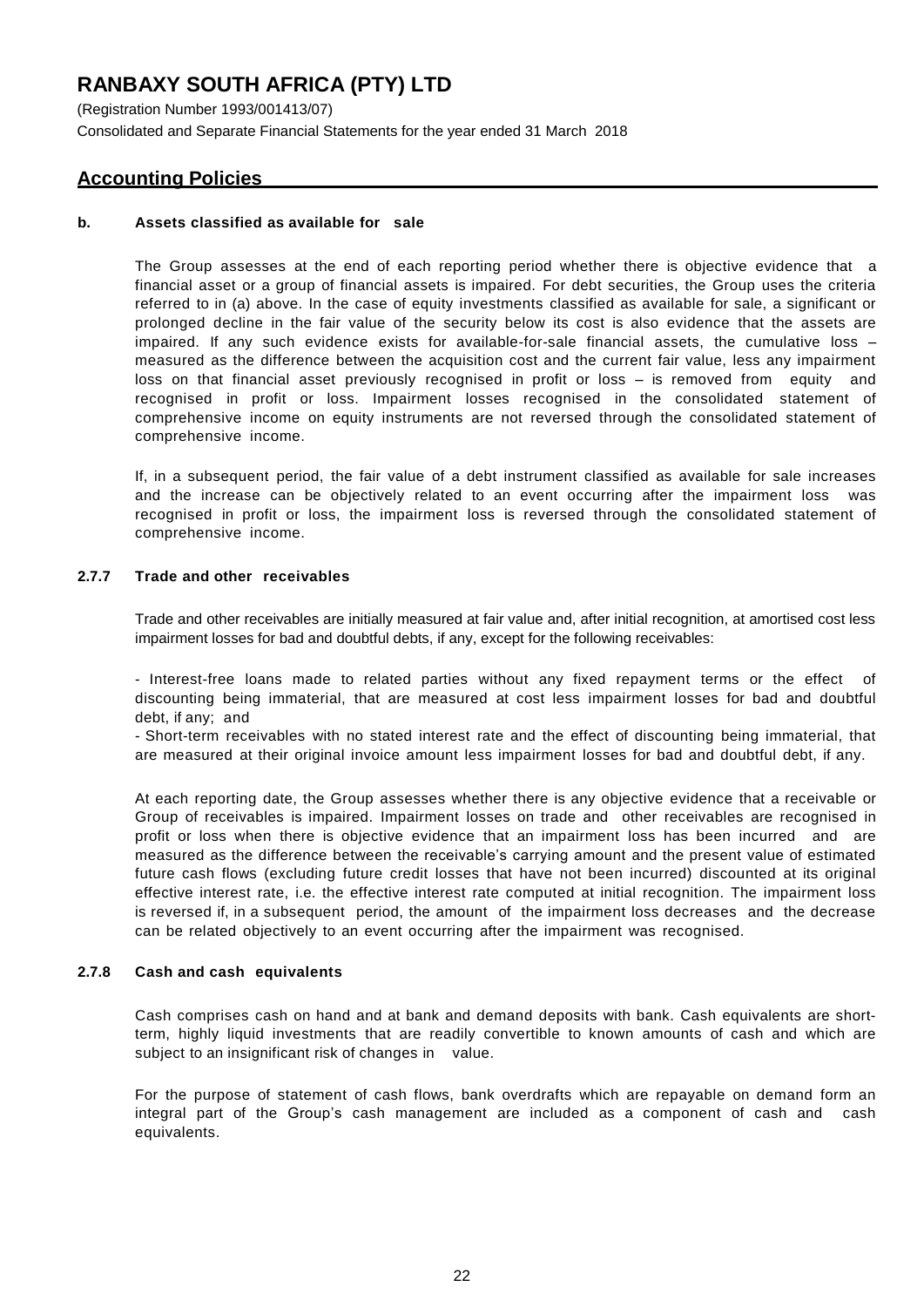(Registration Number 1993/001413/07) Consolidated and Separate Financial Statements for the year ended 31 March 2018

#### **Accounting Policies**

#### **2.8 Financial liabilities**

#### **2.8.1 Trade and other payables**

Trade payables are obligations to pay for goods or services that have been acquired in the ordinary course of business from suppliers. Accounts payable are classified as current liabilities if payment is due within one year or less (or in the normal operating cycle of the business if longer). If not, they are presented as non-current liabilities.

Trade payables are recognised initially at fair value and subsequently measured at amortised cost using the effective interest rate method.

#### **2.8.2 Borrowings**

Borrowings are recognised initially at fair value, net of transaction costs incurred. Borrowings are subsequently carried at amortised cost; any difference between the proceeds (net of transaction costs) and the redemption value is recognised in the statement of comprehensive income over the period of the borrowings using the effective interest rate method.

#### **2.8.3 Share capital**

#### **Ordinary shares**

Ordinary shares are classified as equity. Incremental costs directly attributable to the issue of ordinary shares are recognised as a deduction from equity, net of any tax effects.

#### **2.9 Post-employment benefits and short-term employee benefits**

#### **2.9.1 Post-employment benefit plans**

The Group provides post-employment benefits through various defined contribution and defined benefit plans.

#### **2.9.2 Defined contribution plans**

The Group pays fixed contributions into independent entities in relation to several state plans and insurance for individual employees. The Group has no legal or constructive obligations to pay contributions in addition to its fixed contributions, which are recognised as an expense in the period that relevant employee services are received.

#### **2.9.3 Short-term employee benefits**

The cost of all short-term employee benefits is recognised during the period in which the employee renders the related service on an undiscounted basis.

Accruals for employee entitlement to annual leave represents the present obligation, which the Group has to pay as a result of employees' services, provided to the reporting date. The accruals have been calculated at undiscounted amounts based on current salary rates.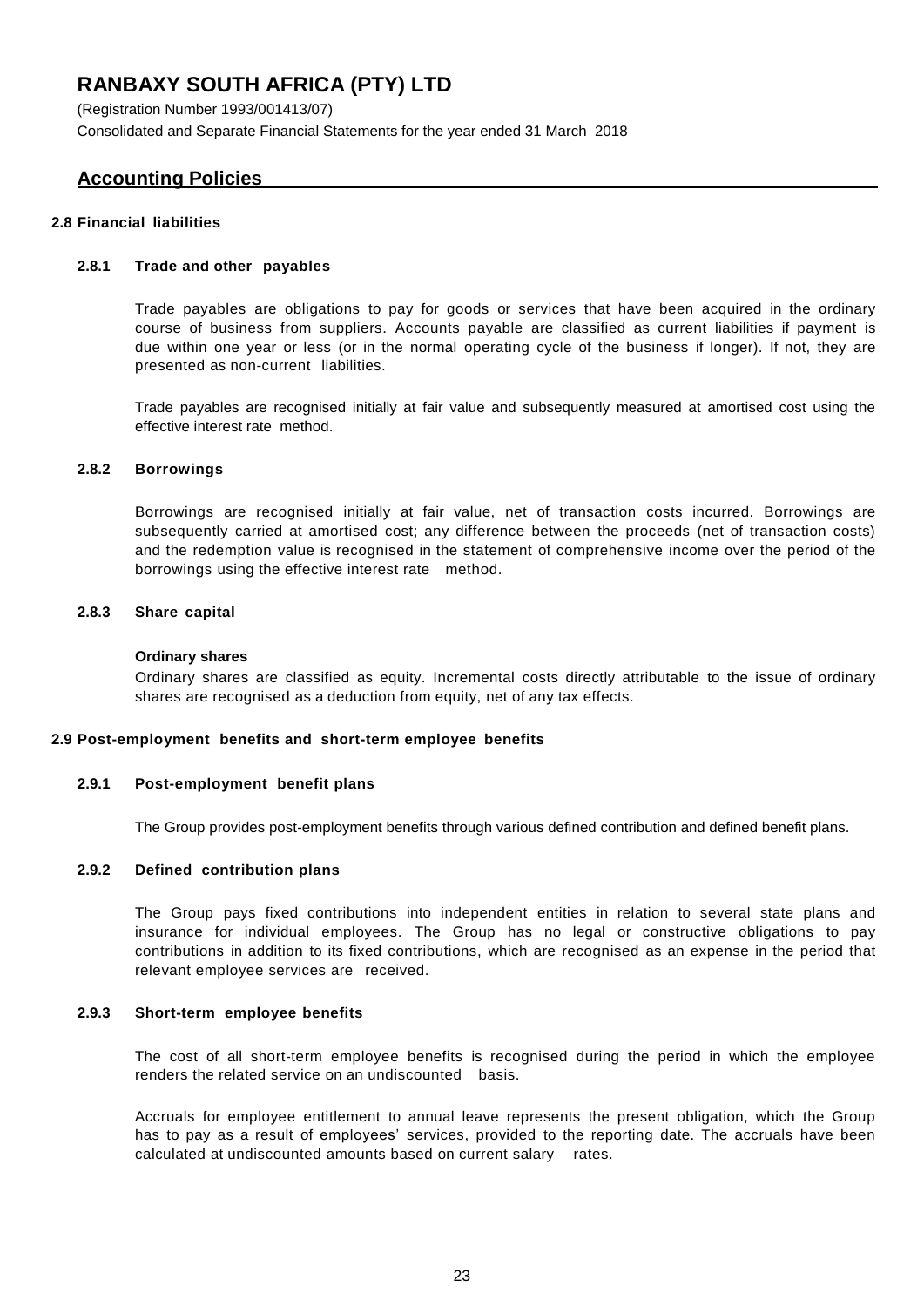(Registration Number 1993/001413/07) Consolidated and Separate Financial Statements for the year ended 31 March 2018

#### **Accounting Policies**

A liability is recognised for the amount expected to be paid under short term bonuses in the Group as the Group has a present legal constructive obligation to pay the amount as a result of past service provided by the employee, and the obligation can be estimated reliably.

#### **2.10 Interest-bearing borrowings**

Interest-bearing borrowings, mainly bank loans and overdrafts, are measured initially at fair value less transaction costs and, after initial recognition, at amortised cost, plus or minus the cumulative amortisation using the effective interest rate method of any difference between that initial amount and the maturity amount.

#### **2.11 Income tax**

Income tax for the year includes current tax and deferred tax. Current tax and deferred tax are recognised in profit or loss, except to the extent that the tax arises from a transaction or event which is recognised directly in equity. In the case if the tax relates to items that are recognised directly to equity, current tax and deferred tax are also recognised directly to equity.

Current tax liabilities and assets are measured at the amount expected to be paid to or recovered from the taxation authorities, using the tax rates and tax laws that have been enacted or substantively enacted by the balance sheet date. Current tax is the amount of income taxes payable or recoverable in respect of the taxable profit or loss for a period.

Deferred tax assets and liabilities arise from deductible and taxable temporary differences respectively. Temporary differences are the differences between the carrying amounts of assets and liabilities for financial reporting purposes and their tax bases. Deferred tax assets also arise from unused tax losses and unused tax credits.

A deferred tax liability is recognised for all taxable temporary differences, except to the extent that the deferred tax liability arises from the initial recognition of an asset or liability in a transaction which is not a business combination; and at the time of the transaction, affects neither accounting profit nor taxable profit (tax loss).

A deferred tax asset is recognised for all deductible temporary differences to the extent that it is probable that taxable profit will be available against which the deductible temporary difference can be utilised, unless the deferred tax asset arises from the initial recognition of an asset or liability in a transaction that is not a business combination and at the time of the transaction, affects neither accounting profit nor taxable profit (tax loss).

At each balance sheet date, the company reviews and assesses the recognised and unrecognised deferred tax assets and the future taxable profit to determine whether any recognised deferred tax assets should be derecognised and any unrecognised deferred tax assets should be recognised.

Deferred tax assets and liabilities are measured at the tax rates that are expected to apply to the period when the asset is realised or the liability is settled, based on tax rates and tax laws that have been enacted or substantively enacted by the balance sheet date. Deferred tax assets and liabilities are not discounted.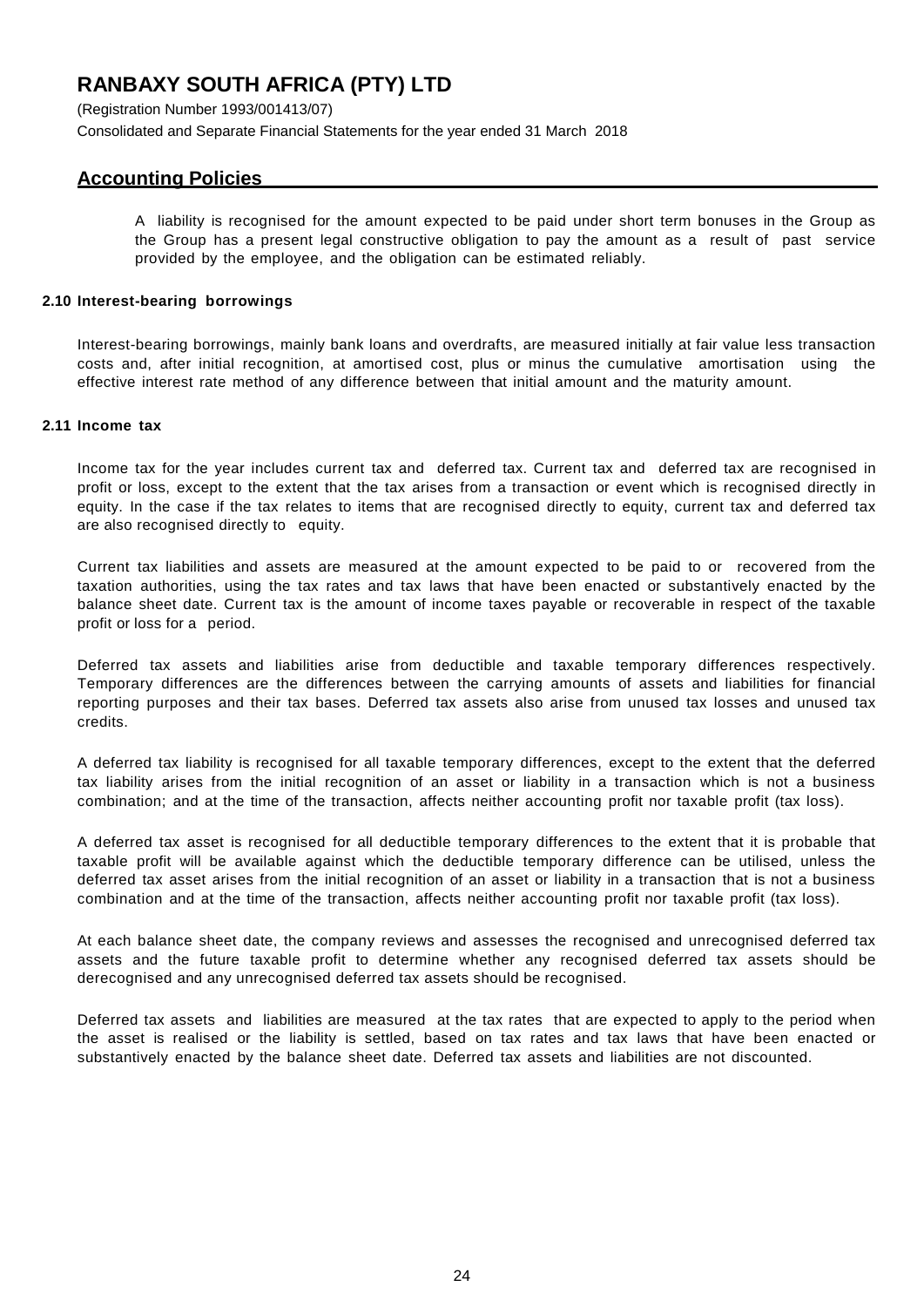(Registration Number 1993/001413/07)

Consolidated and Separate Financial Statements for the year ended 31 March 2018

#### **Accounting Policies**

#### **Tax expenses**

Current and deferred taxes are recognised as income or an expense and included in profit or loss for the period, except to the extent that the tax arises from:

• a transaction or event which is recognised, in the same or a different period, to other comprehensive income, or

• a business combination.

Current tax and deferred taxes are charged or credited to other comprehensive income if the tax relates to items that are credited or charged, in the same or a different period, to other comprehensive income.

Current tax and deferred taxes are charged or credited directly to equity if the tax relates to items that are credited or charged, in the same or a different period, directly in equity.

#### **2.12 Revenue recognition**

Revenue is recognised to the extent that it is probable that the economic benefits will flow to the Group and the revenue can be reliably measured. Revenue is measured at fair value of the consideration received or receivable and represents amounts receivable or received for services provided and goods delivered, net of discounts and Value Added Tax (VAT) and where there is reasonable expectation that the income will be received and all attaching conditions will be complied with.

#### **2.12.1 Sales of goods**

Revenue from the sales of good is recognised when all the following conditions have been satisfied: The Group has delivered the goods to the customers and the customer has accepted the goods together with the risks and rewards of ownership of the goods;

- The amount of revenue can be measured reliably;
- Receipt of the future economic benefits is probable;
- Costs relating to the transaction can be measured reliably.

Revenue comprises net invoiced sales to customers excluding VAT and other non-operating income.

#### **2.13 Interest income**

Interest income is recognised using the effective interest rate method. When a loan and receivable is impaired, the Group reduces the carrying amount to its recoverable amount, being the estimated future cash flow discounted at the original effective interest rate of the instrument, and continues unwinding the discount as interest income. Interest income on impaired loan and receivables is recognised using the original effective interest rate.

Interest income is accrued on a time apportionment basis, by reference to the principal outstanding and at the effective interest rate applicable, which is the rate that exactly discounts estimated future cash receipts through the expected life of the financial asset to that asset's net carrying amount.

When the outcome of the transaction involving the rendering of services cannot be estimated reliably, revenue shall be recognised only to the extent of the expenses recognised that are recoverable.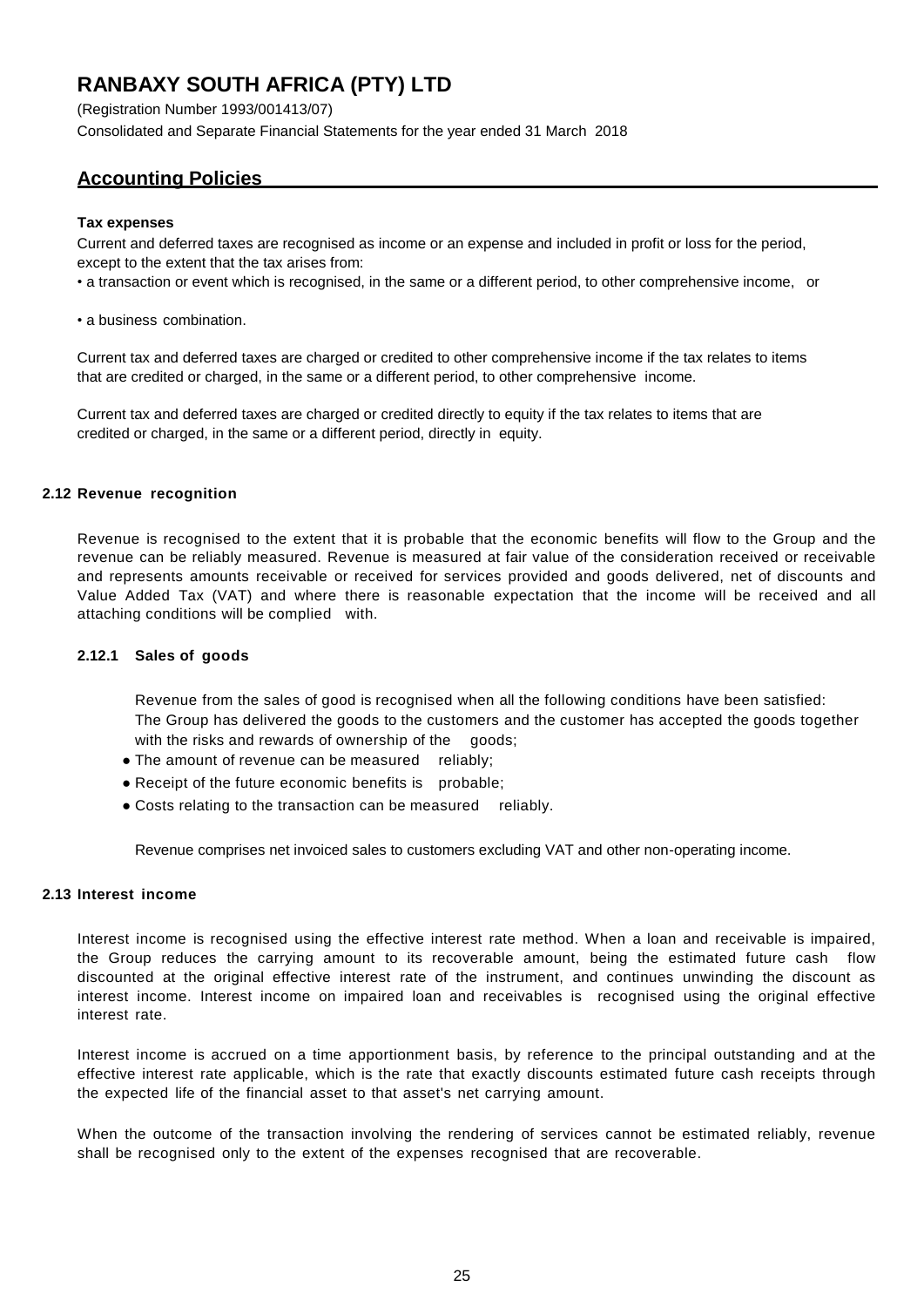(Registration Number 1993/001413/07) Consolidated and Separate Financial Statements for the year ended 31 March 2018

#### **Accounting Policies**

#### **2.14 Foreign currency translation**

#### **2.14.1 Functional and presentation currency**

Items included in the financial statements of each of the Group's entities are measured using the currency of the primary economic environment in which the entity operates ('the functional currency'). The consolidated financial statements are presented in Rand (R), which is the Group's presentation currency.

#### **2.14.2 Transactions and balances**

Foreign currency transactions are translated into the functional currency using the exchange rates prevailing at the dates of the transactions or valuation where items are re-measured.

Foreign exchange gains and losses resulting from the settlement of such transactions and from the translation at year-end exchange rates of monetary assets and liabilities denominated in foreign currencies are recognised in the statement of comprehensive income, except when deferred in other comprehensive income as qualifying cash flow hedges and qualifying net investment hedges. Foreign exchange gains and losses that relate to borrowings and cash and cash equivalents are presented in the statement of comprehensive income within 'finance income or costs'. All other foreign exchange gains and losses are presented in the statement of comprehensive income within 'Other (losses)/gains – net'.

Changes in the fair value of monetary securities denominated in foreign currency classified as available for sale are analysed between translation differences resulting from changes in the amortised cost of the security and other changes in the carrying amount of the security.

Translation differences related to changes in amortised cost are recognised in profit or loss, and other changes in carrying amount are recognised in other comprehensive income.

Translation differences on non-monetary financial assets and liabilities such as equities held at fair value through profit or loss are recognised in profit or loss as part of the fair value gain or loss. Translation differences on non-monetary financial assets, such as equities classified as available for sale, are included in other comprehensive income.

#### **2.15 Provisions**

Provisions are recognised when:

• the group has a present obligation as a result of a past event;

• it is probable that an outflow of resources embodying economic benefits will be required to settle the obligation; and

• a reliable estimate can be made of the obligation.

The amount of a provision is the present value of the expenditure expected to be required to settle the obligation.

Where some or all of the expenditure required to settle a provision is expected to be reimbursed by another party, the reimbursement shall be recognised when, and only when, it is virtually certain that reimbursement will be received if the entity settles the obligation. The reimbursement shall be treated as a separate asset. The amount recognised for the reimbursement shall not exceed the amount of the provision.

Provisions are not recognised for future operating losses.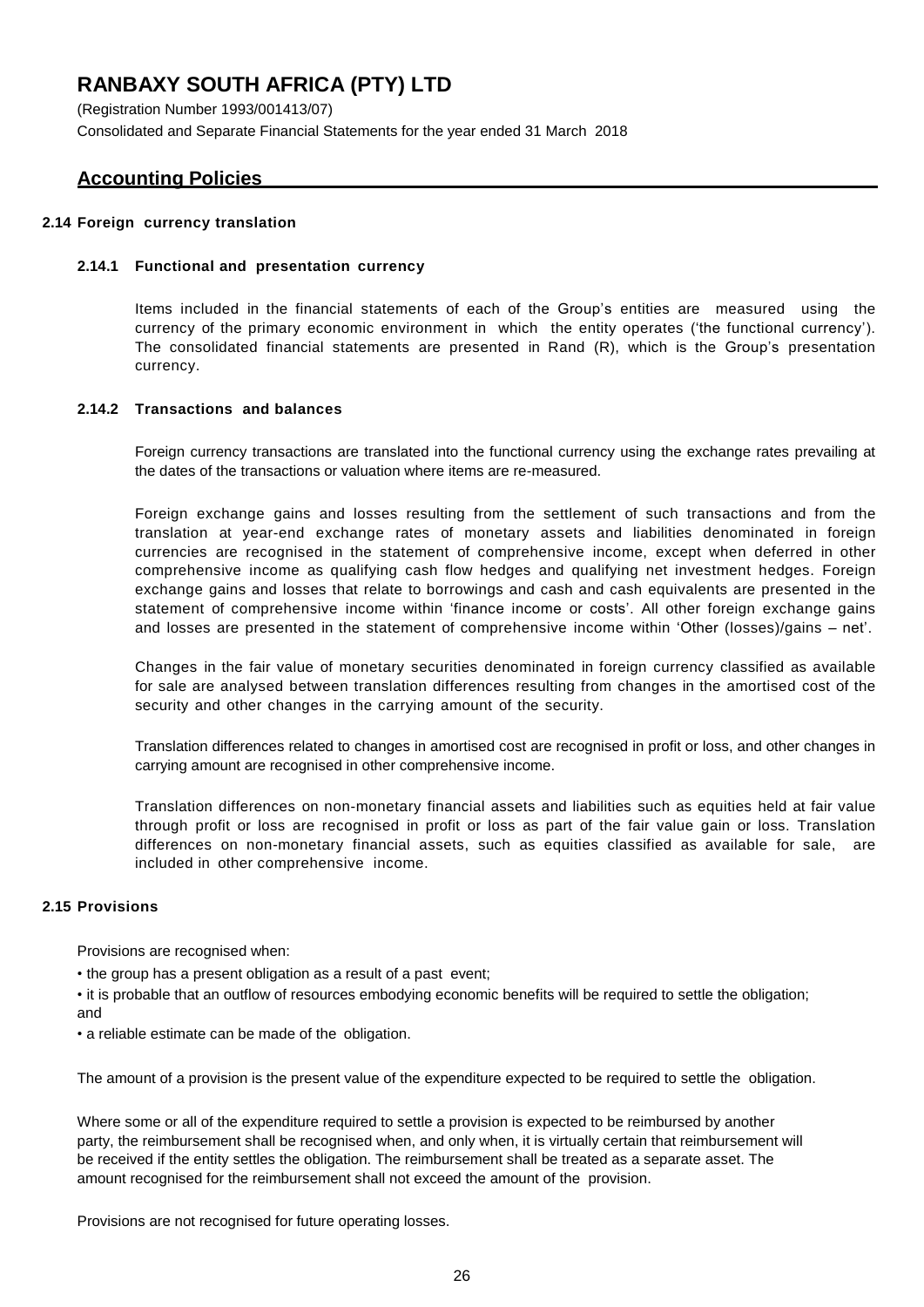(Registration Number 1993/001413/07)

Consolidated and Separate Financial Statements for the year ended 31 March 2018

### **Accounting Policies**

If an entity has a contract that is onerous, the present obligation under the contract shall be recognised and measured as a provision.

A constructive obligation to restructure arises only when an entity:

- has a detailed formal plan for the restructuring, identifying at least:
- the business or part of a business concerned;
- the principal locations affected;

- the location, function, and approximate number of employees who will be compensated for terminating their services;

- the expenditures that will be undertaken; and
- when the plan will be implemented; and

- has raised a valid expectation in those affected that it will carry out the restructuring by starting to implement that plan or announcing its main features to those affected by it.

After their initial recognition contingent liabilities recognised in business combinations that are recognised separately are subsequently measured at the higher of:

- the amount that would be recognised as a provision; and
- the amount initially recognised less cumulative amortisation.

#### **2.16 Related parties**

For the purposes of these financial statements, a party is considered to be related to the company if:

- a. directly, or indirectly through one or more intermediaries, the party controls, is controlled by, or is under common control with, the company, has an interest in the company that gives it significant influence over the company, or has joint control over the company;
- b. the party is an associate of the company;
- c. the party is a joint venture in which the company is a venture;
- d. the party is a member of the key management personnel of the company or its parent;
- e. the party is a close member of the family of any individual referred to in (i) or (iv);
- f. the party is an entity that is controlled, jointly controlled or significantly influenced by or for which significant voting power in such entity resides with, directly or indirectly, any individual referred to in (iv) or (v); or
- g. the party is a post-employment benefit plan for the benefit of employees of the company, or of any entity that is a related party of the company.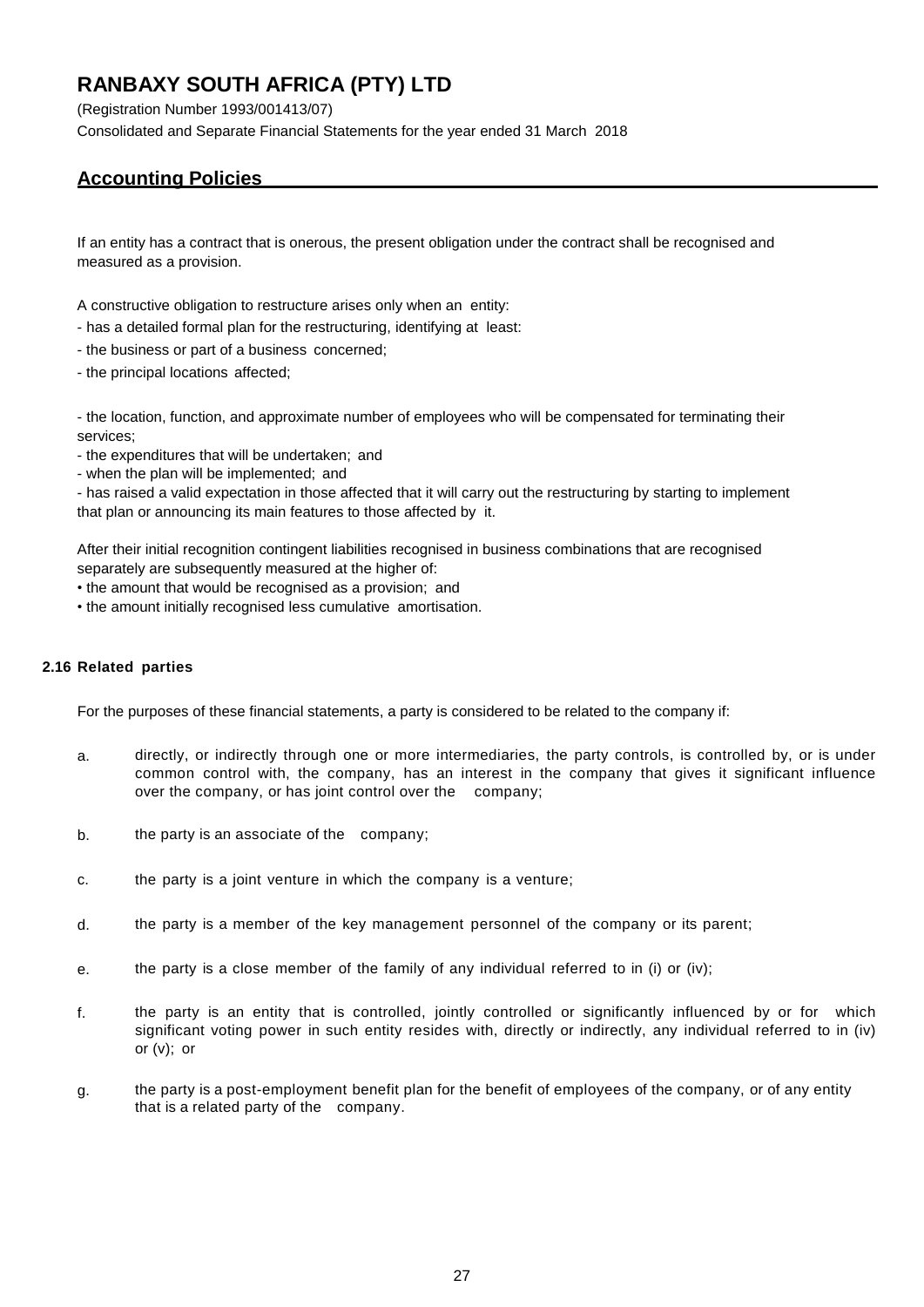(Registration Number 1993/001413/07) Consolidated and Separate Financial Statements for the year ended 31 March 2018

#### **Accounting Policies**

#### **3. Critical accounting judgements and key sources of estimation uncertainty**

The Group's management makes assumptions, estimates and judgements in the process of applying the Group's accounting policies that affect the assets, liabilities, income and expenses in the consolidated annual financial statements prepared in accordance with IFRSs. The assumptions, estimates and judgements are based on historical experience and other factors that are believed to be reasonable under the circumstances. While the management reviews their judgements, estimates and assumptions continuously, the actual results will seldom equal to the estimates.

The estimates and the underlying assumptions are reviewed on an ongoing basis. Revisions to accounting estimates are recognised in the period in which the estimate is revised if the revision policy affects only that period, or in the period of the revision and future periods if the revision affects both current and future periods.

#### **3.1 Key sources of estimation uncertainty**

The following are the key assumptions concerning the future, and other key sources of estimation uncertainty at the end of the reporting period, that have a significant risk of causing a material adjustment to the carrying amounts of assets and liabilities within the next financial year.

The key assumptions concerning the future and other key sources of estimation uncertainty at the reporting date, that have a significant risk of causing a material adjustment to the carrying amounts of assets and liabilities within the next financial year, are discussed below. The Fund based its assumptions and estimates on parameters available when the financial statements were prepared. However, existing circumstances and assumptions about future developments may change due to market changes or circumstances arising beyond the control of the Fund. Such changes are reflected in the assumptions when they occur.

#### **3.1.1 Useful lives of property, plant and equipment**

As described above, the Group reviews the estimated useful lives of property, plant and equipment at the end of each reporting period. During the current year, the Board determined that the useful lives of certain items of equipment should be extended due to the current assets still being in use.

#### **3.1.2 Trade receivables and loans and receivables**

The group assesses its trade receivables and loans and receivables for impairment at the end of each reporting period. In determining whether an impairment loss should be recorded in profit or loss, the group makes judgements as to whether there is observable data indicating a measurable decrease in the estimated future cash flows from a financial asset.

The impairment for trade receivables, held to maturity investments and loans and receivables is calculated on a portfolio basis, based on historical loss ratios, adjusted for national and industry-specific economic conditions and other indicators present at the reporting date that correlate with defaults on the portfolio.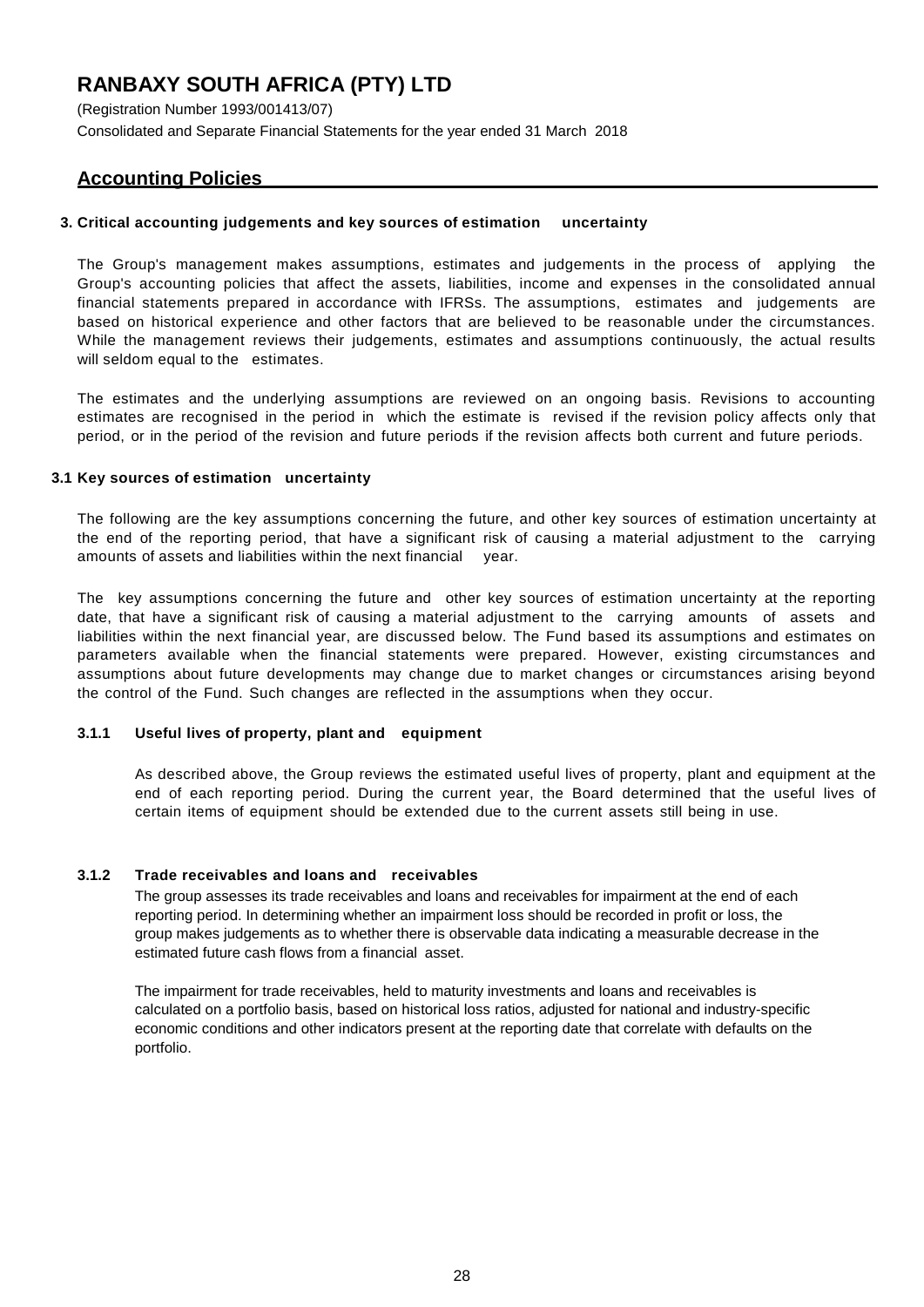(Registration Number 1993/001413/07) Consolidated and Separate Financial Statements for the year ended 31 March 2018

### **Accounting Policies**

#### **3.1.3 Allowance for slow moving, damaged and obsolete stock**

An allowance for stock to write stock down to the lower of cost or net realisable value. Management have made estimates of the selling price and direct cost to sell on certain inventory items.

#### **3.1.4 Taxes**

Judgement is required in determining the provision for income taxes due to the complexity of legislation. There are many transactions and calculations for which the ultimate tax determination is uncertain during the ordinary course of business. The group recognises liabilities for anticipated tax audit issues based on estimates of whether additional taxes will be due. Where the final tax outcome of these matters is different from the amounts that were initially recorded, such differences will impact the income tax and deferred tax provisions in the period in which such determination is made.

The group recognises the net future tax benefit related to deferred income tax assets to the extent that it is probable that the deductible temporary differences will reverse in the foreseeable future. Assessing the recoverability of deferred income tax assets requires the group to make significant estimates related to expectations of future taxable income. Estimates of future taxable income are based on forecast cash flows from operations and the application of existing tax laws in each jurisdiction. To the extent that future cash flows and taxable income differ significantly from estimates, the ability of the group to realise the net deferred tax assets recorded at the end of the reporting period could be impacted.

#### **4. Changes in accounting policies and disclosures**

#### **4.1 Adoption of new and revised pronouncements**

In the current year, the company has adopted all new and revised IFRSs that are relevant to its operations and effective for annual reporting periods beginning on or after 1 April 2017.

At the date of authorisation of these financial statements for the year ended 31 March 2018, the following IFRSs were adopted:

| Details of Standard / Interpretation                                                                                                                                                                                                                                                          |
|-----------------------------------------------------------------------------------------------------------------------------------------------------------------------------------------------------------------------------------------------------------------------------------------------|
| Recognition of Deferred Tax Assets for Unrealised Losses (Amendments to IAS 12)                                                                                                                                                                                                               |
| Amends IAS 12 Income Taxes to clarify the following<br>aspects:                                                                                                                                                                                                                               |
| • Unrealised losses on debt instruments measured at fair value and measured at cost for tax purposes<br>give rise to a deductible temporary difference regardless of whether the debt instrument's holder expects<br>to recover the carrying amount of the debt instrument by sale or by use. |
| • The carrying amount of an asset does not limit the estimation of probable future taxable profits.                                                                                                                                                                                           |
| • Estimates for future taxable profits exclude tax deductions resulting from the reversal of deductible<br>temporary differences.                                                                                                                                                             |
| • An entity assesses a deferred tax asset in combination with other deferred tax assets. Where tax law<br>restricts the utilisation of tax losses, an entity would assess a deferred tax asset in combination with<br>other deferred tax assets of the same<br>type.                          |
| Disclosure Initiative (Amendments to IAS 7)                                                                                                                                                                                                                                                   |
| Amends IAS 7 Statement of Cash Flowsto clarify that entities shall provide disclosures that enable users of                                                                                                                                                                                   |
| financial statements to evaluate changes in liabilities arising from financing activities.                                                                                                                                                                                                    |
|                                                                                                                                                                                                                                                                                               |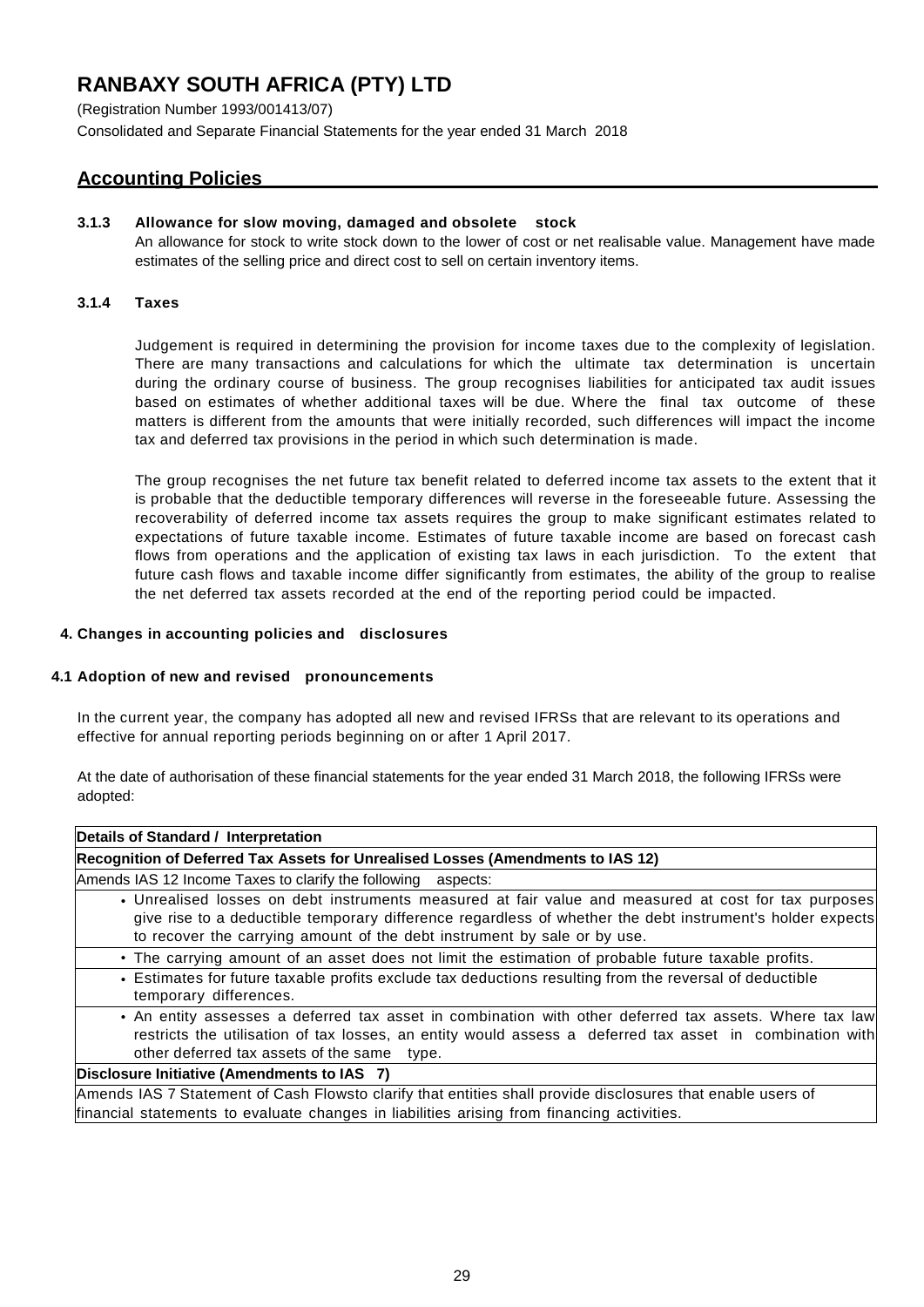(Registration Number 1993/001413/07)

Consolidated and Separate Financial Statements for the year ended 31 March 2018

### **Accounting Policies**

#### **Annual Improvements to IFRS Standards 2014–2016 Cycle**

Makes amendments to the following standards:

• IFRS 1 - Deletes the short-term exemptions in paragraphs E3–E7 of IFRS 1, because they have now served their intended purpose (effective 1 January 2018)

- IFRS 12 Clarifies the scope of the standard by specifying that the disclosure requirements in the standard, except for those in paragraphs B10–B16, apply to an entity's interests listed in paragraph 5 that are classified as held for sale, as held for distribution or as discontinued operations in accordance with IFRS 5 Non-current Assets Held for Sale and Discontinued Operations (effective 1 January 2017)
- IAS 28 Clarifies that the election to measure at fair value through profit or loss an investment in an associate or a joint venture that is held by an entity that is a venture capital organisation, or other qualifying entity, is available for each investment in an associate or joint venture on an investment-byinvestment basis, upon initial recognition (effective 1 January 2018)

Application of the above standards did not impact these consolidated and separate annual financial statements.

#### **4.2 New standards and interpretations not yet adopted**

The company has not applied the following new, revised or amended pronouncements that have been issued by the IASB as they are not yet effective for the annual financial year beginning 1 April 2017 (the list does not include information about new requirements that affect interim financial reporting or first-time adopters of IFRS since they are not relevant to the company). The Board anticipates that the new standards, amendments and interpretations will be adopted in the Group's consolidated financial statements when they become effective. The company has assessed, where practicable, the potential impact of all these new standards, amendments and interpretations that will be effective in future periods.

|                                                  |                                | <b>Mandatory application</b>             |
|--------------------------------------------------|--------------------------------|------------------------------------------|
| Details of Standard / interpretation             | <b>Anticipated impact</b>      | date and expected<br>implementation date |
| <b>IFRS 9 Financial Instruments (2014)</b>       | No material impact anticipated | 01 January 2018                          |
| A finalised version of IFRS 9 which contains     |                                |                                          |
| accounting<br>requirements<br>financial<br>for   |                                |                                          |
| replacing IAS<br>39<br>Financial<br>instruments, |                                |                                          |
| Instruments: Recognition and Measurement.        |                                |                                          |
| The standard contains requirements in the        |                                |                                          |
| following areas:                                 |                                |                                          |
| • Classification<br>and<br>measurement.          |                                |                                          |
| Financial<br>classified<br>assets are<br>bv      |                                |                                          |
| reference to the business model within           |                                |                                          |
| held<br>their<br>which<br>they are<br>and        |                                |                                          |
| contractual cash flow characteristics.           |                                |                                          |
| The 2014 version of IFRS 9 introduces            |                                |                                          |
| 'fair<br>value<br>through<br>other<br>a          |                                |                                          |
| comprehensive income' category for               |                                |                                          |
| certain debt<br>instruments.<br>Financial        |                                |                                          |
| liabilities are classified in a similar          |                                |                                          |
| manner to under IAS 39, however there            |                                |                                          |
| are differences in the requirements              |                                |                                          |
| applying to the measurement of an                |                                |                                          |
| entity's own credit risk.                        |                                |                                          |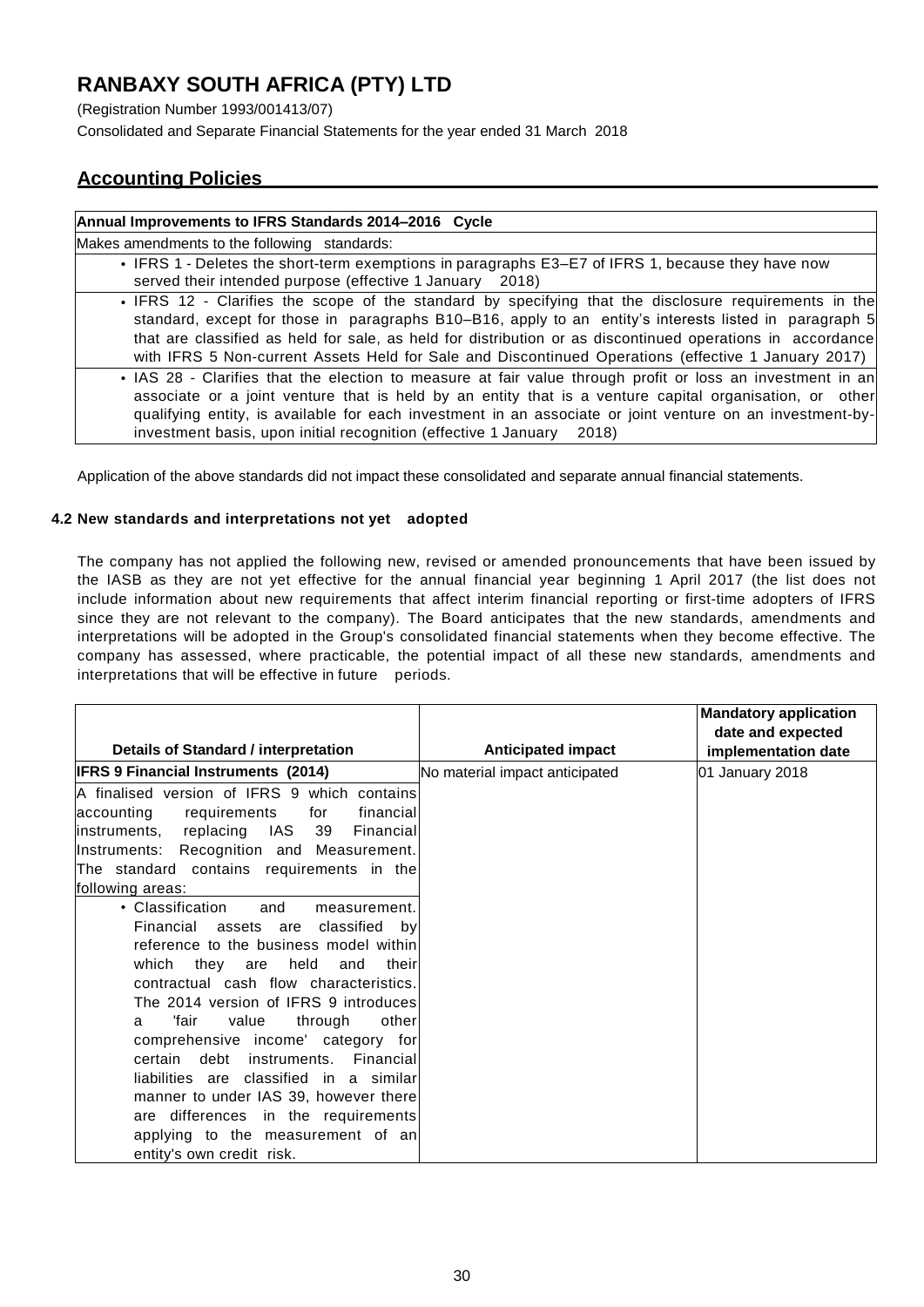(Registration Number 1993/001413/07)

Consolidated and Separate Financial Statements for the year ended 31 March 2018

### **Accounting Policies**

| • Impairment. The 2014 version of IFRS 9                                                     |                                |                 |
|----------------------------------------------------------------------------------------------|--------------------------------|-----------------|
| introduces an 'expected credit loss'                                                         |                                |                 |
| model for the measurement of the                                                             |                                |                 |
| impairment of financial assets, so it is                                                     |                                |                 |
| no longer necessary for a credit event                                                       |                                |                 |
| to have occurred before a credit loss is                                                     |                                |                 |
| recognised.                                                                                  |                                |                 |
| • Hedge accounting. Introduces a new                                                         |                                |                 |
| hedge<br>accounting<br>model<br>that<br>İS                                                   |                                |                 |
| designed to be more closely aligned                                                          |                                |                 |
| with<br>entities<br>undertake<br>how<br>risk                                                 |                                |                 |
| management activities when hedging                                                           |                                |                 |
| financial<br>non-financial<br>and<br>risk                                                    |                                |                 |
| exposures                                                                                    |                                |                 |
| • Derecognition. The requirements for the                                                    |                                |                 |
| derecognition of financial assets and                                                        |                                |                 |
| liabilities are carried forward from IAS                                                     |                                |                 |
| 39.                                                                                          |                                |                 |
| $\overline{15}$ Revenue from Contracts with $N_0$ material impact anticipated<br><b>IFRS</b> |                                | 01 January 2018 |
| <b>Customers</b>                                                                             |                                |                 |
| IFRS 15 provides a single, principles based five-                                            |                                |                 |
| step model to be applied to all contracts with                                               |                                |                 |
| customers.                                                                                   |                                |                 |
| The five steps in the model are as<br>follows:                                               |                                |                 |
| • Identify the contract with the customer                                                    |                                |                 |
| • Identify the performance obligations in                                                    |                                |                 |
| the contract                                                                                 |                                |                 |
| • Determine the transaction price                                                            |                                |                 |
| • Allocate the transaction price to the                                                      |                                |                 |
| performance<br>obligations<br>the<br>in                                                      |                                |                 |
| contracts                                                                                    |                                |                 |
| • Recognise revenue when (or as) the                                                         |                                |                 |
| entity<br>satisfies<br>performance<br>a                                                      |                                |                 |
| obligation.                                                                                  |                                |                 |
| Guidance is provided on topics such as the                                                   |                                |                 |
| point<br>which<br>is<br>in<br>revenue<br>recognised,                                         |                                |                 |
| accounting for variable consideration, costs of                                              |                                |                 |
| fulfilling and obtaining a contract and various                                              |                                |                 |
| related matters. New disclosures about revenue                                               |                                |                 |
| are also introduced.                                                                         |                                |                 |
| <b>IFRS 16 Leases</b>                                                                        | No material impact anticipated | 01 January 2019 |
| IFRS 16 specifies how an IFRS reporter will                                                  |                                |                 |
| recognise, measure, present and disclose                                                     |                                |                 |
| leases. The standard provides a single lessee                                                |                                |                 |
| model,<br>requiring<br>lessees<br>accounting<br>tol                                          |                                |                 |
| recognise assets and liabilities for all leases                                              |                                |                 |
| unless the lease term is 12 months or less or                                                |                                |                 |
| the underlying asset has a low value. Lessors                                                |                                |                 |
| continue to classify leases as operating or                                                  |                                |                 |
| finance, with IFRS 16's approach to lessor<br>accounting substantially unchanged from its    |                                |                 |
| predecessor, IAS 17.                                                                         |                                |                 |
|                                                                                              |                                |                 |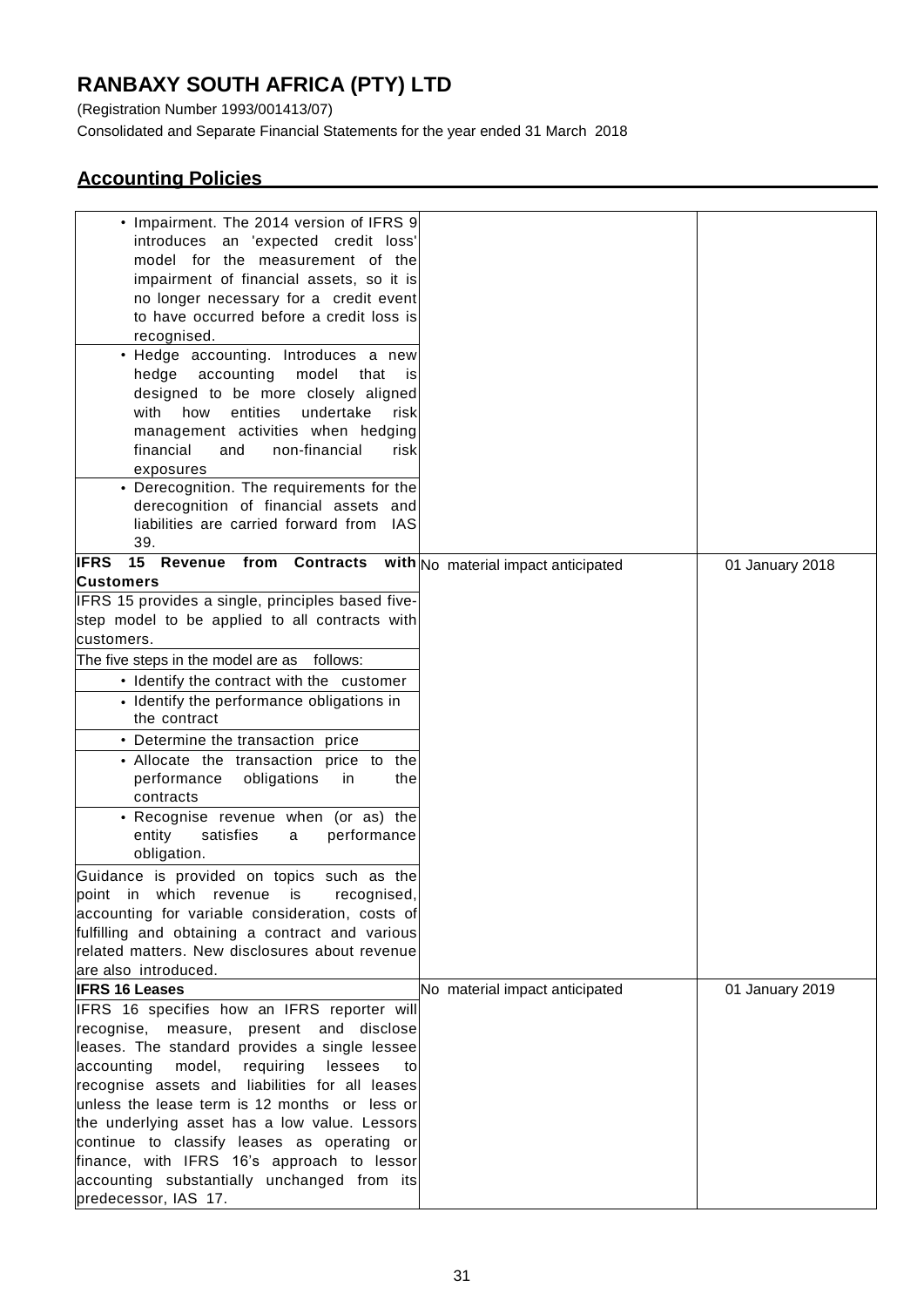(Registration Number 1993/001413/07)

Consolidated and Separate Financial Statements for the year ended 31 March 2018

### **Accounting Policies**

| <b>IFRIC 22 Foreign Currency Transactions</b><br>and Advance Consideration | No material impact anticipated | 01 January 2018       |
|----------------------------------------------------------------------------|--------------------------------|-----------------------|
| The interpretation addresses foreign currency                              |                                |                       |
| transactions or parts of transactions where:                               |                                |                       |
| consideration<br>• there<br>is<br>that<br>is                               |                                |                       |
| denominated or priced in a foreign                                         |                                |                       |
| currency;                                                                  |                                |                       |
| • the entity recognises a prepayment                                       |                                |                       |
| asset or a deferred income liability in                                    |                                |                       |
| of that<br>consideration,<br>respect<br>in                                 |                                |                       |
| advance of the recognition of the related                                  |                                |                       |
| asset, expense or income; and                                              |                                |                       |
| • the prepayment asset or deferred                                         |                                |                       |
| income liability is non-monetary.                                          |                                |                       |
| The Interpretations Committee came to the                                  |                                |                       |
| following conclusion:                                                      |                                |                       |
| • The date of the transaction, for the                                     |                                |                       |
| purpose of determining the exchange                                        |                                |                       |
| rate, is the date of initial recognition of                                |                                |                       |
| the non-monetary prepayment asset or                                       |                                |                       |
| deferred income liability.                                                 |                                |                       |
| • If there are multiple payments<br>or                                     |                                |                       |
| receipts<br>advance,<br>in<br>date<br>οf<br>a                              |                                |                       |
| transaction is established<br>for each                                     |                                |                       |
| payment or receipt.                                                        |                                |                       |
| Sale or Contribution of Assets between an No material impact anticipated   |                                | Deferred indefinitely |
| Investor and its Associate or Joint Venture                                |                                |                       |
| (Amendments to IFRS 10 and IAS 28)                                         |                                |                       |
| <b>IFRS</b><br>10<br>Consolidated<br>Amends<br>Financial                   |                                |                       |
| and IAS<br>28<br>Statements<br>Investments<br>inl                          |                                |                       |
| Associates and Joint Ventures (2011) to clarify                            |                                |                       |
| the treatment of the sale or contribution<br>οf                            |                                |                       |
| assets from an investor to its associate or joint                          |                                |                       |
| venture, as follows:                                                       |                                |                       |
| • require full recognition in the investor's                               |                                |                       |
| financial statements<br>of<br>gains<br>and<br>sale                         |                                |                       |
| losses arising on the<br>or<br>contribution of assets that constitute a    |                                |                       |
| business (as defined<br>in IFRS                                            |                                |                       |
| <b>Business Combinations)</b>                                              |                                |                       |
| • require the partial recognition of gains                                 |                                |                       |
| and losses where the assets do not                                         |                                |                       |
| constitute a business, i.e. a gain<br>or                                   |                                |                       |
| loss is recognised only to the extent of                                   |                                |                       |
| the unrelated investors' interests in that                                 |                                |                       |
| associate or joint venture.                                                |                                |                       |
| These requirements apply regardless of the                                 |                                |                       |
| legal form of the transaction, e.g. whether the                            |                                |                       |
| sale or contribution of assets occurs by an                                |                                |                       |
| investor transferring shares in an subsidiary that                         |                                |                       |
| holds the assets (resulting in loss of control of                          |                                |                       |
| the subsidiary), or by the direct sale of the                              |                                |                       |
| assets themselves.                                                         |                                |                       |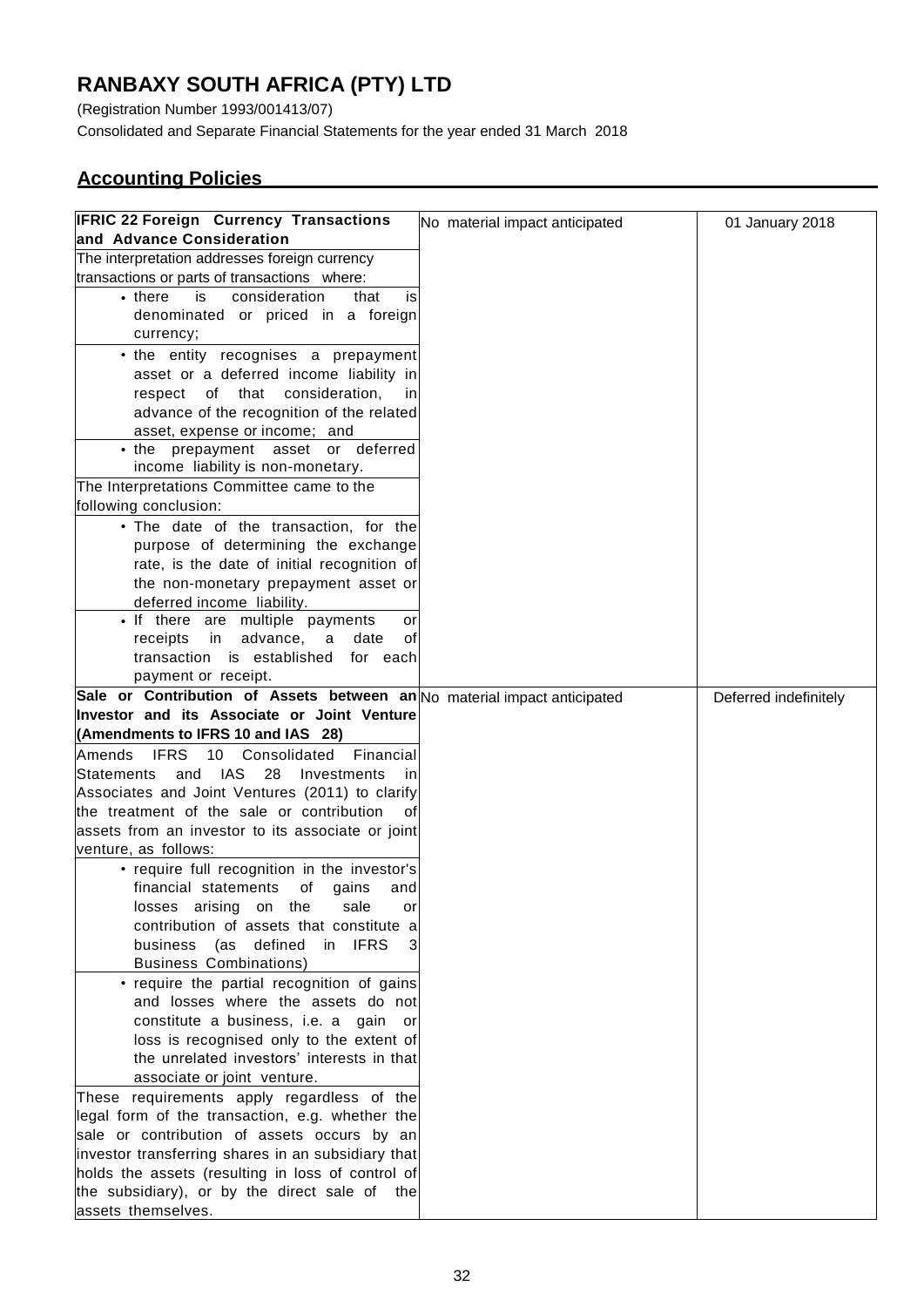(Registration Number 1993/001413/07)

Consolidated and Separate Financial Statements for the year ended 31 March 2018

### **Accounting Policies**

| Clarifications to IFRS 15 'Revenue from                                       | No material impact anticipated          | 01 January 2018 |
|-------------------------------------------------------------------------------|-----------------------------------------|-----------------|
| <b>Contracts with Customers'</b>                                              |                                         |                 |
| Amends IFRS 15 Revenue from Contracts with                                    |                                         |                 |
| Customers to clarify three aspects of the                                     |                                         |                 |
| standard (identifying performance obligations,                                |                                         |                 |
| principal versus agent considerations,<br>and                                 |                                         |                 |
| licensing) and to provide some transition relief                              |                                         |                 |
| for modified contracts and completed contracts.                               |                                         |                 |
| Classification and Measurement of Share- based No material impact anticipated |                                         | 01 January 2018 |
| Payment Transactions (Amendments to IFRS 2)                                   |                                         |                 |
|                                                                               |                                         |                 |
| Amends IFRS 2 Share-based Payment<br>to                                       |                                         |                 |
| clarify the standard in relation to the accounting                            |                                         |                 |
| cash-settled<br>share-based<br>payment<br>lfor                                |                                         |                 |
| include<br>performance<br>transactions<br>that<br>a                           |                                         |                 |
| condition, the classification of share-based                                  |                                         |                 |
| payment transactions<br>with<br>settlement<br>net                             |                                         |                 |
| features, and the accounting for modifications of                             |                                         |                 |
| share-based payment transactions from cash-                                   |                                         |                 |
| settled to equity-settled.                                                    |                                         |                 |
| <b>Transfers</b><br>of<br>Investment                                          | Property No material impact anticipated | 01 January 2018 |
| (Amendments to IAS 40)                                                        |                                         |                 |
| to IAS<br>amendments<br>40<br>Investment<br>lThe                              |                                         |                 |
| Property:                                                                     |                                         |                 |
| • Amends paragraph 57 to state that an                                        |                                         |                 |
| entity shall transfer a property to, or                                       |                                         |                 |
| from, investment property when, and                                           |                                         |                 |
| only when, there is evidence of a                                             |                                         |                 |
| change in use. A change of use occurs                                         |                                         |                 |
| if property meets, or ceases to meet,                                         |                                         |                 |
| the definition of investment property. A                                      |                                         |                 |
| change in management's intentions for                                         |                                         |                 |
| the use of a property by itself does not                                      |                                         |                 |
| constitute evidence of a change in use.                                       |                                         |                 |
| . The list of examples of evidence in                                         |                                         |                 |
| paragraph $57(a) - (d)$ is now presented                                      |                                         |                 |
| as a non-exhaustive list of examples                                          |                                         |                 |
| instead of the previous exhaustive list.                                      |                                         |                 |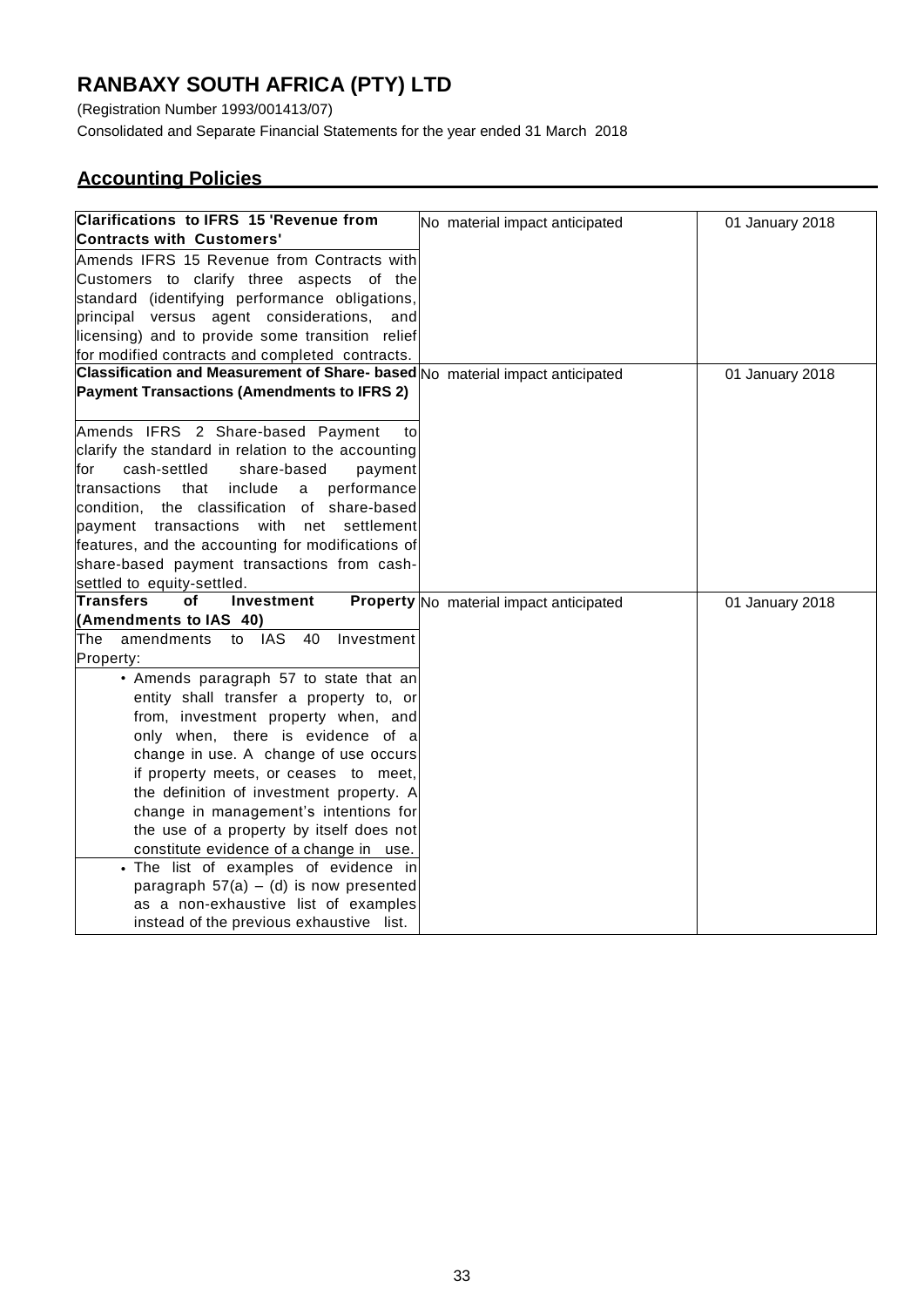(Registration Number 1993/001413/07)

Audited Consolidated and Separate Annual Financial Statements for the year ended 31 March 2018

#### **Notes to the Consolidated and Separate Annual Financial Statements**

#### **5. Property, plant and equipment**

|                        |            | Accumulated    | 2018 Carrying |            | Accumulated    | 2017 Carrying |
|------------------------|------------|----------------|---------------|------------|----------------|---------------|
| Group                  | Cost       | depreciation   | value         | Cost       | depreciation   | value         |
| Owned assets           |            |                |               |            |                |               |
| Plant and equipment    | 34,292,930 | (33,652,196)   | 640,734       | 34,292,930 | (23, 578, 404) | 10,714,526    |
| Motor vehicles         | 767,823    | (449, 522)     | 318,301       | 767.823    | (295, 958)     | 471,865       |
| Furniture and fittings | 2,950,478  | (2,805,641)    | 144,837       | 2,928,462  | (2,511,805)    | 416,657       |
| Leasehold Improvements | 623,289    | (623, 287)     |               | 623,289    | (623, 287)     | 2             |
| IT equipment           | 3,875,488  | (3,638,554)    | 236,934       | 3,740,900  | (3,387,025)    | 353,875       |
|                        | 42,510,008 | (41, 169, 200) | 1,340,808     | 42,353,404 | (30, 396, 479) | 11,956,925    |

The carrying amounts of property, plant and equipment can be reconciled as follows:

|                           | Carrying<br>value at<br>beginning of<br>year | Additions                | <b>Disposals</b>         | Scrapping                | <b>Transfers</b>         | Depreciation   | 2018<br>Carrying<br>value at end<br>of year |
|---------------------------|----------------------------------------------|--------------------------|--------------------------|--------------------------|--------------------------|----------------|---------------------------------------------|
| Owned assets              |                                              |                          |                          |                          |                          |                |                                             |
| Plant and equipment       | 10,714,526                                   | $\overline{\phantom{0}}$ | $\overline{\phantom{0}}$ |                          |                          | (10.073.792)   | 640,734                                     |
| Motor vehicles            | 471,865                                      | $\overline{\phantom{0}}$ | $\overline{\phantom{a}}$ | $\overline{\phantom{0}}$ | $\overline{\phantom{0}}$ | (153, 565)     | 318,301                                     |
| Furniture and fittings    | 416,657                                      | 22,016                   | -                        | $\overline{\phantom{0}}$ |                          | (293, 836)     | 144,837                                     |
| Leasehold Improvements    | 2                                            |                          | $\overline{\phantom{0}}$ | $\overline{\phantom{0}}$ |                          |                | 2                                           |
| IT equipment              | 353,875                                      | 134,588                  | $\overline{\phantom{0}}$ |                          |                          | (251, 529)     | 236,934                                     |
| Capital- Work in progress | $\overline{\phantom{0}}$                     | $\overline{\phantom{0}}$ |                          | $\overline{\phantom{0}}$ |                          |                |                                             |
|                           | 11,956,925                                   | 156,604                  | $\blacksquare$           | $\overline{\phantom{a}}$ | ۰.                       | (10, 772, 722) | 1,340,808                                   |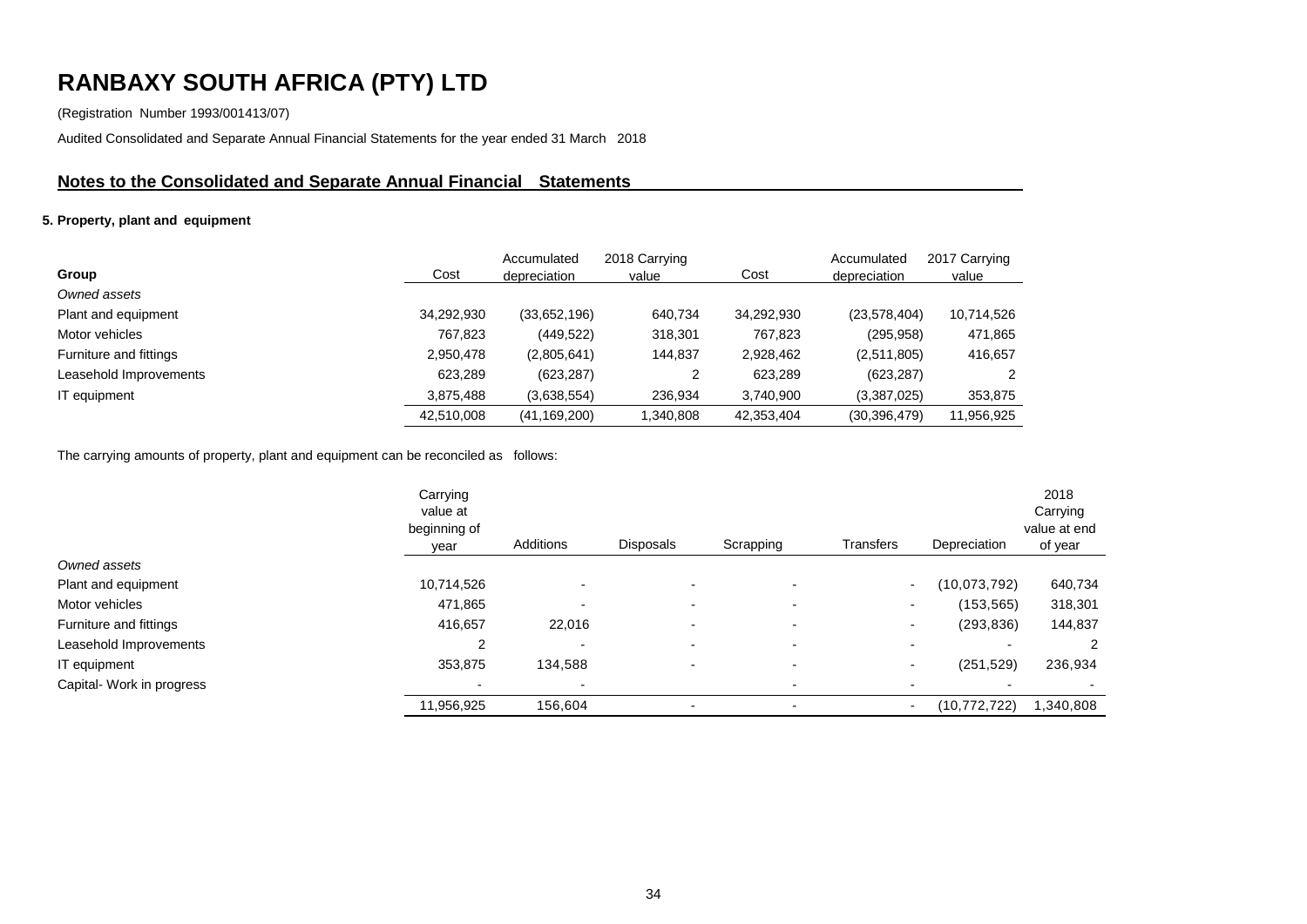(Registration Number 1993/001413/07)

Audited Consolidated and Separate Annual Financial Statements for the year ended 31 March 2018

#### **Notes to the Consolidated and Separate Annual Financial Statements**

|                        | Carrying<br>value at<br>beginning of<br>year | Additions                | Disposals                | Scrapping                | <b>Transfers</b>         | Depreciation                  | 2017<br>Carrying<br>value at end<br>of year |
|------------------------|----------------------------------------------|--------------------------|--------------------------|--------------------------|--------------------------|-------------------------------|---------------------------------------------|
| Owned assets           |                                              |                          |                          |                          |                          |                               |                                             |
| Plant and equipment    | 20,665,418                                   | 167,658                  | $\overline{\phantom{0}}$ | $\overline{\phantom{0}}$ | $\sim$                   | $(10, 118, 550)$ 10, 714, 526 |                                             |
| Motor vehicles         | 391,541                                      | 215,897                  | $\overline{\phantom{0}}$ | $\overline{\phantom{0}}$ | $\overline{\phantom{a}}$ | (135,573)                     | 471,865                                     |
| Furniture and fittings | 662,913                                      | 51,004                   | $\overline{\phantom{0}}$ | $\sim$                   | $\overline{\phantom{0}}$ | (297, 260)                    | 416,657                                     |
| Leasehold Improvements | 2                                            | $\overline{\phantom{a}}$ | $\blacksquare$           | . .                      | $\overline{\phantom{0}}$ | ۰                             |                                             |
| IT equipment           | 507,758                                      | 172,470                  | $\blacksquare$           | $\overline{\phantom{a}}$ | $\overline{\phantom{a}}$ | (326, 353)                    | 353,875                                     |
|                        | 22,251,020                                   | 607,029                  |                          |                          | (23, 388)                | (10,877,736) 11,956,925       |                                             |

|                        |           | Accumulated   | 2018 Carrying |           | Accumulated   | 2017 Carrying |
|------------------------|-----------|---------------|---------------|-----------|---------------|---------------|
| Company                | Cost      | depreciation  | value         | Cost      | depreciation  | value         |
| Owned assets           |           |               |               |           |               |               |
| Motor vehicles         | 767.823   | (449, 522)    | 318.301       | 767,823   | (295, 958)    | 471,865       |
| Furniture and fittings | 2,754,843 | (2,614,004)   | 140.839       | 2.732.827 | (2, 333, 129) | 399,698       |
| Leasehold Improvements | 623,289   | (623, 287)    |               | 623,289   | (623, 287)    |               |
| IT equipment           | 3.727.928 | (3,504,002)   | 223,926       | 3,593,340 | (3,263,173)   | 330,167       |
|                        | 7,873,883 | (7, 190, 815) | 683,068       | 7,717,279 | (6,515,547)   | 1,201,732     |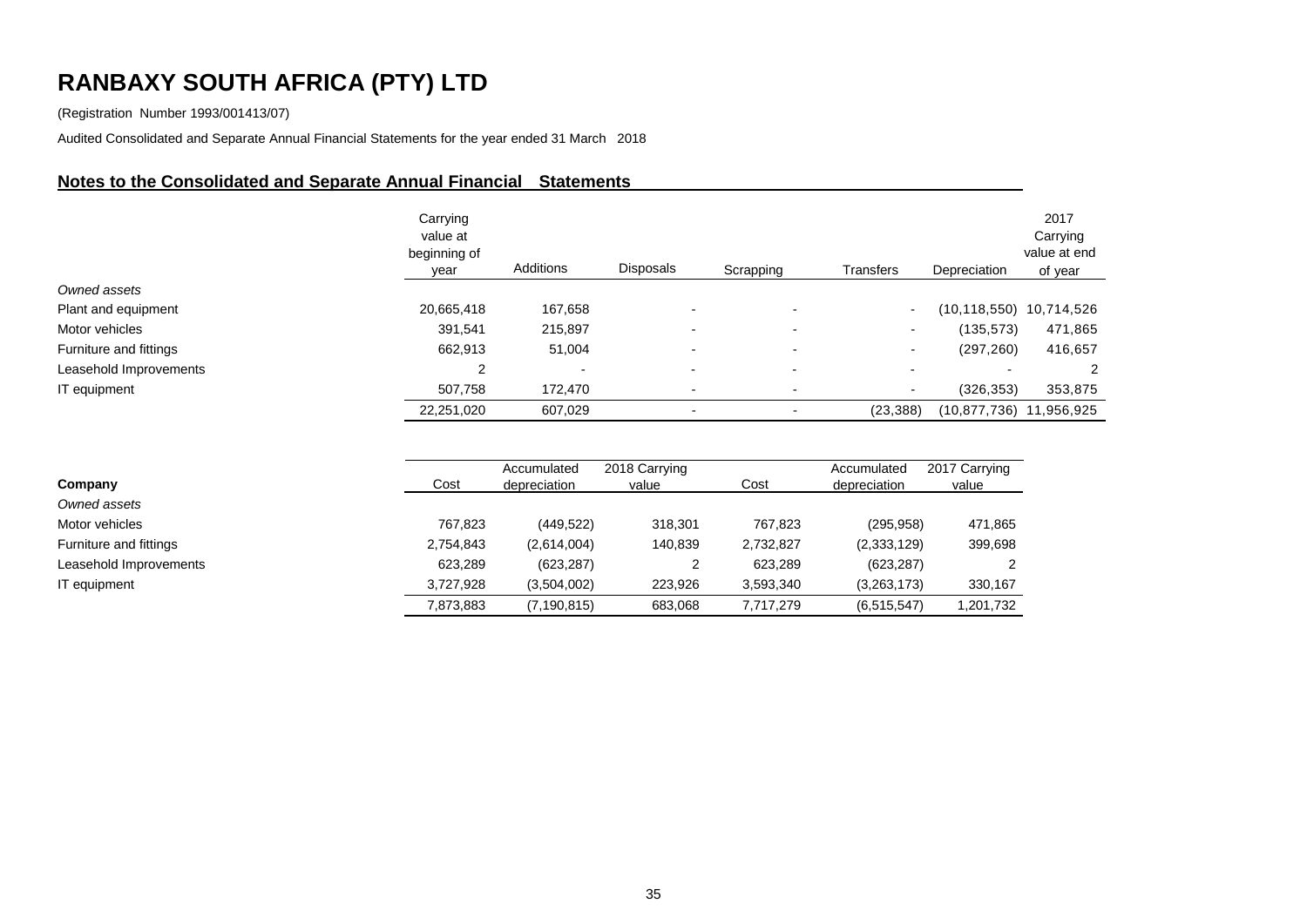(Registration Number 1993/001413/07)

Audited Consolidated and Separate Annual Financial Statements for the year ended 31 March 2018

#### **Notes to the Consolidated and Separate Annual Financial Statements**

The carrying amounts of property, plant and equipment can be reconciled as follows:

|                        | Carrying<br>value at<br>beginning of<br>year | Additions      | <b>Disposals</b>         | Scrapping                | Transfers      | Depreciation | 2018<br>Carrying<br>value at end<br>of year |
|------------------------|----------------------------------------------|----------------|--------------------------|--------------------------|----------------|--------------|---------------------------------------------|
| Owned assets           |                                              |                |                          |                          |                |              |                                             |
| Motor vehicles         | 471,865                                      |                | $\blacksquare$           | $\blacksquare$           | $\blacksquare$ | (153, 565)   | 318,301                                     |
| Furniture and fittings | 399,698                                      | 22,016         | $\overline{\phantom{0}}$ | $\overline{\phantom{a}}$ | $\overline{a}$ | (280, 875)   | 140,839                                     |
| Leasehold Improvements | 2                                            | $\blacksquare$ | $\overline{\phantom{0}}$ | $\overline{\phantom{a}}$ | $\blacksquare$ |              | 2                                           |
| IT equipment           | 330,167                                      | 134,588        | $\blacksquare$           | $\overline{\phantom{a}}$ |                | (240, 829)   | 223,926                                     |
|                        | 1,201,732                                    | 156,604        | $\overline{\phantom{0}}$ | $\blacksquare$           |                | (675, 269)   | 683,068                                     |
|                        | Carrying<br>value at<br>beginning of<br>year | Additions      | <b>Disposals</b>         | Scrapping                | Transfers      | Depreciation | 2017<br>Carrying<br>value at end<br>of year |
| Owned assets           |                                              |                |                          |                          |                |              |                                             |
| Motor vehicles         | 391,541                                      | 215,897        | $\blacksquare$           | $\overline{\phantom{a}}$ |                | (135, 573)   | 471,865                                     |
| Furniture and fittings | 632,007                                      | 51,004         | $\blacksquare$           | $\overline{\phantom{a}}$ | $\blacksquare$ | (283, 313)   | 399,698                                     |
| Leasehold Improvements | 2                                            |                | $\blacksquare$           | $\overline{\phantom{a}}$ |                |              | 2                                           |
| IT equipment           | 500,986                                      | 145,260        | $\blacksquare$           | $\overline{\phantom{a}}$ |                | (316, 079)   | 330,167                                     |
|                        | 1,524,536                                    | 412,161        |                          |                          |                | (734, 965)   | ,201,732                                    |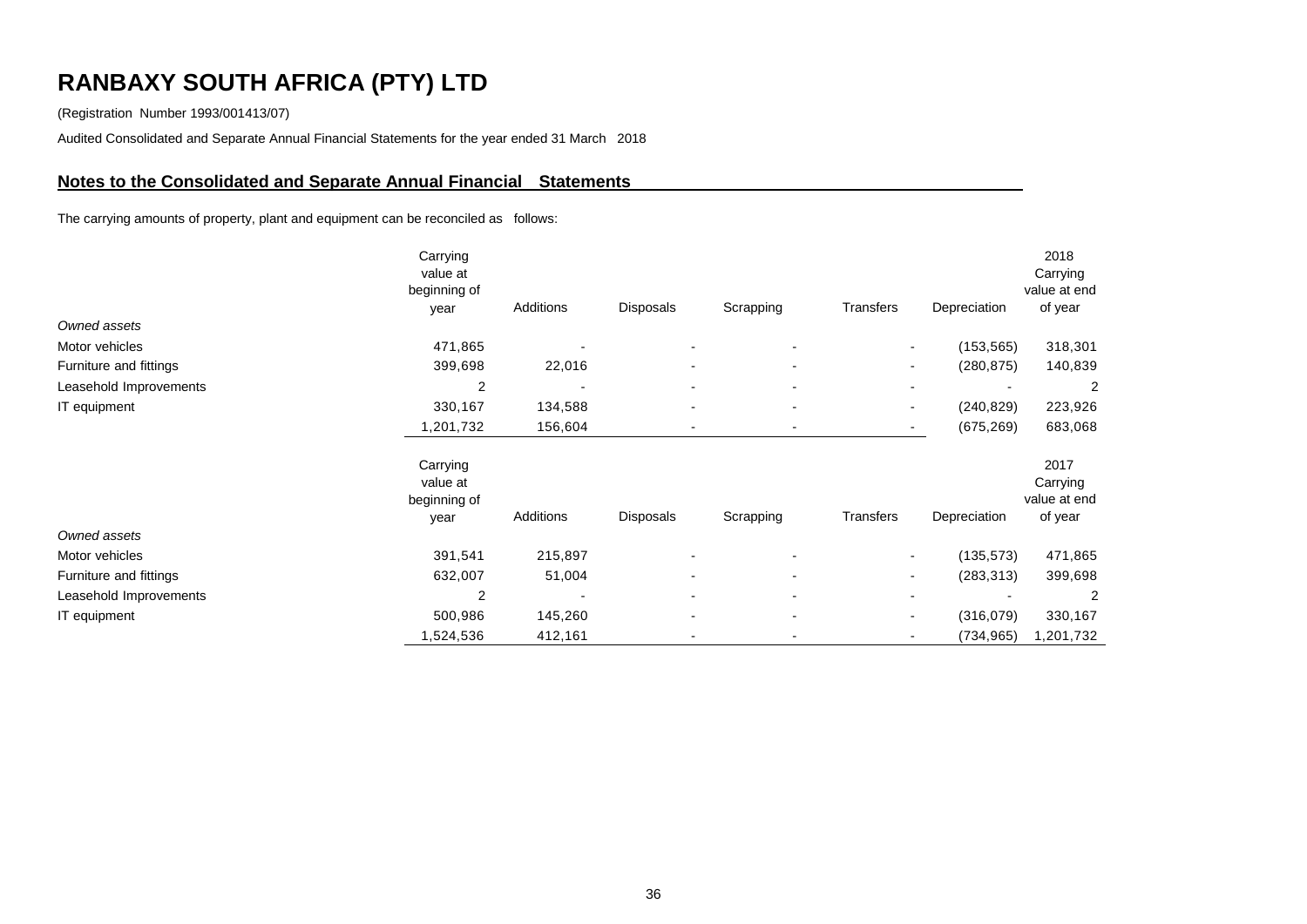(Registration Number 1993/001413/07)

Audited Consolidated and Separate Annual Financial Statements for the year ended 31 March 2018

### **Notes to the Consolidated and Separate Annual Financial Statements**

| Notes to the Consolidated and Separate Annual Financial<br>Figures in R |           |                                           | Group                              | Statements<br>Group<br>2017 | Company                                             | Company                                  |
|-------------------------------------------------------------------------|-----------|-------------------------------------------|------------------------------------|-----------------------------|-----------------------------------------------------|------------------------------------------|
|                                                                         |           |                                           | 2018                               |                             | 2018                                                | 2017                                     |
| 6. Intangible assets                                                    |           |                                           |                                    |                             |                                                     |                                          |
| <b>Group and Company</b>                                                | Cost      | Accumulated<br>amortisation               | 2018 Carrying<br>value             | Cost                        | Accumulated<br>amortisation                         | 2017 Carrying<br>value                   |
| Patents, trademarks<br>and other rights                                 | 2,040,202 | (1,933,547)                               | 106,655                            | 2,040,202                   | 401,496                                             | 2,441,698                                |
| License Fees                                                            | 2,040,202 | (1,933,547)                               | 106,655                            | 2,040,202                   | 401,496                                             | 2,441,698                                |
| The carrying amounts of intangible assets can be reconciled as follows: |           |                                           |                                    |                             |                                                     |                                          |
|                                                                         |           | Carrying value<br>at beginning of<br>year | Fair value<br>gains /<br>Additions | Amortisation                | Reclassified<br>held for sale /<br><b>Disposals</b> | 2018 Carrying<br>value at end<br>of year |
| Patents, trademarks and other rights                                    |           | 508,151                                   |                                    | (401, 496)                  |                                                     | 106,655                                  |
|                                                                         |           | 508,151                                   |                                    | (401, 496)                  |                                                     | 106,655                                  |
|                                                                         |           | Carrying value<br>at beginning of<br>year | Fair value<br>gains /<br>Additions | Amortisation                | Reclassified<br>held for sale /<br>Disposals        | 2017 Carrying<br>value at end<br>of year |
| Patents, trademarks<br>and other rights                                 |           | 716,759                                   |                                    | (208, 608)                  |                                                     | 508,151                                  |
|                                                                         |           | 716,759                                   | $\blacksquare$                     | (208, 608)                  | $\overline{\phantom{a}}$                            | 508,151                                  |
| 7. Inventories                                                          |           |                                           |                                    |                             |                                                     |                                          |
| Inventories comprise:                                                   |           |                                           |                                    |                             |                                                     |                                          |
| Raw materials                                                           |           |                                           |                                    | 9,228,467                   |                                                     |                                          |
| Finished goods                                                          |           |                                           | 184,732,692                        | 136,827,153                 | 58,619,557                                          | 58,958,091                               |
| Goods in transit                                                        |           |                                           | 66,648,465                         | 20,843,702                  | 21,349,409                                          | 12,602,500                               |
|                                                                         |           |                                           | 251,381,157                        | 166,899,322                 | 79,968,966                                          | 71,560,591                               |
| Inventory write down                                                    |           |                                           | (10,602,469)                       | (8,492,830)                 | (10,602,469)                                        | (8,492,830)                              |
|                                                                         |           |                                           | 240,778,688                        | 158,406,492                 | 69,366,497                                          | 63,067,761                               |
| The amount of inventories recognised as an expense                      |           |                                           |                                    |                             |                                                     |                                          |
| during the year:                                                        |           |                                           |                                    |                             |                                                     |                                          |
| Write-down of inventories                                               |           |                                           | 10,602,469                         | 8,492,830                   | 10,602,469                                          | 8,492,830                                |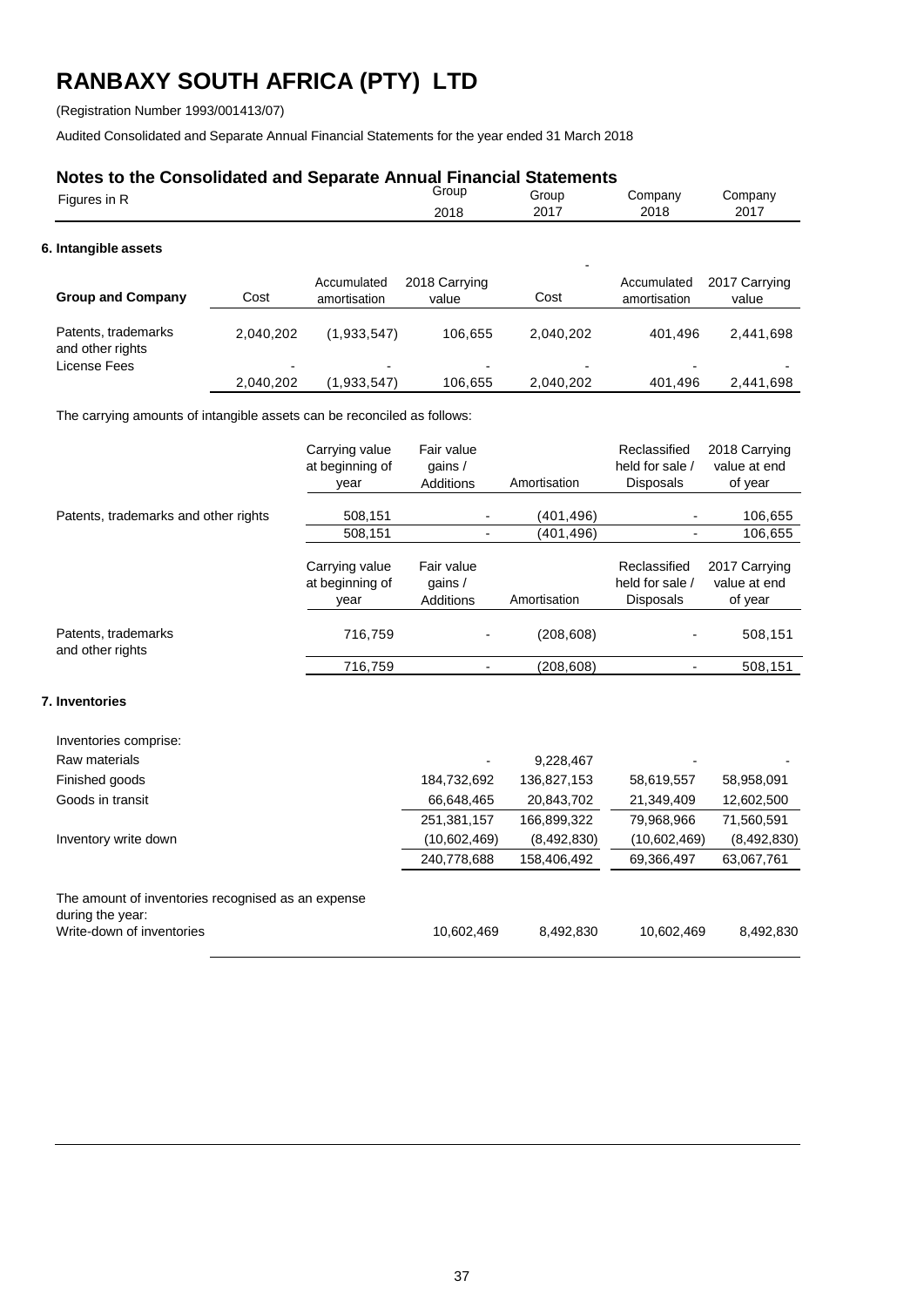(Registration Number 1993/001413/07)

Audited Consolidated and Separate Annual Financial Statements for the year ended 31 March 2018

| Notes to the Consolidated and Separate Annual Financial Statements<br>Figures in R                                                                               | Group                             | Group                              | Company                            | Company                            |
|------------------------------------------------------------------------------------------------------------------------------------------------------------------|-----------------------------------|------------------------------------|------------------------------------|------------------------------------|
|                                                                                                                                                                  | 2018                              | 2017                               | 2018                               | 2017                               |
| 8. Trade and other receivables                                                                                                                                   |                                   |                                    |                                    |                                    |
| <b>Trade debtors</b>                                                                                                                                             | 379,060,754                       | 352,568,852                        | 65,603,591                         | 50,777,832                         |
| Prepaid expenses                                                                                                                                                 | 8,523,505                         | 6,480,660                          | 8,523,505                          | 6,466,097                          |
| Employee costs in advance                                                                                                                                        | 280,904                           | 191,782                            | 265,702                            | 184,822                            |
| Value Added Tax                                                                                                                                                  | 3,306,652                         | 20,096,172                         | (882, 524)                         | 12,326,232                         |
| Other receivables                                                                                                                                                | 1,122,960                         | 1,034,230                          | 1,122,960                          | 1,024,230                          |
| Amounts due from related parties                                                                                                                                 | 232,834,375                       | 262,895,377                        | 227,962,467                        | 202,410,866                        |
|                                                                                                                                                                  | 625,129,150                       | 643,267,073                        | 302,595,701                        | 273,190,079                        |
| 8.1 Items included in trade and other receivables not<br>classified as financial instruments<br>Prepaid expenses<br>Value Added Tax<br>Employee costs in advance | 8,537,456<br>3,306,652<br>280,904 | 6,480,660<br>20,096,172<br>191,782 | 8,523,505<br>(882, 524)<br>265,702 | 6,466,097<br>12,326,232<br>184,822 |
|                                                                                                                                                                  | 12,125,012                        | 26,768,614                         | 7,906,683                          | 18,977,151                         |
| Trade and other receivables net of non-financial<br>instruments (refer note 27)                                                                                  | 613,004,138                       | 616,498,459                        | 294,689,018                        | 254,212,928                        |
| The following are the major debtors included in the trade receivables:                                                                                           |                                   |                                    |                                    |                                    |
| <b>Private Sector</b>                                                                                                                                            | 285,607,979                       | 348,322,897                        | 285,550,340                        | 45,968,656                         |
| Public                                                                                                                                                           | 328,247,205                       | 6,105,022                          | 9,770,397                          | 5,307,941                          |
|                                                                                                                                                                  | 613,855,184                       | 354,427,919                        | 295,320,737                        | 51,276,597                         |
|                                                                                                                                                                  |                                   |                                    |                                    |                                    |

### **Notes to the Consolidated and Separate Annual Financial Statements**

#### **Trade and other receivables past due but not**

**impaired**

follows:

Trade and other receivables which are less than 3 months past due are not considered to be impaired. At 31 March 2018, R (2017: R 85 241 080) were past due but not impaired and for the company 2018 R , (2017: R 36 718 773)

The aging of amounts past due but not impaired is as

| iviivwo.                    |             |             |             |            |
|-----------------------------|-------------|-------------|-------------|------------|
| Current                     | 436.708.971 | 212.824.589 | 274.402.427 | 39.198.693 |
| 1 month past due            | 71,385,926  | 49,480,055  | 16,121,980  | 4,997,132  |
| 2 months past due           | 53,603,409  | 39,014,700  | 585.203     | 2,499,499  |
| 3 months past due           | 31.303.610  | 31.382.426  | 4.362.417   | 2,725,134  |
| More than 3 months past due | 25.725.176  | 21.726.149  | (151,289)   | 1,856,139  |
|                             | 618,727,092 | 354.427.919 | 295,320,737 | 51,276,597 |

#### **Trade and other receivables impaired**

As of 31 March 2018, trade and other receivables of R 4,150,654 (2017: R 1 699 294) were impaired and allowed for.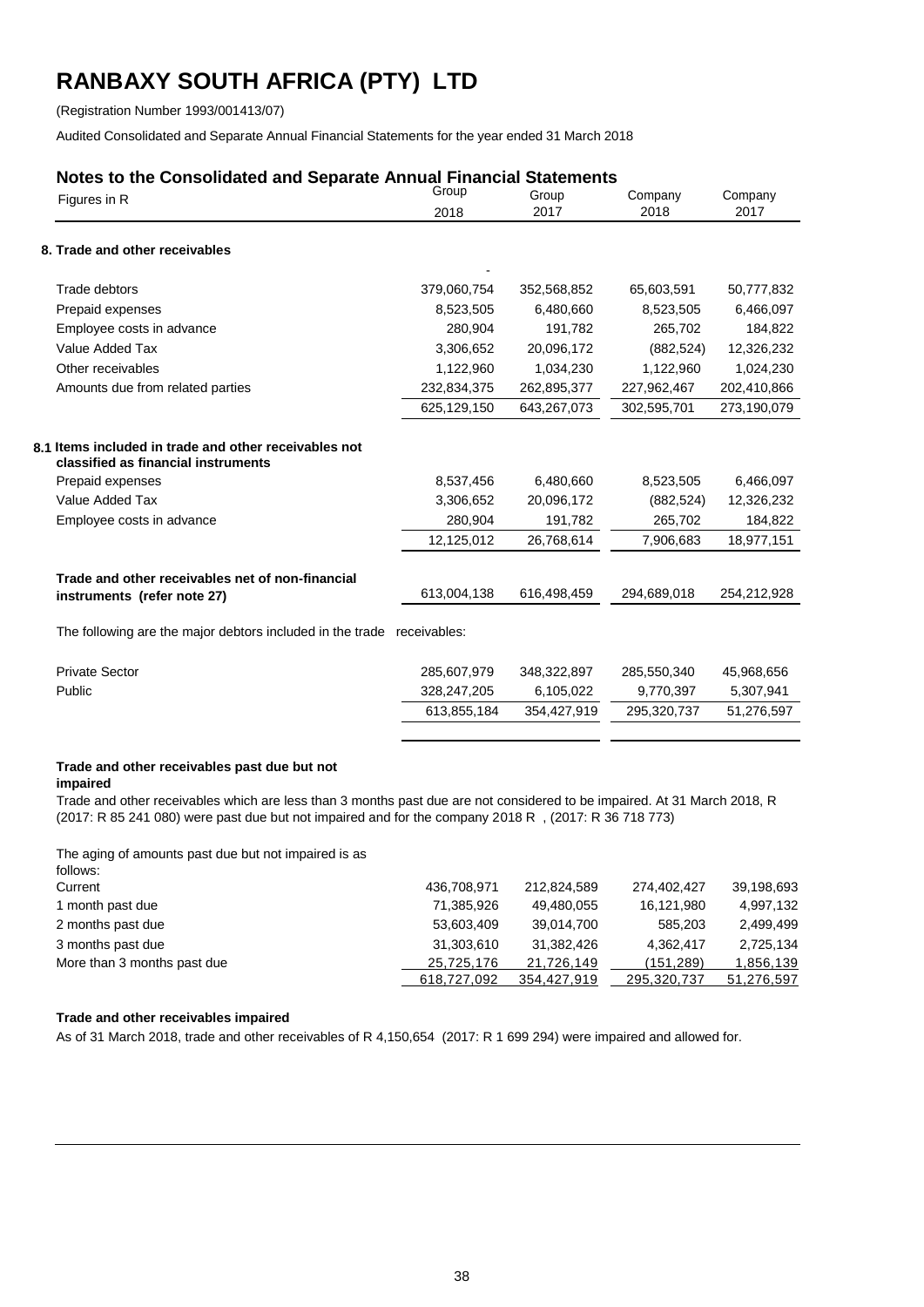#### (Registration Number 1993/001413/07)

Audited Consolidated and Separate Annual Financial Statements for the year ended 31 March 2018

#### **Notes to the Consolidated and Separate Annual Financial Statements**

| Figures in R                         | Group     | Group       | Company | Company   |  |
|--------------------------------------|-----------|-------------|---------|-----------|--|
|                                      | 2018      | 2017        | 2018    | 2017      |  |
|                                      |           |             |         |           |  |
| Allowance account for credit losses: |           |             |         |           |  |
| Balance as at 01 April 2016          | 1.891.404 | 3.049.821   | 531.102 | 375.747   |  |
| Impairment loss made during the year | 4.150.654 | 1.699.294   | 433.673 | 529.016   |  |
| Reversal of impairment loss          |           | (2,857,711) |         | (373,661) |  |
| Balance as at 31 March 2018          | 6.042.058 | 1,891,404   | 964.775 | 531,102   |  |
|                                      |           |             |         |           |  |

No Trade receivables were written off in the current year through the Statement of profit or loss and other comprehensive income.

#### **9. Cash and cash equivalents**

| Cash on hand                                                                       | 229         | 105           | 229         | 105         |
|------------------------------------------------------------------------------------|-------------|---------------|-------------|-------------|
| <b>Bank balances</b>                                                               | 117,480,914 | 134,135,102   | 76,137,180  | 65,882,657  |
|                                                                                    | 117,481,143 | 134, 135, 207 | 76,137,409  | 65,882,762  |
| <b>10. Stated Capital</b>                                                          |             |               |             |             |
| <b>Authorised</b>                                                                  |             |               |             |             |
| 1,004,000 Ordinary shares                                                          | 1,004,000   | 1,004,000     | 1,004,000   | 1,004,000   |
| <b>Issued</b><br>361,917 Ordinary shares                                           | 17,511,923  | 17,511,923    | 17,511,923  | 17,511,923  |
| 11. Loan from group company                                                        |             |               |             |             |
| Ranbaxy Netherlands BV                                                             | 152,220,822 | 145,316,027   | 152,220,822 | 142,020,822 |
| The loans bear interest at a rate of 8.5% and have no fixed<br>terms of repayment. |             |               |             |             |

#### **12. Operating lease liabilities**

At year-end, the Group has outstanding commitments under non-cancellable operating leases that fall due as follows:

| - no later than one year                           | 3.888.555  | 3.600.514  | 3.888.555  | 3.600.514  |
|----------------------------------------------------|------------|------------|------------|------------|
| - later than one year but no later than five years | 7.929.582  | 11.818.137 | 7.929.582  | 11.818.137 |
|                                                    | 11.818.137 | 15.418.651 | 11.818.137 | 15.418.651 |

Operating lease payments represents rentals payable by the group for certain of its office spaces and equipment

#### **13. Retirement benefits**

#### **Defined Contribution Plan:**

It is the policy of the company to provide retirement benefits to all its full-time employees. One defined contribution pension fund, which are subject to the Pension Fund Act exists for this purpose. The scheme is funded both by member and by the company contributions which are charged to the income statement as they are incurred. The total contribution to the scheme in the current year was R 4,464,863 (2017: R 3,819,066) for the group and R (2017: R 3,583,183) for the company.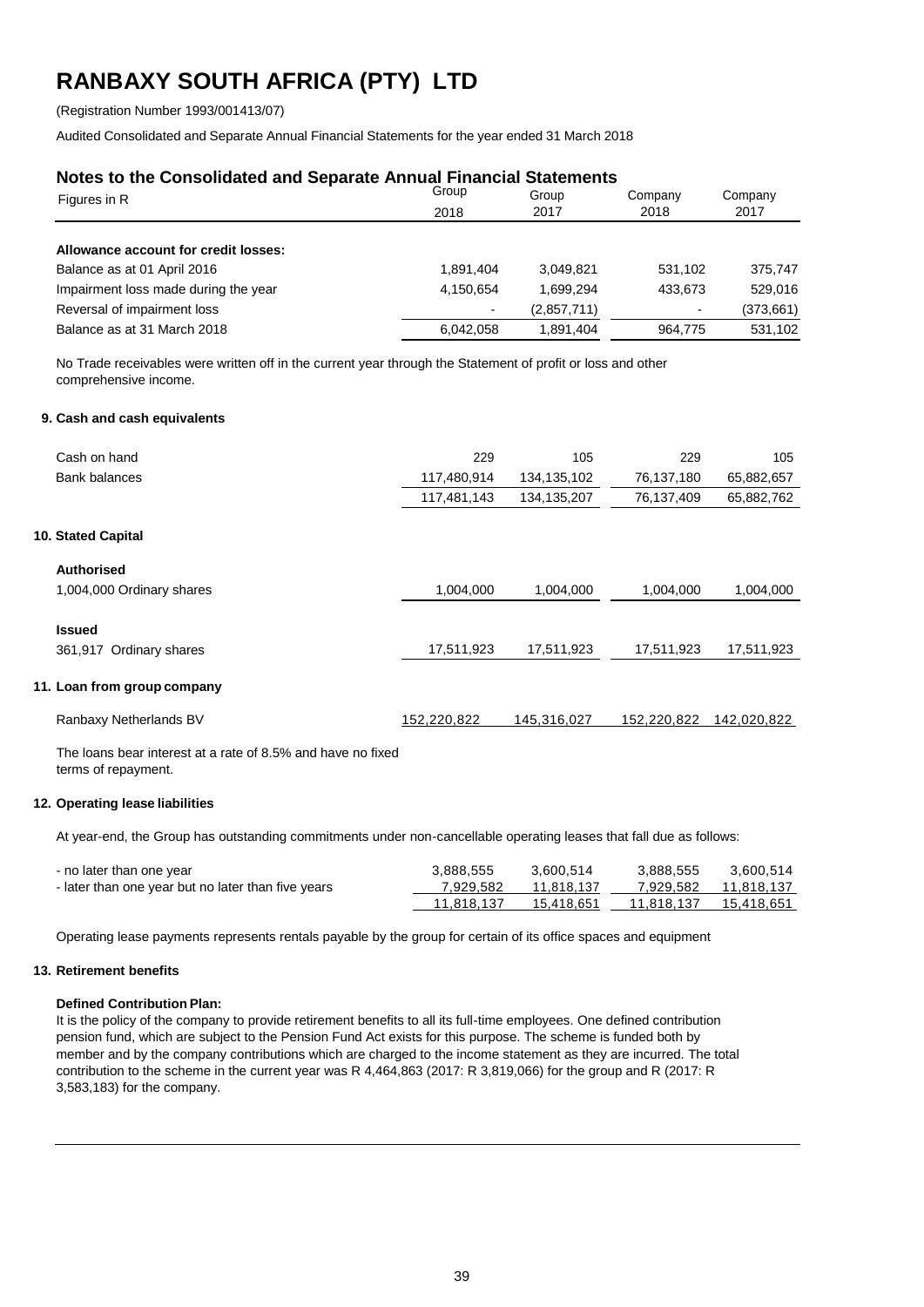(Registration Number 1993/001413/07)

Audited Consolidated and Separate Annual Financial Statements for the year ended 31 March 2018

| Figures in R                                                                               | Group       | Group       | Company     | Company     |
|--------------------------------------------------------------------------------------------|-------------|-------------|-------------|-------------|
|                                                                                            | 2018        | 2017        | 2018        | 2017        |
|                                                                                            |             |             |             |             |
| 14. Deferred taxation                                                                      |             |             |             |             |
| Balance at beginning of year                                                               | 5,205,268   | 1,650,420   | 2,067,478   |             |
| Movements consisting of:                                                                   |             |             |             |             |
| Temporary differences                                                                      | 2,921,161   | 3,554,848   | 447,693     | 2,067,478   |
| Increase /(decrease) in tax losses available for set off                                   |             |             |             |             |
| against future taxable income                                                              | 1,275,594   |             | 1,275,593   |             |
| Balance at end of year                                                                     | 9,402,023   | 5,205,268   | 3,790,764   | 2,067,478   |
| The deferred taxation asset arises from the following<br>temporary differences:            |             |             |             |             |
| Property, plant and equipment                                                              | 2,473,468   | 1,487,370   |             |             |
| Provisions                                                                                 | 2,515,171   | 2,067,478   | 2,515,171   | 2,067,478   |
| Assessed loss                                                                              | 1,275,594   |             | 1,275,593   |             |
|                                                                                            | 6,264,233   | 3,554,848   | 3,790,764   | 2,067,478   |
| Deferred tax asset                                                                         | 11,469,500  | 5,205,268   | 3,790,764   | 2,067,478   |
| Total net deferred tax asset                                                               | 11,469,500  | 5,205,268   | 3,790,764   | 2,067,478   |
| 15. Trade and other payables                                                               |             |             |             |             |
| <b>Trade creditors</b>                                                                     | 27,155,854  | 108,248,202 | 4,432,579   | 24,898,779  |
| Royalty accrual                                                                            | 3,079,852   | 2,694,663   | 572,929     | 368,621     |
| Payables to related parties                                                                | 507,915,916 | 480,147,769 | 110,544,051 | 74,251,566  |
| Lease straightlining liability                                                             | 3,097,002   | 2,984,632   | 3,097,002   | 2,984,632   |
| Marketing and sales accruals                                                               | 45,052,477  | 22,968,882  | 36,481,731  | 18,858,661  |
| Payroll accruals                                                                           | 5,251,028   | 4,049,806   | 5,251,028   | 4,049,806   |
| Other payables and accrued expenses                                                        | 6,750,021   | 3,774,227   | 4,914,710   | 2,569,282   |
|                                                                                            | 598,302,151 | 624,868,181 | 165,294,031 | 127,981,346 |
|                                                                                            |             |             |             |             |
| 15.1 Items included in trade and other payables not<br>classified as financial instruments |             |             |             |             |
| Payroll related accruals                                                                   | 5,251,028   | 4,049,806   | 5,251,028   | 4,049,806   |
| Royalty accrual                                                                            | 3,079,852   | 2,694,663   | 572,929     | 368,621     |
| Lease straightlining liability                                                             | 3,097,002   | 2,984,632   | 3,097,002   | 2,984,632   |
| Marketing and sales accruals                                                               | 45,052,477  | 22,968,882  | 36,481,731  | 18,858,661  |
|                                                                                            | 56,480,360  | 32,697,983  | 45,402,691  | 26,261,720  |
|                                                                                            |             |             |             |             |
| Trade and other payables net of non-financial                                              |             | 592,170,198 |             |             |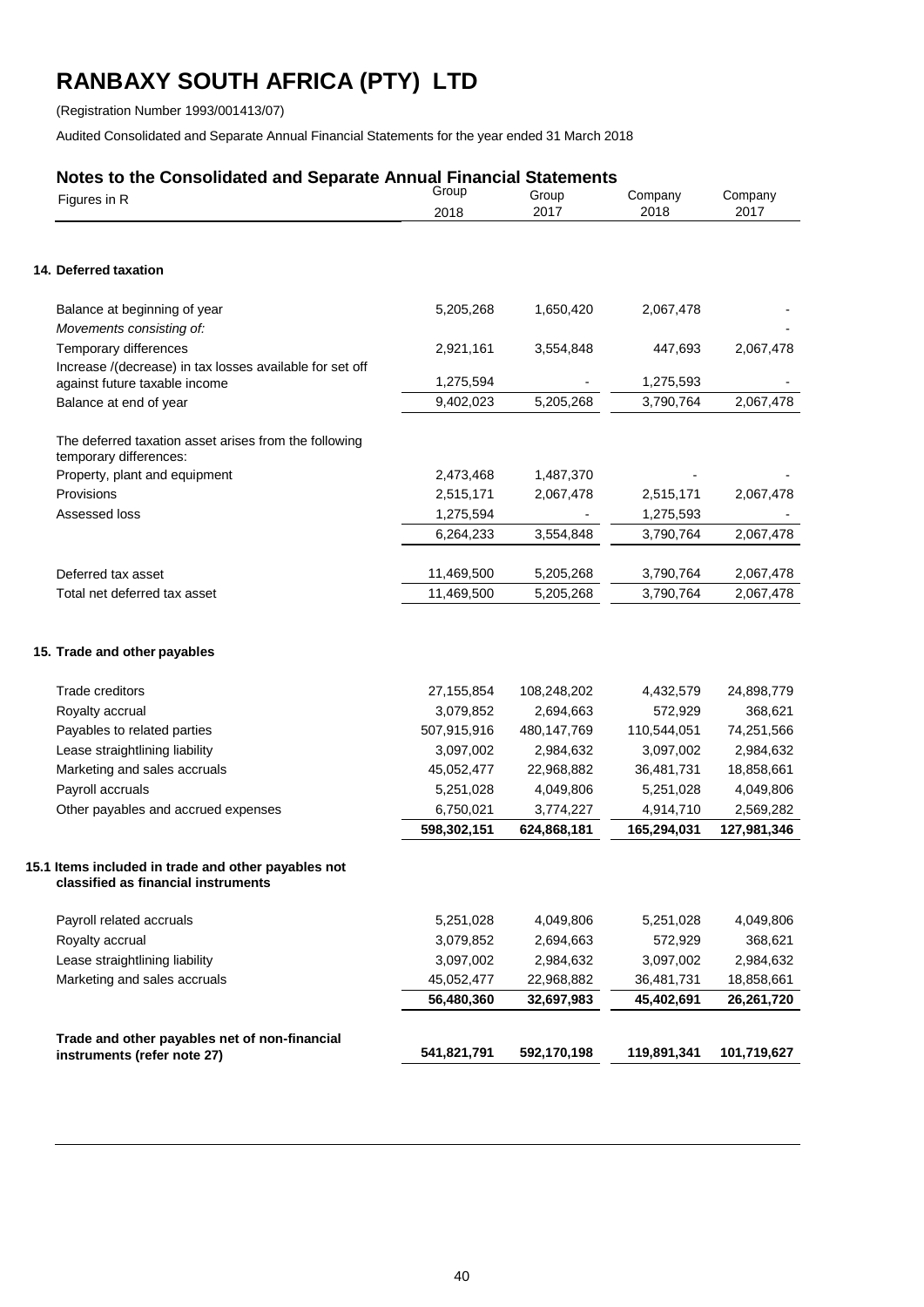(Registration Number 1993/001413/07)

Audited Consolidated and Separate Annual Financial Statements for the year ended 31 March 2018

#### **Notes to the Consolidated and Separate Annual Financial Statements**

| $-$<br>Figures in R | Grouc | Grour | Company | <b>Company</b> |
|---------------------|-------|-------|---------|----------------|
|                     | 2018  | 2017  | 2018    | 2017           |

Creditors and accruals principally comprise amounts outstanding for trade purchases and ongoing costs. The average credit period taken is less than 60 days. No interest is charged on trade payables. The group and company has risk management policies in place to ensure that all payables are paid within the agreed credit terms. The carrying amounts of financial liabilities approximate fair value.

#### **16. Income taxation in the statement offinancial position**

| position                                                                         |                |                |                |             |
|----------------------------------------------------------------------------------|----------------|----------------|----------------|-------------|
| Current taxation in the Statement of Financial Position<br>represents:           |                |                |                |             |
| Balance at beginning of the year                                                 | 7,145,782      | 125,530        | 2,754,871      | 826,776     |
| Provision for taxation for the year                                              | (28, 881, 502) | (24, 045, 922) | $\frac{1}{2}$  | (6,780,593) |
| Current taxation paid                                                            | 28,625,171     | 31,066,174     | 2,825,085      | 8,708,688   |
|                                                                                  | 6,889,451      | 7,145,782      | 5,579,956      | 2,754,871   |
| Provision for taxation relating to previous years                                | (13,996)       |                | $\blacksquare$ |             |
| Balance at end of the year                                                       | 6,875,455      | 7,145,782      | 5,579,956      | 2,754,871   |
|                                                                                  | (2,473,469)    |                |                |             |
| 17. Revenue                                                                      |                |                |                |             |
| An analysis of revenue is as follows:                                            |                |                |                |             |
| Sales                                                                            | 1,442,859,183  | 1,613,253,152  | 291,796,079    | 266,833,417 |
|                                                                                  | 1,442,859,183  | 1,613,253,152  | 291,796,079    | 266,833,417 |
| 18. Cost of Sales                                                                |                |                |                |             |
| Sale of goods                                                                    |                |                |                |             |
| Cost of goods sold                                                               | 1,188,303,073  | 1,397,473,538  | 188,747,308    | 153,392,596 |
| 19. Operating Profit                                                             |                |                |                |             |
| Operating profit is arrived at after taking into account<br>the following items: |                |                |                |             |
| Audit fees                                                                       | 861,425        | 955,317        | 75,344         | 260,371     |
|                                                                                  | 861,425        | 955,317        | 75,344         | 260,371     |
| 20. Finance income                                                               |                |                |                |             |
| Interest income                                                                  |                |                |                |             |
| Interest received- Bank                                                          | 26,356,177     | 25,332,365     | 3,070,607      | 21,277,692  |
| <b>Related Parties</b>                                                           |                |                | 17,724,335     |             |
|                                                                                  | 26,356,177     | 25,332,365     | 20,794,942     | 21,277,692  |
| <b>Dividend income</b>                                                           |                |                |                |             |
| Dividends received from subsidiaries                                             |                |                | 4,919,123      | 6,554,812   |
|                                                                                  |                |                | 4,919,123      | 6,554,812   |
|                                                                                  | 26,356,177     | 25,332,365     | 25,714,065     | 27,832,504  |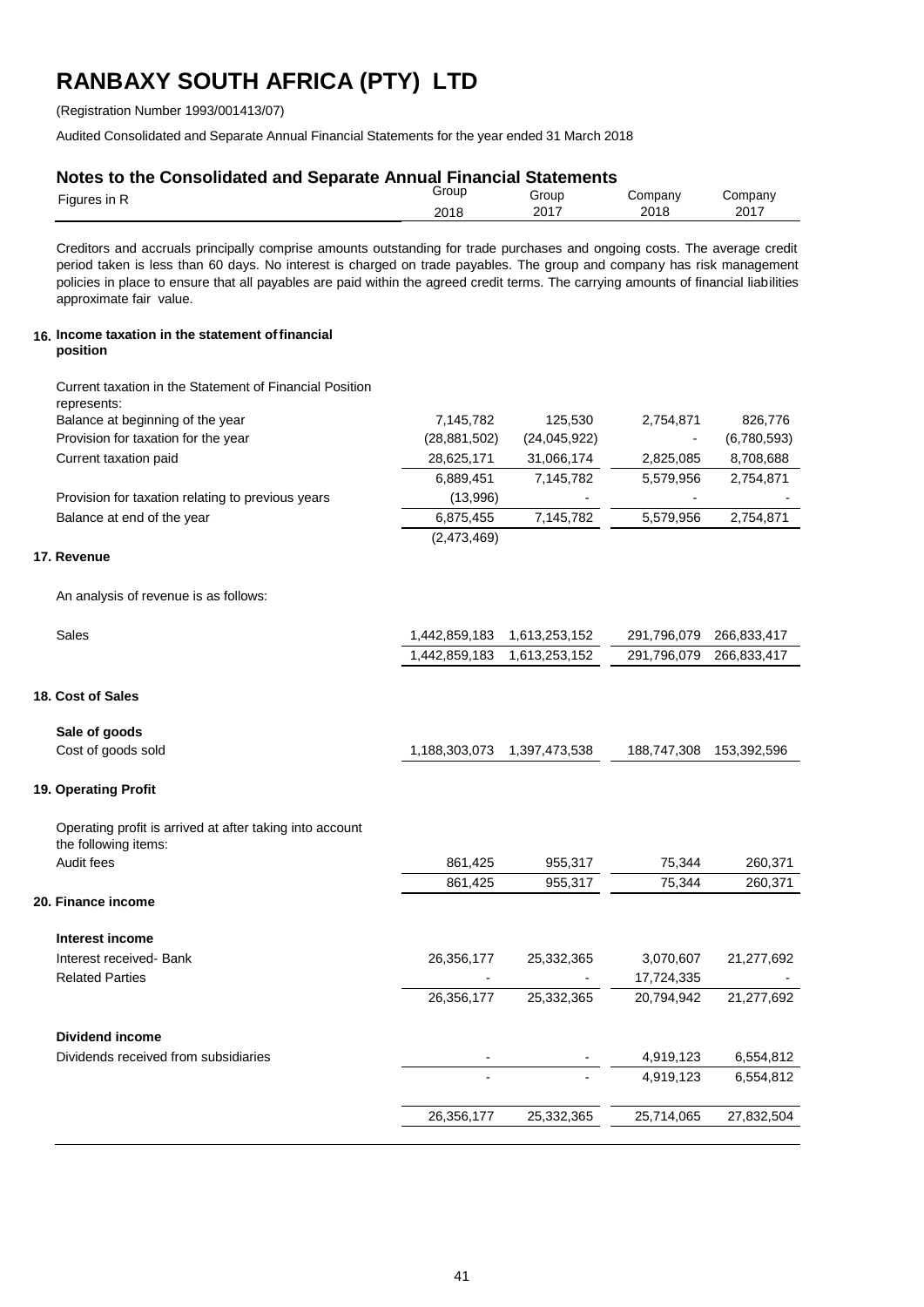(Registration Number 1993/001413/07)

Audited Consolidated and Separate Annual Financial Statements for the year ended 31 March 2018

#### **Notes to the Consolidated and Separate Annual Financial Statements**

| Figures in R           | Group      | Group      | Company    | Company    |
|------------------------|------------|------------|------------|------------|
|                        | 2018       | 2017       | 2018       | 2017       |
| 21. Finance costs      |            |            |            |            |
| <b>Group Companies</b> | 10,200,385 | 10,665,383 | 10.200.000 | 10,201,403 |
|                        | 10,200,385 | 10,665,383 | 10,200,000 | 10,201,403 |
| 22. Abnormal Item      |            |            |            |            |

On 29 January 2018 Sun Pharmaceuticals Industries Limited ("SPIL") raised a debit note of R19,673,952-00 to adjust the cost of goods that related to the 2017 results. This adjustment was required to align Ranbaxy (S.A.) (Pty) Ltd ("RXSA") margin with the RXSA local Transfer Pricing policy. The debit note was accounting for in the 2018 results and as a result impacted the financial performance for the year ended March 2018.

#### **23. Income taxation expense**

| Current taxation                                    | 25,725,177  | 24,045,922    | 98,349      | 6,780,593     |
|-----------------------------------------------------|-------------|---------------|-------------|---------------|
| Deferred taxation                                   |             |               |             |               |
| Current year temporary differences                  | (2,921,161) | (3, 554, 848) | (447, 693)  | (2,067,477)   |
| <b>Permanent Differences</b>                        | (592, 737)  |               | (1,373,943) |               |
| Income taxation for the year                        | 22,211,279  | 20,491,074    | (1,723,287) | 4,713,116     |
| Reconciliation of rate of taxation                  | $\%$        | $\%$          | $\%$        | $\%$          |
| South African normal taxation rate                  | 28          | 28            | 28          | 28            |
| Adjusted for:                                       |             |               |             |               |
| Permanent differences                               | (1)         | 4)            | (391)       | (15)          |
| Timing differences                                  | 1           | 0             | (127)       |               |
| Net reduction                                       |             | (4)           | (518)       | (15)          |
| Effective rate of taxation                          | 28          | 24            | (490)       | 13            |
| The taxation charge for the current year has been   |             |               |             |               |
| increased/ (reduced) by                             |             |               |             |               |
| Permanent differences                               | (592, 737)  | (3,274,667)   | (1,373,943) | (5, 156, 602) |
| Utilisation of previously unrecognised deferred tax |             |               |             |               |
| asset                                               |             |               |             |               |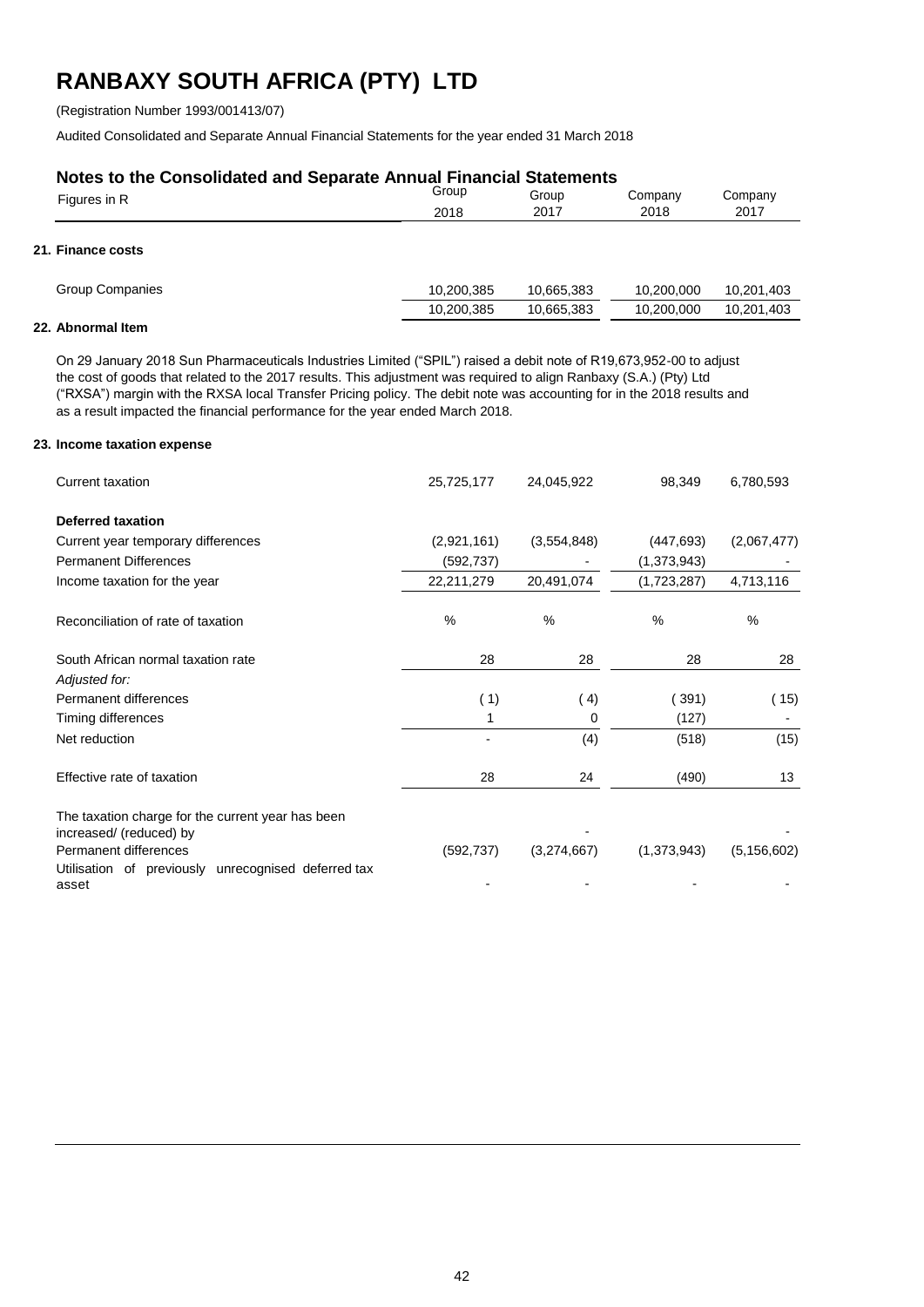(Registration Number 1993/001413/07)

Audited Consolidated and Separate Annual Financial Statements for the year ended 31 March 2018

#### **Notes to the Consolidated and Separate Annual Financial Statements**

| Figures in R | Group          | Group | Company | วmpanv |
|--------------|----------------|-------|---------|--------|
|              | 2010<br>20 I O | 2017  | ንስ4 ር   | 2017   |
|              |                |       |         |        |

#### **24. Directors' emoluments**

#### **The remuneration of directors and other members of key management during the year was as follows**

| Short-term benefits            | 5.882.408 | 6.573.029 |
|--------------------------------|-----------|-----------|
| Pension paid to pension scheme | 602.406   | 346.948   |
|                                | 6.484.815 | 6.919.978 |

#### **Executive**

#### **2018**

| <b>Name</b> | <b>Remuneration excl bonus</b><br>and post retirements | Post<br>retirement<br>benefits | <b>Bonus</b> | <b>Board Fees</b> | <b>Total</b> |
|-------------|--------------------------------------------------------|--------------------------------|--------------|-------------------|--------------|
|             |                                                        |                                |              |                   |              |
| Director A  | 2,701,296                                              | 354,300                        | 653,453      |                   | 3,709,049    |
| Director B  | $\overline{\phantom{0}}$                               |                                |              | -                 |              |
| Director C  |                                                        |                                |              |                   |              |
| Director D  | 1,272,171                                              | 127,749                        | 217,284      | ۰.                | 1,617,205    |
| Director E  |                                                        |                                |              |                   |              |
| Director F  | 899,357                                                | 120,357                        | 138,847      | ۰.                | 1,158,561    |
| Director G  |                                                        |                                |              |                   |              |
| Director H  |                                                        |                                |              |                   |              |
|             | 4,872,824                                              | 602,406                        | 1,009,584    |                   | 6,484,815    |

#### **2017**

| <b>Name</b> | <b>Remuneration excl bonus</b><br>and post retirements | Post<br>retirement<br>benefits | <b>Bonus</b> | <b>Board Fees</b> | Total                    |
|-------------|--------------------------------------------------------|--------------------------------|--------------|-------------------|--------------------------|
|             |                                                        |                                |              |                   |                          |
| Director A  | 2,502,651                                              | 176.540                        | 636,336      |                   | 3,315,527                |
| Director B  |                                                        |                                |              |                   |                          |
| Director C  |                                                        |                                |              |                   |                          |
| Director D  | $\blacksquare$                                         | $\blacksquare$                 | - #          |                   | $\overline{\phantom{0}}$ |
| Director E  | 1,215,334                                              | 78,462                         | 221,899      | ۰                 | 1,515,695                |
| Director F  | 924.050                                                | 34.465                         | 112,538      | ۰                 | 1,071,053                |
| Director G  | 838.777                                                | 57,481                         | 121.444      |                   | 1,017,702                |
|             | 5,480,812                                              | 346,948                        | 1,092,218    | ۰                 | 6,919,978                |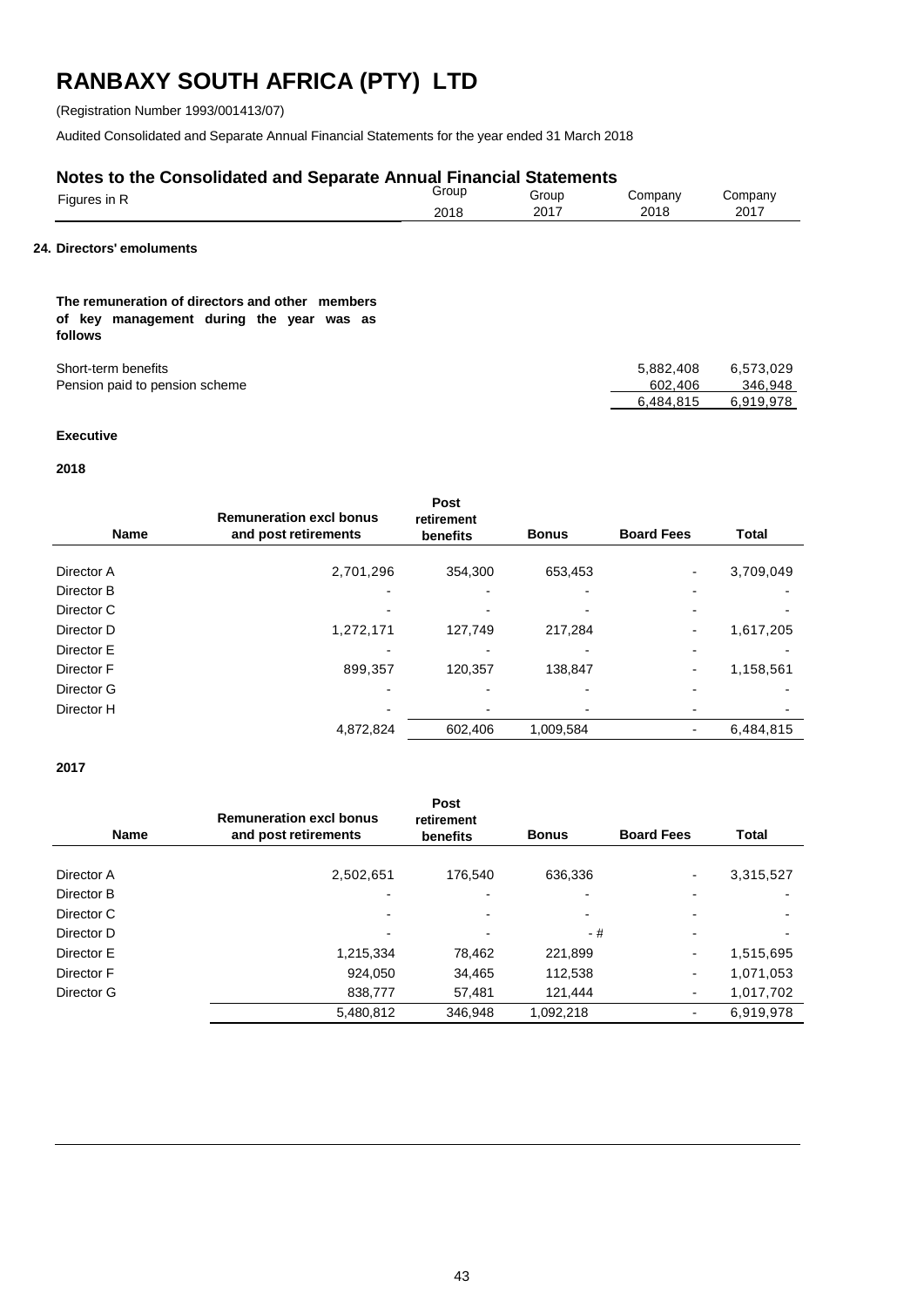(Registration Number 1993/001413/07)

Audited Consolidated and Separate Annual Financial Statements for the year ended 31 March 2018

#### **Notes to the Consolidated and Separate Annual Financial Statements**

| $- \cdot$<br>Figures in R | Group | Group | Company | Company |
|---------------------------|-------|-------|---------|---------|
|                           | 2018  | 2017  | 2018    | $201^-$ |

#### **25. Event after the balance sheet date**

No events occurred between 31 March 2018 and the date the directors approved the financial statements that would have a material impact on the results as disclosed in the financial statements as set out on pages 7 to 52 or the continued existence of the company as a going concern.

#### **26. Interest in subsidiaries includingconsolidated**

#### **structured entities**

|                                           | Interest held | Interest held | Carrying<br>Amount | Carrying<br>Amount |
|-------------------------------------------|---------------|---------------|--------------------|--------------------|
| <b>Name</b>                               | 2018          | 2017          | 2018               | 2017               |
| Sonke Pharmaceuticals Proprietary Limited | 70.00%        | 70.00%        | 905.342            | 905,342            |

#### **27. Related party transactions**

| <b>Name</b>                                 | <b>Relationship</b>      |
|---------------------------------------------|--------------------------|
| Sun Pharmaceutical Industries Limited       | Ultimate Holding Company |
| Ranbaxy Netherlands BV                      | <b>Holding Company</b>   |
| Ranbaxy Pharmaceuticals (Pty) Ltd           | Sister Company           |
| Formerly Be-Tabs Pharmaceuticals (Pty) Ltd) |                          |

Be-Tabs Investments (Pty) Ltd) and Subsidiary to Sister Company Sonke Pharmaceuticals (Pty) Ltd Subsidiary 30 and Subsidiary Subsidiary Subsidiary Ranbaxy Laboratories **Sister Company Company Company Company Company Company Company Company Company** 

**Directors** 

DW Brothers M Sudan M Kaszas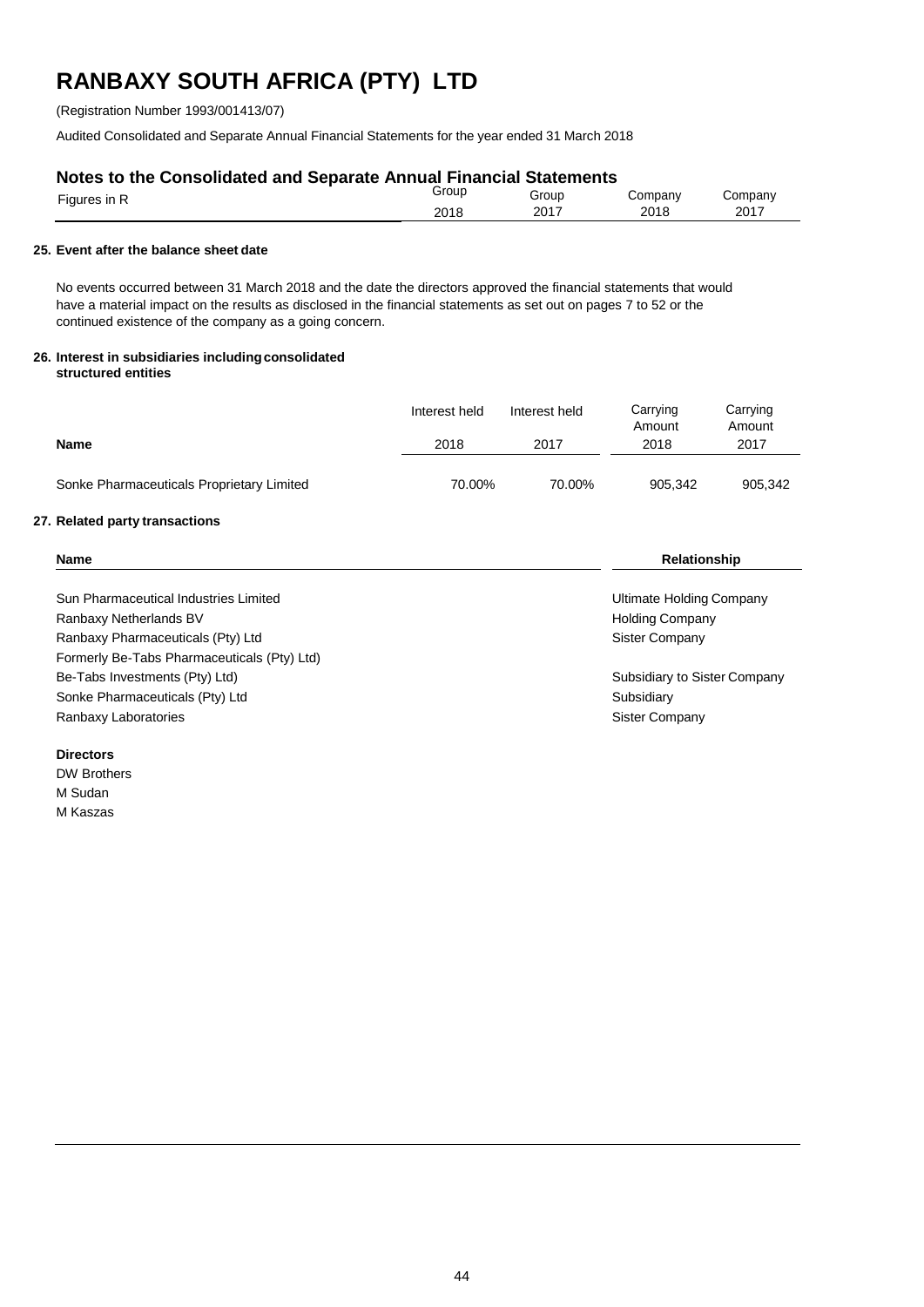(Registration Number 1993/001413/07)

Audited Consolidated and Separate Annual Financial Statements for the year ended 31 March 2018

#### **Notes to the Consolidated and Separate Annual Financial Statements**

| Figures in R                                             |                                |                      | Group           | Group           | Company                                                 | Company        |
|----------------------------------------------------------|--------------------------------|----------------------|-----------------|-----------------|---------------------------------------------------------|----------------|
|                                                          |                                |                      | 2018            | 2017            | 2018                                                    | 2017           |
|                                                          |                                |                      |                 |                 | Amounts owed (to) / by the<br>related party at year-end |                |
| <b>Name</b>                                              | Relationship                   | <b>Transactions</b>  | 2018            | 2017            | 2018                                                    | 2017           |
| <b>Sun Pharmaceuticals</b><br><b>Industries Limited</b>  | Ultimate<br>Holding<br>Company | <b>Trade Payable</b> | (249, 485, 384) |                 | (110, 544, 051)                                         | (74, 850, 917) |
|                                                          |                                | Trade<br>receivable  | 121,591         |                 |                                                         |                |
|                                                          |                                | Purchases            | 298,404,185     |                 | 207,510,749                                             |                |
| Ranbaxy Netherlands<br>BV                                | Holding<br>Company             | Interest paid        | 10,200,000      | 10,733,288      | 10,200,000                                              | 10,200,002     |
| Ranbaxy<br>Pharmaceuticals<br><b>Proprietary Limited</b> | <b>Sister</b><br>Company       | Trade<br>receivable  | 231,478,052     | 258,743,131     | 231,478,052                                             | 198,279,067    |
|                                                          |                                | Trade payable        | (286,080,640)   | (383, 348, 768) | (374, 992)                                              |                |
|                                                          |                                | Interest<br>received | (17, 724, 335)  | (20, 359, 028)  | (17, 724, 335)                                          | (20, 359, 028) |
|                                                          |                                | Purchases            | 674,862,971     | 666,835,876     |                                                         | 666,835,876    |
|                                                          |                                | Sales                |                 | (79, 792, 466)  |                                                         | (79, 792, 466) |
| Sonke Pharmaceuticals<br><b>Proprietary Limited</b>      | Subsidiary                     | Trade<br>Receivable  |                 |                 | 1,192,542                                               | 4,958,906      |
|                                                          |                                | Trade payable        |                 |                 | (42, 190)                                               | (18,000)       |
|                                                          |                                | Interest paid        |                 |                 |                                                         |                |
|                                                          |                                | Sales                |                 |                 | (5,359,816)                                             | (10, 502, 400) |
|                                                          |                                |                      | 661,776,440     | 452,812,033     | 316,335,958                                             | 694,751,040    |

#### **28. Financial instruments and riskmanagement**

**The Group has classified its financial assets in the following categories:**

|                                                  | Fair value<br>through profit<br>loss (held for<br>trading) | Held-to-<br>maturity<br>investments | Loans and<br>receivables | Available-for-<br>sale financial<br>assets | Total          |
|--------------------------------------------------|------------------------------------------------------------|-------------------------------------|--------------------------|--------------------------------------------|----------------|
| 2018                                             |                                                            |                                     |                          |                                            |                |
| <b>Current financial</b><br>assets               |                                                            |                                     |                          |                                            |                |
| Related party receivable                         | $\blacksquare$                                             | $\blacksquare$                      | 232,834,375              |                                            | $-232,834,375$ |
| Trade and other<br>receivables (refer note<br>8) | $\blacksquare$                                             | $\blacksquare$                      | 392,294,775              |                                            | $-392,294,775$ |
| Cash and cash<br>equivalents (refer note<br>9)   | $\overline{\phantom{a}}$                                   | $\overline{\phantom{a}}$            | 117,481,143              |                                            | $-117,481,143$ |

**2017**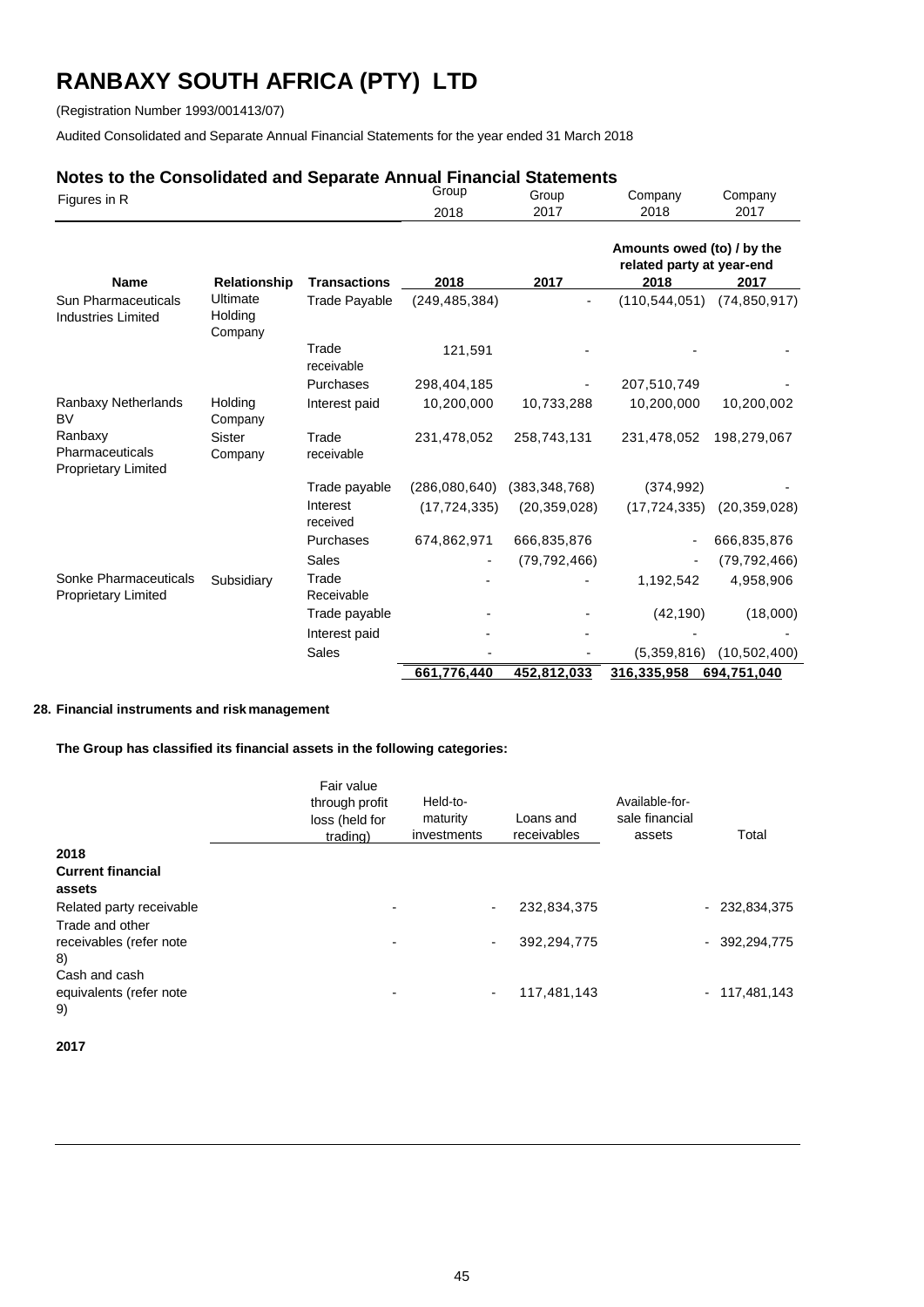(Registration Number 1993/001413/07)

Audited Consolidated and Separate Annual Financial Statements for the year ended 31 March 2018

#### **Notes to the Consolidated and Separate Annual Financial Statements**

| Figures in R                    | Group          | Group                                     | Company | Company        |
|---------------------------------|----------------|-------------------------------------------|---------|----------------|
|                                 | 2018           | 2017                                      | 2018    | 2017           |
|                                 |                |                                           |         |                |
| <b>Current financial assets</b> |                |                                           |         |                |
| Related party receivable        | $\blacksquare$ | 262,895,377<br>۰.                         |         | $-262,895,377$ |
| Trade and other                 |                |                                           |         |                |
| receivables (refer note         | -              | 380,371,696<br>-                          |         | $-380,371,696$ |
| 8)                              |                |                                           |         |                |
| Cash and cash                   |                |                                           |         |                |
| equivalents (refer note         | $\blacksquare$ | 134, 135, 207<br>$\overline{\phantom{a}}$ |         | $-134,135,207$ |
| 9)                              |                |                                           |         |                |

#### **The Group has classified its financial liabilities in the following categories**

|                                           | Fair value<br>through profit<br>loss | Amortised<br>cost | Total       |
|-------------------------------------------|--------------------------------------|-------------------|-------------|
| 2018                                      |                                      |                   |             |
| <b>Current financial liabilities</b>      |                                      |                   |             |
| Trade and other payables (refer note 15)  | -                                    | 27, 155, 854      | 27,155,854  |
| Loan from group companies (refer note 11) | ۰.                                   | 152.220.822       | 152,220,822 |
| Related party payables                    | Ξ.                                   | 507.915.916       | 507,915,916 |
| 2017                                      |                                      |                   |             |
| <b>Current financial liabilities</b>      |                                      |                   |             |
| Trade and other payables (refer note 15)  | ٠                                    | 108,248,202       | 108,248,202 |
| Loan from group companies (refer note 11) | ۰.                                   | 145,316,027       | 145,316,027 |
| Related party payables                    |                                      | 480.147.769       | 480.147.769 |

#### **The company has classified its financial assets in the following categories:**

|                              | Fair value<br>through profit<br>loss (held for<br>trading) | Held-to-<br>maturity<br>investments | Loans and<br>receivables | Available-for-<br>sale financial<br>assets | Total         |
|------------------------------|------------------------------------------------------------|-------------------------------------|--------------------------|--------------------------------------------|---------------|
| 2018                         |                                                            |                                     |                          |                                            |               |
| <b>Non-current financial</b> |                                                            |                                     |                          |                                            |               |
| assets                       |                                                            |                                     |                          |                                            |               |
| Investments                  |                                                            |                                     | 905,342                  |                                            | 905,342       |
| <b>Current financial</b>     |                                                            |                                     |                          |                                            |               |
| assets                       |                                                            |                                     |                          |                                            |               |
| Related party receivable     |                                                            |                                     | 227,962,467              |                                            | - 227,962,467 |
| Trade and other              |                                                            |                                     |                          |                                            |               |
| receivables (refer note      |                                                            | $\blacksquare$                      | 64,797,001               | $\blacksquare$                             | 64,797,001    |
| 8)                           |                                                            |                                     |                          |                                            |               |
| Cash and cash                |                                                            |                                     |                          |                                            |               |
| equivalents (refer note      |                                                            | ۰                                   | 76,137,409               |                                            | 76,137,409    |
| 9)                           |                                                            |                                     |                          |                                            |               |
| 2017                         |                                                            |                                     |                          |                                            |               |
| <b>Non-current financial</b> |                                                            |                                     |                          |                                            |               |
| assets                       |                                                            |                                     |                          |                                            |               |
| Investments                  |                                                            |                                     | 905,342                  |                                            | 905,342       |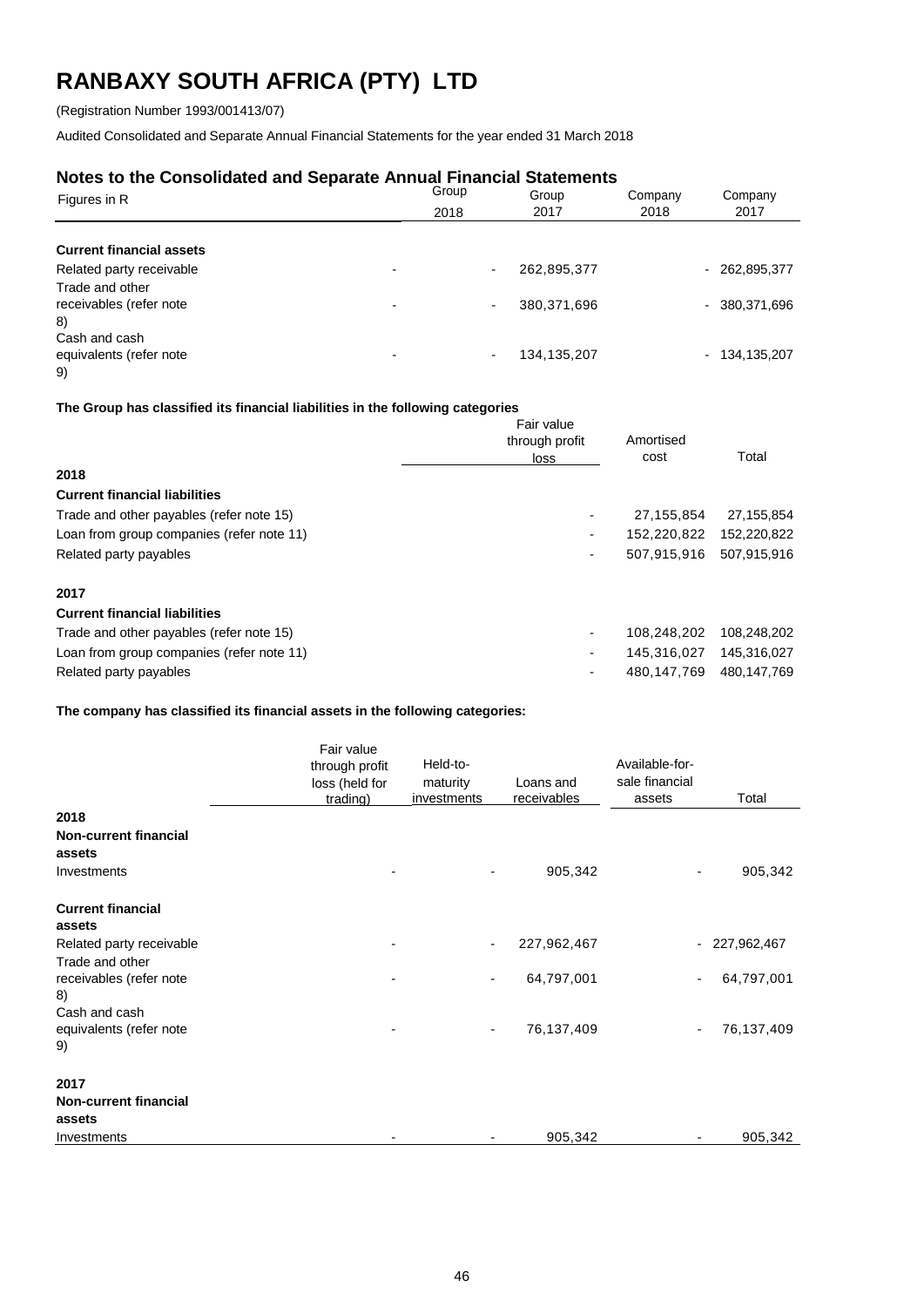(Registration Number 1993/001413/07)

Audited Consolidated and Separate Annual Financial Statements for the year ended 31 March 2018

# **Notes to the Consolidated and Separate Annual Financial Statements** Group

| Figures in R             | Group                    | Group             | Company | Company         |
|--------------------------|--------------------------|-------------------|---------|-----------------|
|                          | 2018                     | 2017              | 2018    | 2017            |
|                          |                          |                   |         |                 |
| <b>Current financial</b> |                          |                   |         |                 |
| assets                   |                          |                   |         |                 |
| Related party receivable | ٠                        | 202,410,866<br>Ξ. |         | $-202,410,866$  |
| Trade and other          |                          |                   |         |                 |
| receivables (refer note  | $\overline{\phantom{a}}$ | 50,739,858<br>-   |         | 50,739,858<br>- |
| 8)                       |                          |                   |         |                 |
| Cash and cash            |                          |                   |         |                 |
| equivalents (refer note  | ۰                        | 65,882,762<br>۰   |         | 65,882,762      |
| 9)                       |                          |                   |         |                 |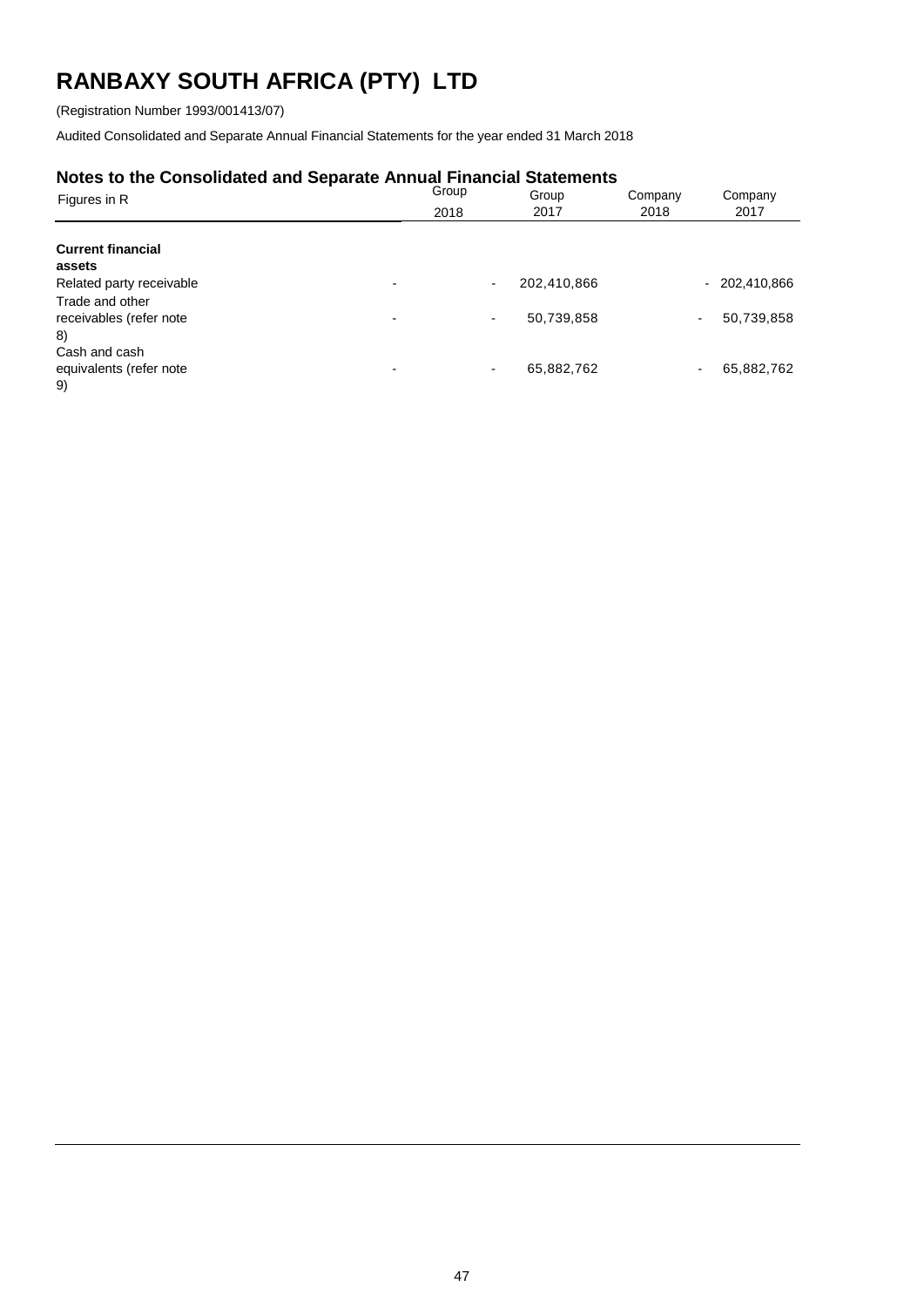(Registration Number 1993/001413/07)

Audited Consolidated and Separate Annual Financial Statements for the year ended 31 March 2018

#### **Notes to the Consolidated and Separate Annual Financial Statements**

| $-$<br>Figures in R | Group | Group        | ∴ompanv       | ompanyٺ |
|---------------------|-------|--------------|---------------|---------|
|                     | 2018  | 2017<br>∠∪ ′ | ንስ4 ¢<br>ZUIC | 2017    |
|                     |       |              |               |         |

#### **The company has classified its financial liabilities in the following categories**

|                                           | Fair value<br>through profit<br>loss | Amortised<br>cost       | Total       |
|-------------------------------------------|--------------------------------------|-------------------------|-------------|
| 2018                                      |                                      |                         |             |
| <b>Current financial liabilities</b>      |                                      |                         |             |
| Trade and other payables (refer note 15)  |                                      | 54.749.980              | 54.749.980  |
| Loan from group companies (refer note 11) | $\blacksquare$                       | 152.220.822 152.220.822 |             |
| Related party payables                    | $\overline{\phantom{a}}$             | 110.544.051 110.544.051 |             |
| 2017                                      |                                      |                         |             |
| <b>Current financial liabilities</b>      |                                      |                         |             |
| Trade and other payables (refer note 15)  | ٠                                    | 53.729.780              | 53,729,780  |
| Loan from group companies (refer note 11) | $\blacksquare$                       | 142,020,822             | 142,020,822 |
| Related party payables                    | ٠                                    | 74.251.566              | 74.251.566  |

The Group is exposed to credit risk and liquidity risk arising in the normal course of its business and financial instruments. The Groups risk management objectives, policies and processes mainly focus on minimizing the potential adverse effects of these risks on its financial performance and position by losely monitoring the individual exposure.Related party payables bears no interest

#### **28.1 Credit risk**

The group and company is exposed to credit risk on financial assets, mainly attributable to cash deposits, cash equivalents and trade and other receivables. The group and company deposits cash with major banks with high quality credit standing. The company and group has trade receivables within the group, and trade and other receivables in the private and public sector.

It sets credit limit on each individual customer and prior approval is required for any transaction exceeding that limit. The customer with sound payment history would accumulate a higher credit limit. In addition, the overseas customers would normally be required to transact with the group and company by letter of credit in order to minimise the group's and company's credit risk exposure

Management does not expect any significant losses from non-performance by these counterparties. The

group and company has borrowings that accrues interest to related parties within the group.

At 31 March 2018, the Group has no concentration of risk and the maximum exposure to credit risk is represented by the carrying amount of each financial asset.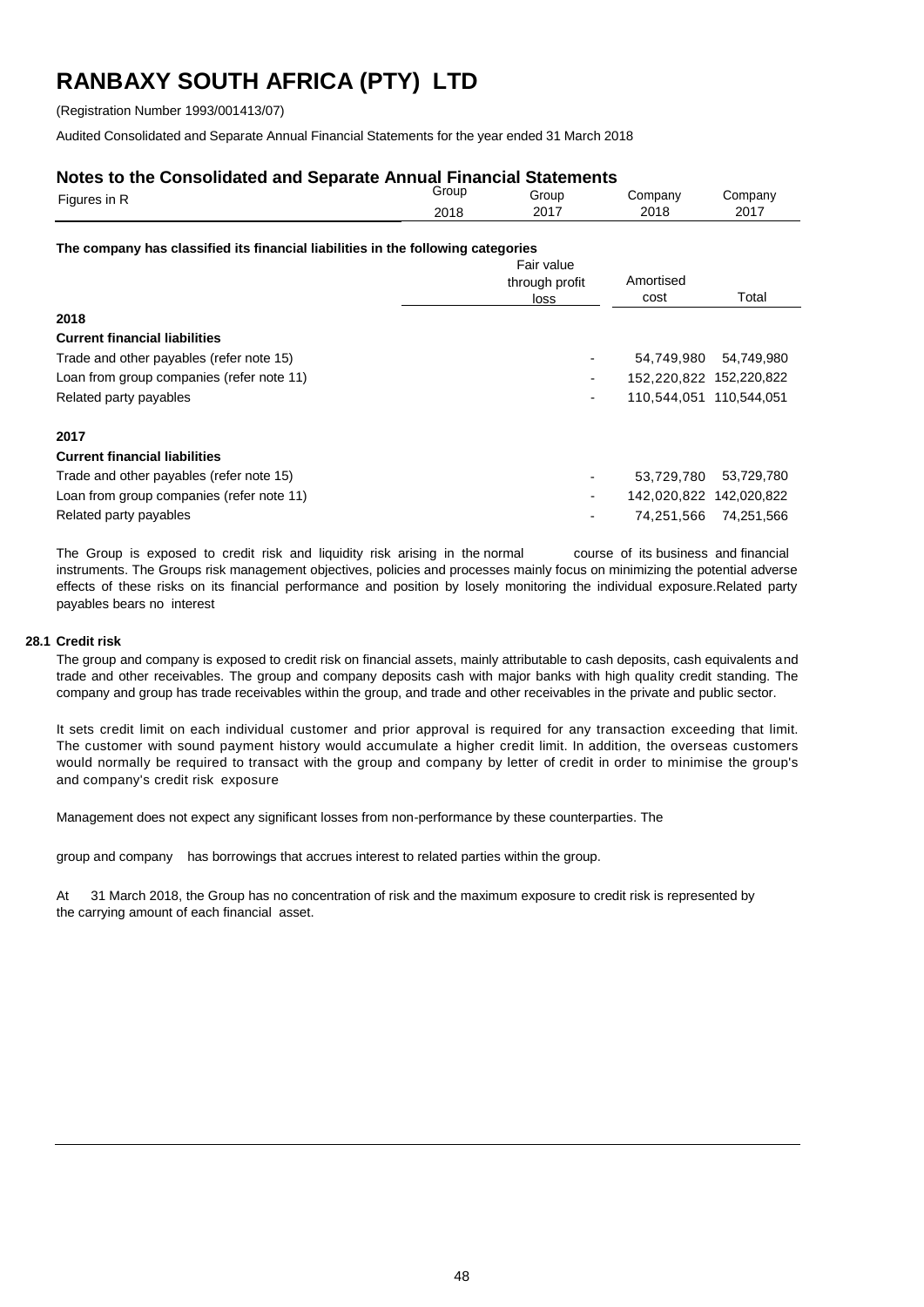(Registration Number 1993/001413/07)

Audited Consolidated and Separate Annual Financial Statements for the year ended 31 March 2018

#### **Notes to the Consolidated and Separate Annual Financial Statements**

| Group<br>$-$<br>Figures in R | Company<br>Company |
|------------------------------|--------------------|
| 2017                         | 2017               |
| 2018                         | 2018               |

#### **28.2 Liquidity risk**

The group and company is exposed to liquidity risk on financial liabilities.Cash flow forecasting is performed in the operating entities of the group and aggregated by group finance. It manages its funds conservatively by maintaining a comfortable level of cash and cash equivalents. Company finance monitors rolling forecasts of the group's liquidity requirements to ensure it has sufficient cash to meet operational needs.

The table below analyses the group's financial liabilities and net-settled derivative financial liabilities into relevant maturity groupings based on the remaining period at the Statement of financial position to the contractual maturity date. The amounts disclosed in the table are the contractual undiscounted cash flows. Balances due within 12 months equal their carrying balances as the impact of discounting is not significant.

#### **Summary quantitative data - Group**

|                                             | Less than 1<br>vear | Between 1 and<br>5 years | Over 5 years | Undated     |
|---------------------------------------------|---------------------|--------------------------|--------------|-------------|
| 2018                                        |                     |                          |              |             |
| Loan from group company (refer note<br>11)  |                     |                          |              | 152,220,822 |
| Amount due to related parties               | 507,915,916         |                          |              |             |
| Trade and other payables (refer note<br>15) | 27, 155, 854        |                          |              |             |
| 2017                                        |                     |                          |              |             |
| Loan from group company (refer note<br>11)  |                     |                          |              | 290,632,054 |
| Amount due to related parties               | 480,147,769         |                          |              |             |
| Trade and other payables (refer note<br>15) | 108,248,202         |                          |              |             |

#### **Summary quantitative data - Company**

|                                             | Less than 1<br>vear | Between 1 and<br>5 years | Over 5 years | Undated     |
|---------------------------------------------|---------------------|--------------------------|--------------|-------------|
| 2018                                        |                     |                          |              |             |
| Loan from group company (refer note<br>11)  |                     |                          |              | 152,220,822 |
| Amount due to related parties               | 110,544,051         |                          |              |             |
| Trade and other payables (refer note<br>15) | 54,749,980          |                          |              |             |
| 2017                                        |                     |                          |              |             |
| Loan form group company (refer note<br>11)  |                     |                          |              | 142,020,822 |
| Amount due to related parties               | 74,251,566          |                          |              |             |
| Trade and other payables (refer note<br>15) | 53,729,780          |                          |              |             |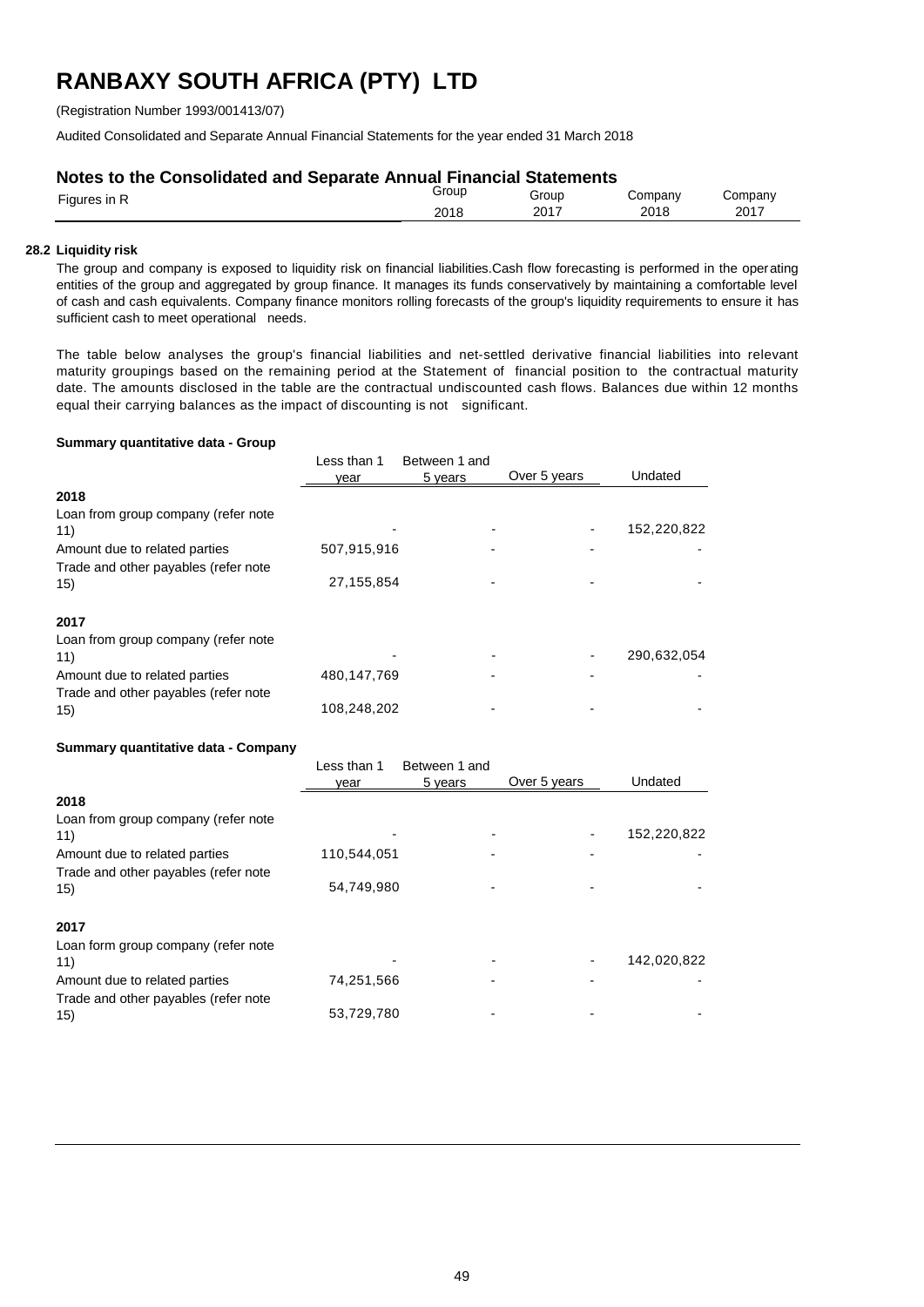(Registration Number 1993/001413/07)

Audited Consolidated and Separate Annual Financial Statements for the year ended 31 March 2018

#### **Notes to the Consolidated and Separate Annual Financial Statements**

| Figures in R | Grour | Grour | Company | Company |
|--------------|-------|-------|---------|---------|
|              | 2018  | 2017  | 2018    | 2017    |

#### **28.3 Capital risk management**

The group's objectives when managing capital are to safeguard the group's ability to continue as a going concern in order to provide returns for shareholders and benefits for other stakeholders and to maintain an optimal capital structure to reduce the cost of capital.

The capital structure of the group consists of debt, which includes the borrowings ( excluding derivative financial liabilities) disclosed in note 9 , cash and cash equivalents disclosed in note 7, and equity as disclosed in the Statement of financial position.

In order to maintain or adjust the capital structure, the group may adjust the amount of dividends paid to shareholders, return capital to shareholders, issue new shares or sell assets to reduce debt. There are no externally imposed capital requirements

There have been no changes to what the entity manages as capital, the strategy for capital maintenance or externally imposed capital requirements from the previous year.

#### **28.4 Interest rate risk**

The Group exposure on fair value interest rate risk mainly arises from long-term borrowings, from related party borrowing within the group. These borrowings accrue interest at 8.5%. It also has exposure on cash flow interest rate risk which is mainly arising from its deposits with banks. It is a common practice in South Africa to have floating rate borrowings with the banks.

The Group mainly holds fixed deposits with banks with maturity within 3 months and the exposure is considered not significant. It also invests surplus funds in fixed rate debt securities only and such investments are not normally material. In consequence, no material exposure on fair value interest rate risk is expected. Even that, the company closely monitors the fair value fluctuation of the investments and disposes of them in case of significant increase in interest rate is foreseen.

The company's income and operating cash flows are substantially independent of changes in market interest rates

#### **Sensitivity analysis**

At 31 March 2018, if interest rates had been 0.5 % higher/lower, with all other variables held constant, the company's profit after taxation and retained profits would have been R 432,000 (2017: R 432,000) higher/lower for the group and R 432,000 ( 2017: R 432,000) for the company, mainly as a result of higher/lower interest expense on floating rate borrowings.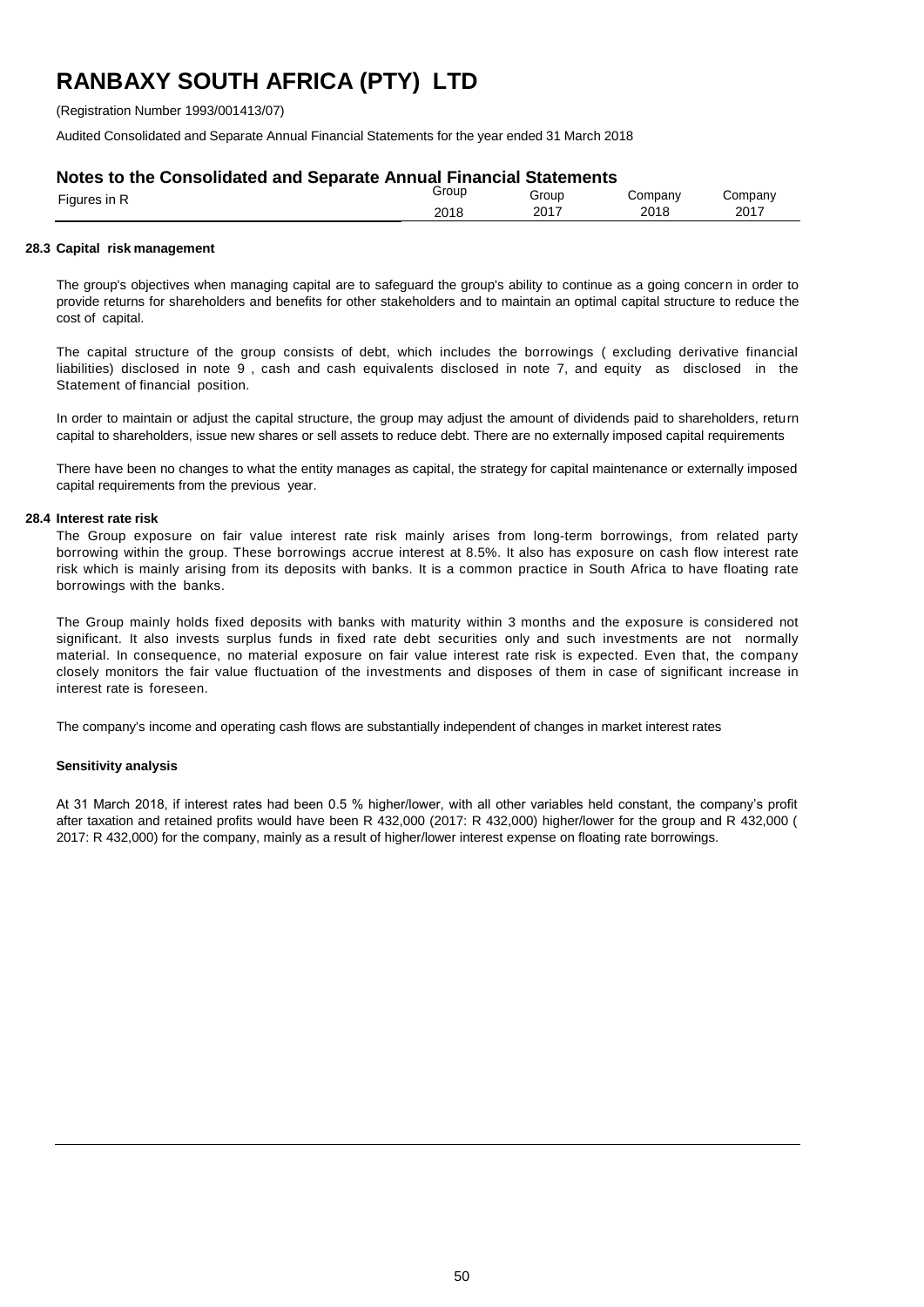(Registration Number 1993/001413/07)

Audited Consolidated and Separate Annual Financial Statements for the year ended 31 March 2018

#### **Notes to the Consolidated and Separate Annual Financial Statements**

| $- \cdot$<br>Figures in R | Grour | Group | Company | Company |
|---------------------------|-------|-------|---------|---------|
|                           | 2018  | 2017  | 2018    | 2017    |

#### **28.5 Currency risk**

The group operates internationally and is exposed to foreign exchange risk arising from various currency exposures, primarily with respect to the US dollar. Foreign exchange risk arises from future commercial transactions, recognised assets and liabilities and net investments in foreign operations.

In respect of purchases and payables, the company controls its volume of purchase orders to a tolerable level and avoids concentrating the purchases in a single foreign currency by diversifying such foreign currency risk exposure.

In respect of sales and receivables, the company sets a prudent credit limit to individual customers who transact with it in other foreign currencies. The directors' approval is required on the exposure to an individual customer or transaction that exceeds the limit.

#### **Foreign currency exposure at the end of the reporting period**

| Liabilities<br>Uncovered foreign liabilities, USD 0 Company (2017:<br>40.384) |                | 16.902.243 | -                        | 522.168 |
|-------------------------------------------------------------------------------|----------------|------------|--------------------------|---------|
| Exchange rates used for conversion for foreign items were:<br><b>USD</b>      | $\blacksquare$ | 12.93      | $\overline{\phantom{0}}$ | 12.93   |

#### **Sensitivity analysis**

At 31 March 2018, if the South African Rand weakened/strengthened by 10% against the US dollar with all other variables held constant, the group and company profit for the year and retained earnings would have been R 1,918 (2017: R 40,393) higher/lower, mainly as a result of foreign exchange gains or losses on translation of US dollar denominated trade receivables and trade payables.

At 31 March 2018, if the South African Rand weakened/strengthened by 10% against the Euro with all other variables held constant, the company's profit for the year and retained earnings would have been R 24,921 (2017: R 0) higher/ lower, mainly as a result of foreign exchange gains or losses on translation of Euro denominated trade receivables and trade payables.

The sensitivity analysis has been prepared with the assumption that the change in foreign exchange rates had occurred at the balance sheet date and had been applied to the exposure to currency risk for the relevant financial instruments in existence at that date. The changes in foreign exchange rates represent management's assessment of a reasonably possible change in foreign exchange rates at that date over the period until the next annual balance sheet date.

#### **28.6 Price risk**

The group is not exposed to price risk, as the industry is governed by single exit pricing. Revenue generated from government tenders, has prices fixed at the beginning of the contract and adjusted for inflationary effects by the National Department of Health.

#### **29. Guarantees and bills discounted**

| Guarantees issued by the bank in favour of the | 520,000 | 520.000 | 520.000 | 520.000 |
|------------------------------------------------|---------|---------|---------|---------|
| company                                        |         |         |         |         |